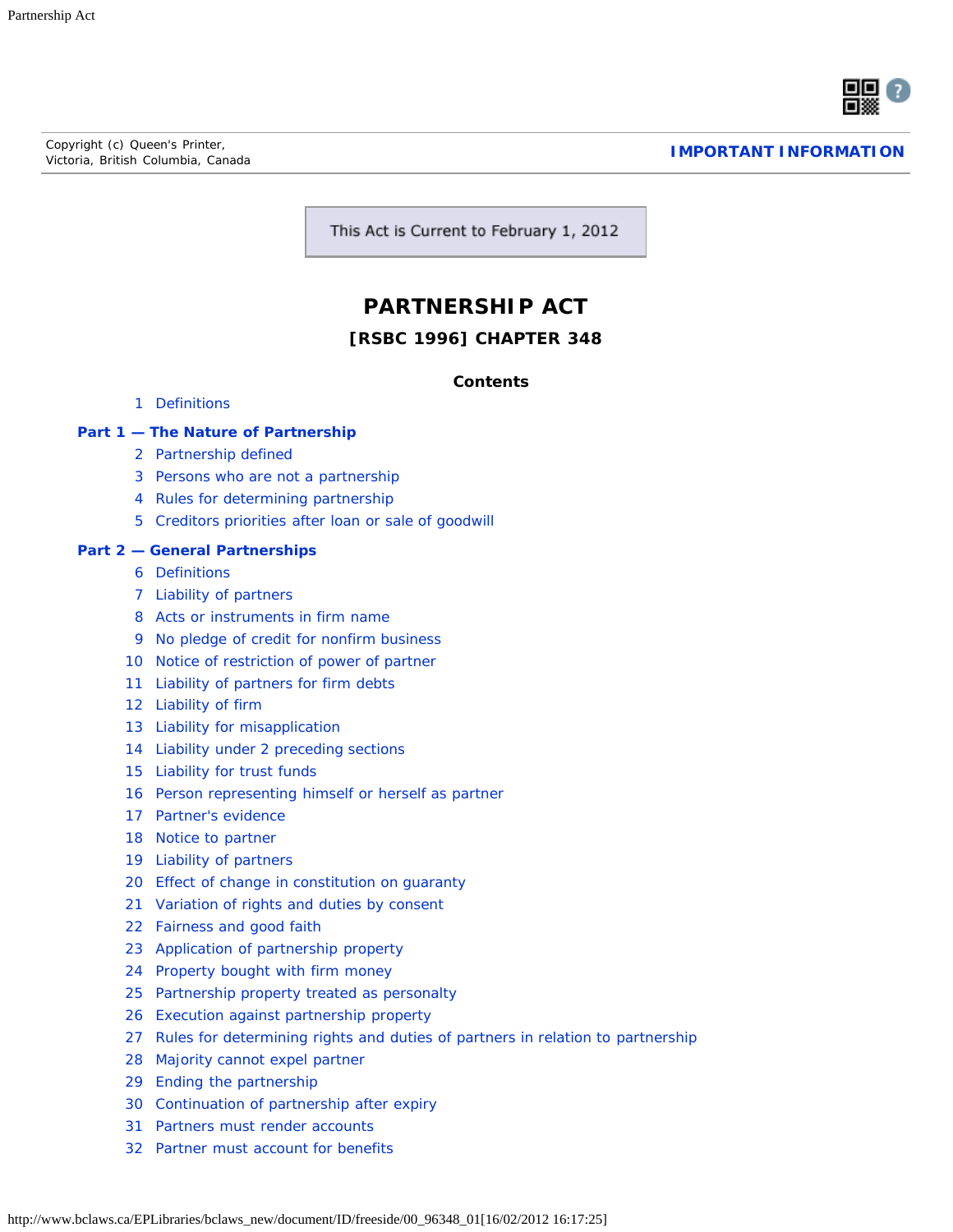- [Profits of partner carrying on similar business](#page-11-1)
- [Assignment by partner of a share](#page-11-2)
- [Dissolution of partnership](#page-11-3)
- [Dissolution by bankruptcy, death, dissolution of partner or charging order](#page-12-0)
- [Dissolution by event making business unlawful](#page-12-1)
- [Power of court to decree dissolution in certain cases](#page-12-2)
- [Change in firm](#page-13-0)
- [Dissolution](#page-13-1)
- [Authority of partners after dissolution](#page-13-2)
- [Application of assets on dissolution](#page-13-3)
- [Return of premium](#page-14-0)
- [Rescission of partnership for fraud](#page-14-1)
- [Rights where partnership dissolved by death or retirement](#page-14-2)
- [Debts at date of dissolution or death](#page-14-3)
- [Settlement of accounts on dissolution](#page-15-0)

#### **Part 3 — [Limited Partnerships](#page-15-1)**

- [Definitions](#page-15-2)
- [Application of Part](#page-15-3)
- [Limited partnership](#page-16-0)
- [Formation of limited partnership](#page-16-1)
- [General and limited partners](#page-17-0)
- [Name of partnership](#page-17-1)
- [Registered office](#page-18-0)
- [Contribution of limited partner](#page-18-1)
- [Rights of general partners](#page-18-2)
- [Liability of limited partner](#page-18-3)
- [Rights of limited partner](#page-19-0)
- [Share of profits](#page-19-1)
- [Business dealings by partner with partnership](#page-19-2)
- [Limited partners' rights as between themselves](#page-20-0)
- [Return of limited partner's contribution](#page-20-1)
- [Limited partner's liability to partnership](#page-21-0)
- [Liability to creditors](#page-21-1)
- [Admission of additional limited partners](#page-21-2)
- [Assignments](#page-22-0)
- [Dissolution of limited partnership](#page-22-1)
- [Death of limited partner](#page-22-2)
- [Cancellation of certificate](#page-23-0)
- [Amendment of certificate](#page-23-1)
- [Order directing cancellation or amendment of certificate](#page-23-2)
- [Time cancellation or amendment takes effect](#page-24-0)
- [Settling accounts on dissolution](#page-24-1)
- [Effect of false statement in certificate](#page-24-2)
- [Liability of person mistakenly believing he or she is a limited partner](#page-25-0)
- [Judgment against limited partner](#page-25-1)
- [Parties to proceedings](#page-25-2)
- [Authority to sign](#page-25-3)
- [Application to existing partnerships](#page-26-0)
- [Limited partnerships formed outside British Columbia](#page-26-1)

#### **Part 4 — [Registration of General Partnerships and Proprietorships](#page-26-2)**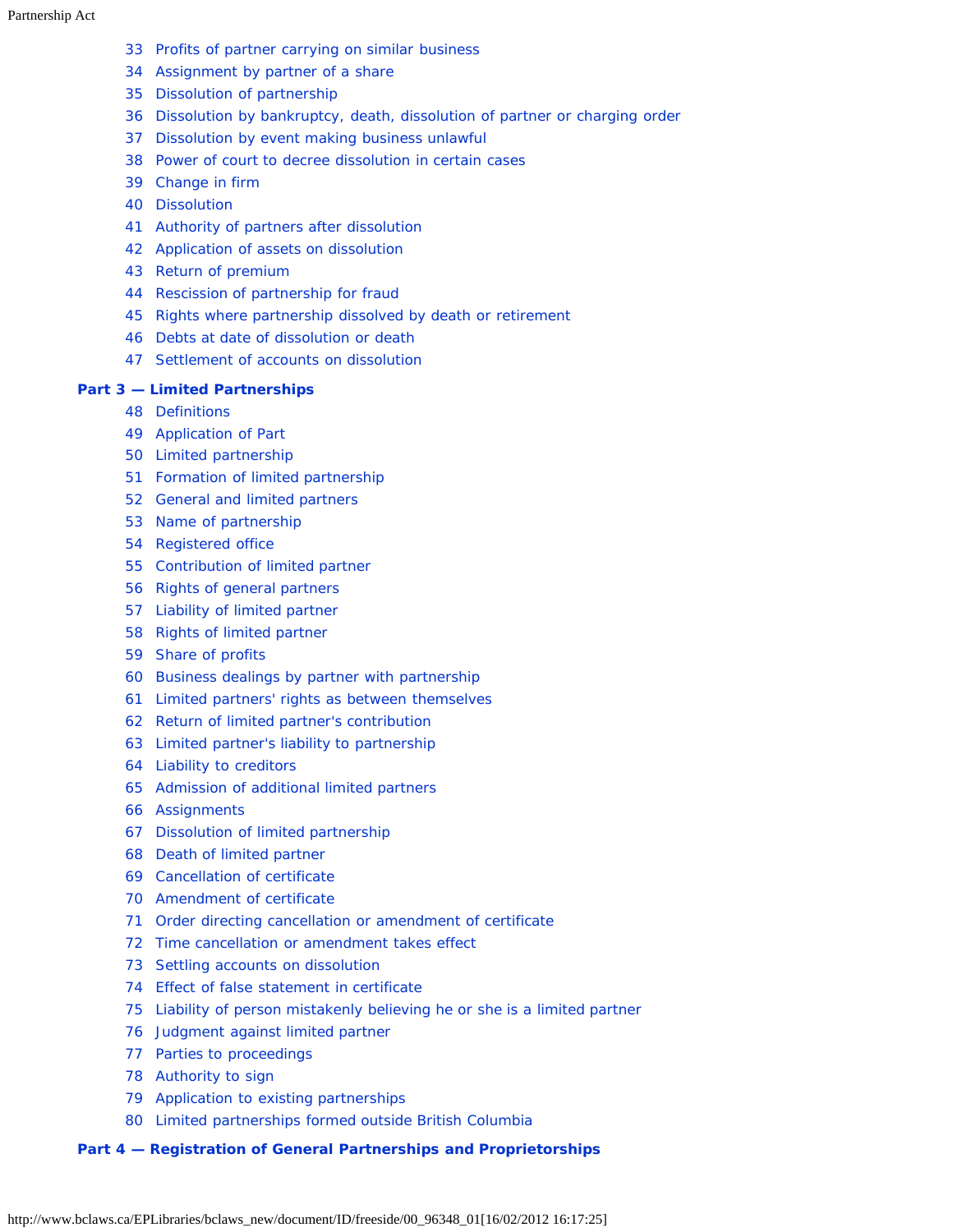#### [80.1](#page-26-3) [Definition](#page-26-3)

- [Duty of general partnership to file registration statement](#page-27-0)
- [Time for filing registration statement](#page-27-1)
- [Registration statement must be filed on change and alteration of firm](#page-27-2)
- [Allegations in registration statement as evidence](#page-27-3)
- [Rights and liabilities of partners](#page-28-0)
- [Notice of dissolution](#page-28-1)
- [Actions](#page-28-2)
- [Trading under firm name implying plurality of partners](#page-28-3)
- [Names similar to corporation](#page-29-0)
- [Indices](#page-29-1)
- [90.1](#page-29-2) [Repealed](#page-29-2)
- [90.2](#page-30-0) [Reproduction of records filed with the registrar](#page-30-0)
- [90.3](#page-30-1) [Search of the register](#page-30-1)
- [90.4](#page-31-0) [Misleading statements an offence](#page-31-0)
- [90.5](#page-31-1) [Penalty](#page-31-1)

#### **Part 5 — [Miscellaneous](#page-31-2)**

- [Rules of equity and common law](#page-31-3)
- [Power to make regulations](#page-32-0)
- [Fees](#page-33-0)

#### **Part 6 — [Limited Liability Partnerships](#page-33-1)**

#### **Division 1 — [Interpretation and Application](#page-33-2)**

- [Definitions](#page-34-0)
- [Application of Part](#page-34-1)

#### **Division 2 — [Formation of Limited Liability Partnerships](#page-34-2)**

- [Application for registration](#page-35-0)
- [Professional partnerships](#page-35-1)
- [Registration of limited liability partnership](#page-35-2)
- [Registration does not dissolve partnership](#page-35-3)
- [Name of partnership](#page-36-0)
- [Evidence of registration](#page-36-1)
- [Change in partnership does not affect status](#page-36-2)

#### **Division 3 — [Effect of Registration](#page-36-3)**

- [Effect on other registrations](#page-36-4)
- [Limited liability for partners](#page-37-0)
- [Partners subject to same obligations as corporate directors](#page-37-1)
- [Previous obligations](#page-37-2)

#### **Division 4 — [Obligations of Limited Liability Partnerships](#page-37-3)**

- [Notice to clients](#page-37-4)
- [Registered office](#page-38-0)
- [Records](#page-38-1)
- [Annual reports](#page-38-2)
- [Changes to registration statement](#page-38-3)
- [Restrictions on distribution of partnership property](#page-39-0)
- [Recovery of prohibited distributions](#page-39-1)

#### **Division 5 — [Extraprovincial Limited Liability Partnerships](#page-39-2)**

- [Non-registered status](#page-40-0)
- [Registration of extraprovincial limited liability partnership](#page-41-0)
- [Professional partnerships](#page-41-1)
- [Application of this Part to extraprovincial limited liability partnerships](#page-41-2)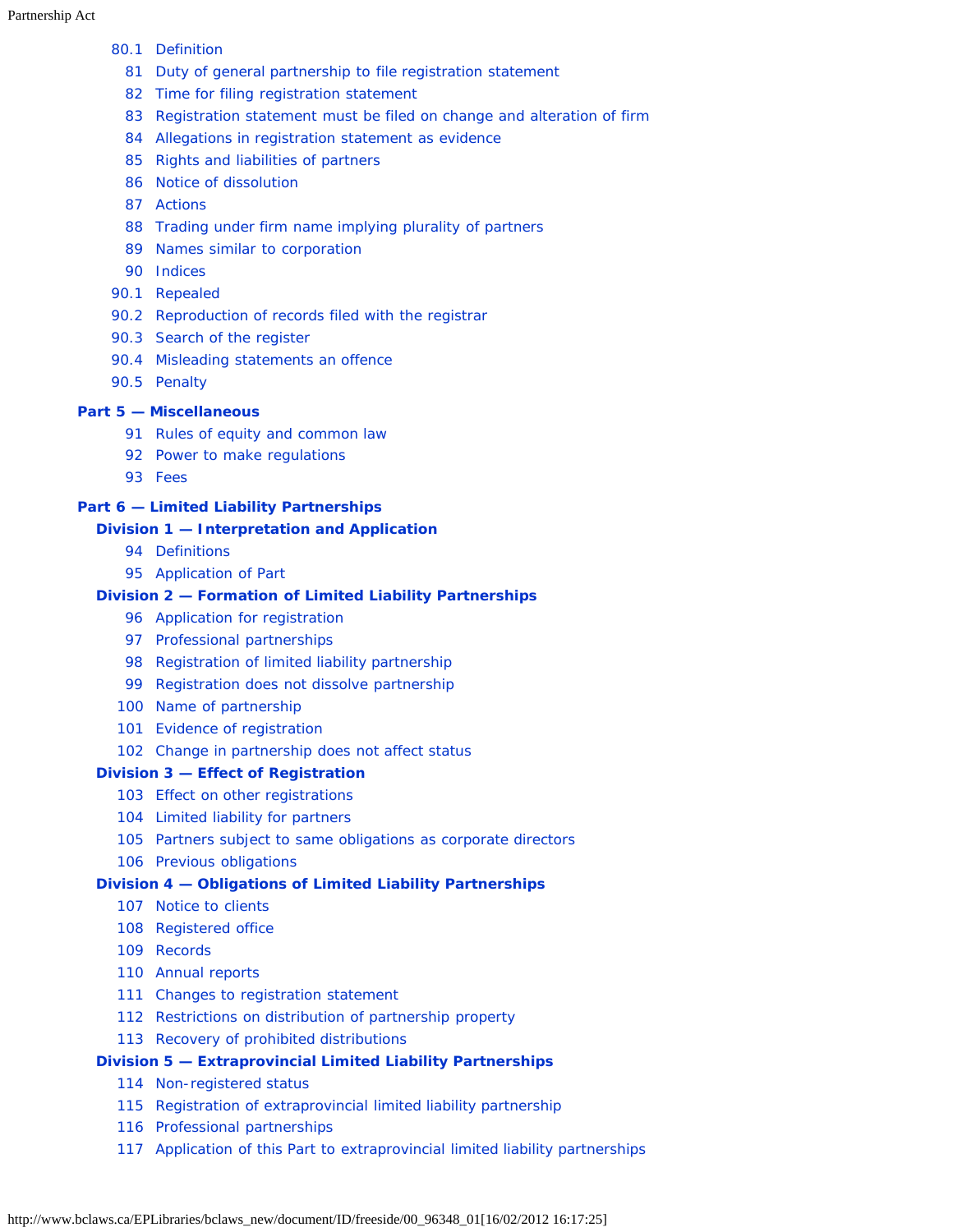- [118](#page-41-3) [Name of partnership](#page-41-3)
- [119](#page-41-4) [Effect on other registration](#page-41-4)
- [120](#page-42-0) [Notice to clients](#page-42-0)
- [121](#page-42-1) [Registered office](#page-42-1)
- [122](#page-42-2) [Attorney to be appointed](#page-42-2)
- [123](#page-43-0) [Authorization and obligations of attorneys](#page-43-0)
- [124](#page-43-1) [Annual reports](#page-43-1)
- [125](#page-44-0) [Law of governing jurisdiction applies](#page-44-0)

#### **Division 6 — [Winding Up and Cancellation of Registration](#page-44-1)**

- [126](#page-44-2) [Notice of dissolution](#page-44-2)
- [127](#page-44-3) [Winding up of limited liability partnership business and affairs](#page-44-3)
- [128](#page-44-4) [Winding up of extraprovincial limited liability partnership business and affairs](#page-44-4)
- [129](#page-46-0) [Cancellation of registration](#page-46-0)

#### **Part 7 — [Designated Provinces and Extraprovincial Limited Partnerships and Limited Liability](#page-46-1) [Partnerships from Designated Provinces](#page-46-1)**

- [130](#page-46-2) [Definitions](#page-46-2)
- [131](#page-48-0) [Power to make regulations](#page-48-0)
- [132](#page-48-1) [Registrar may enter into agreement](#page-48-1)

#### **Definitions**

**1** In this Act:

**"business name"** means the name under which a business is carried on or is to be carried on and includes a firm name;

**"firm"** is the collective term for persons who have entered into partnership with one another;

**"firm name"** means the style or name under which the business of a firm is carried on;

**"principal place of business"** means the principal premises in British Columbia where the business is or is to be carried on;

**"registrar"** means the registrar of companies appointed under the *Business Corporations Act*;

**"writ of execution"** includes an order for seizure and sale issued under the Small Claims Rules.

## **Part 1 — The Nature of Partnership**

#### <span id="page-3-1"></span><span id="page-3-0"></span>**Partnership defined**

**2** Partnership is the relation which subsists between persons carrying on business in common with a view of profit.

#### <span id="page-3-2"></span>**Persons who are not a partnership**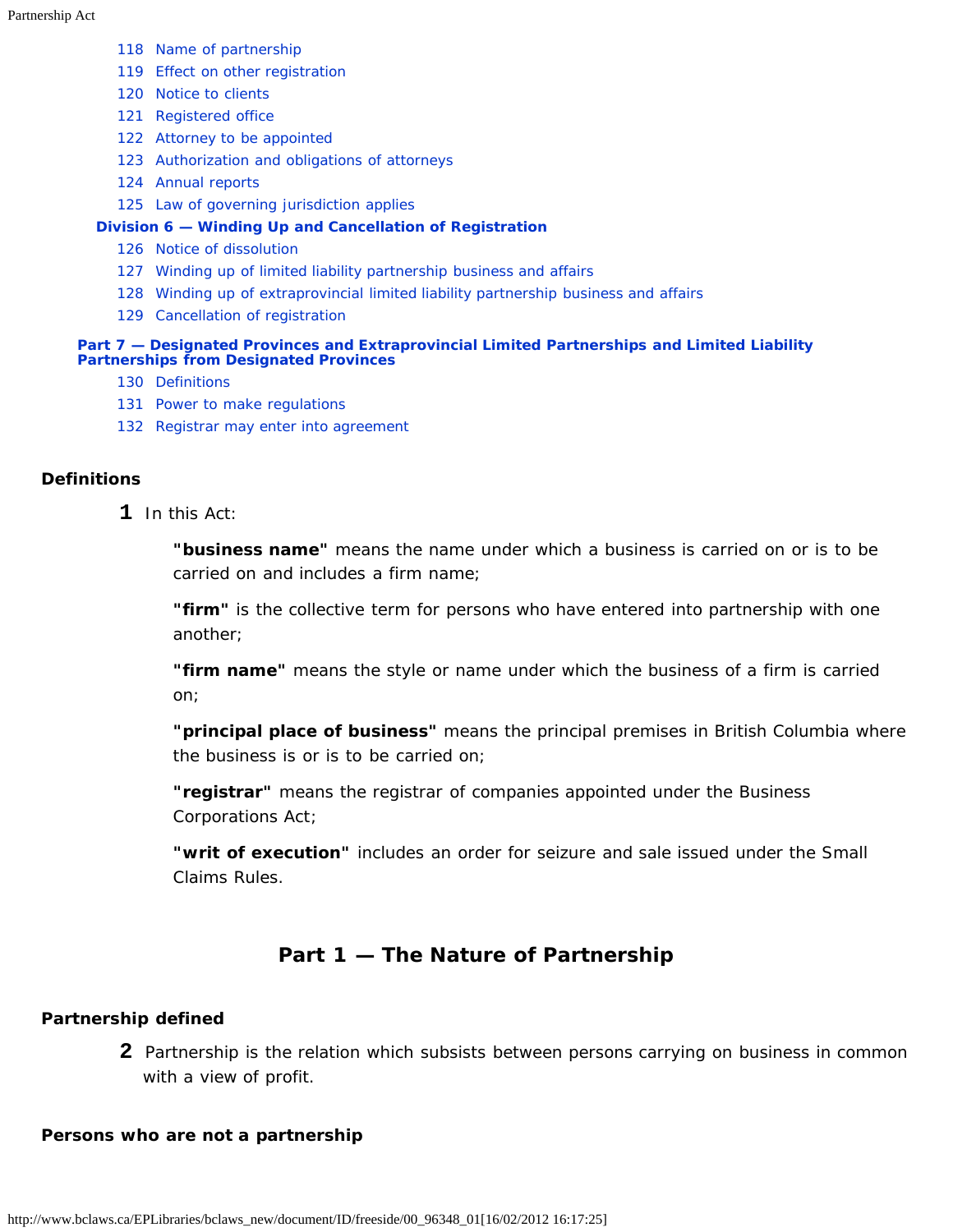**3** The relation between members of a company or association that is

(a) incorporated under an Act for the time being in force and relating to the incorporation of joint stock companies, or licensed or registered under an Act relating to the licensing or registration of extraprovincial companies, or

(b) formed or incorporated by or under any other statute or letters patent or Royal Charter

is not a partnership within the meaning of this Act.

#### <span id="page-4-0"></span>**Rules for determining partnership**

**4** In determining whether a partnership does or does not exist, regard must be had to the following rules:

> (a) joint tenancy, tenancy in common, joint property, common property or part ownership does not of itself create a partnership as to any property that is so held or owned, whether the tenants or owners do or do not share any profits made by the use of the property;

(b) the sharing of gross returns does not of itself create a partnership, whether the persons sharing the returns have or have not a joint or common right or interest in property from which or from the use of which the returns are derived;

(c) the receipt by a person of a share of the profits of a business is proof in the absence of evidence to the contrary that he or she is a partner in the business, but the receipt of a share, or of a payment contingent on or varying with the profits of a business, does not of itself make him or her a partner in the business, and in particular

(i) the receipt by a person of a debt or other liquidated amount by installments or otherwise out of the accruing profits of a business does not of itself make him or her a partner in the business or liable as a partner,

(ii) a contract for the remuneration of an employee or agent of a person engaged in a business by a share of the profits of the business does not of itself make the employee or agent a partner in the business or liable as a partner,

(iii) the spouse or child of a deceased partner who receives by way of annuity a portion of the profits made in the business in which the deceased person was a partner is not merely because of the receipt a partner in the business or liable as a partner,

(iv) the advance of money by way of loan to a person engaged or about to engage in a business, on a contract between that person and the lender under which the lender is to receive a rate of interest varying with the profits or is to receive a share of the profits arising from carrying on the business, does not of itself make the lender a partner with the person carrying on the business or liable as a partner, as long as the contract is in writing and signed by or on behalf of all the parties to it, and

(v) a person receiving by way of annuity or otherwise a portion of the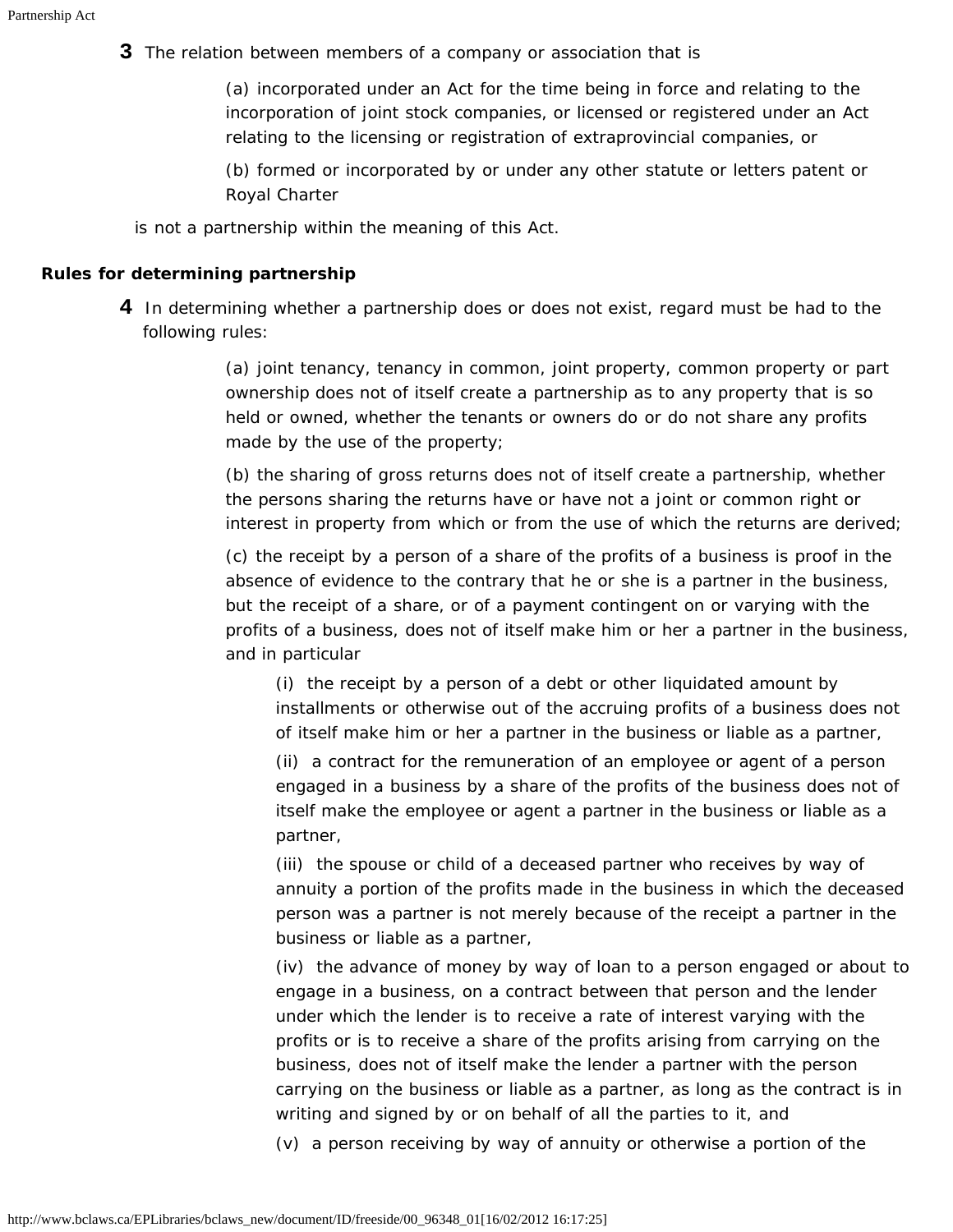profits of a business in consideration of the sale by him or her of the goodwill of the business is not, merely because of the receipt, a partner in the business or liable as a partner.

#### <span id="page-5-0"></span>**Creditors priorities after loan or sale of goodwill**

**5** If a person to whom money has been advanced by way of loan on a contract referred to in section 4, or if a buyer of a goodwill in consideration of a share of the profits of the business, is insolvent and enters into an arrangement to pay his or her creditors less than 100¢ on the dollar, or dies in insolvent circumstances, the lender of the loan is not entitled to recover anything in respect of his or her loan, and the seller of the goodwill is not entitled to recover anything in respect of the share of profits contracted for, until the claims of the other creditors of the borrower or buyer for valuable consideration in money or money's worth have been satisfied.

## **Part 2 — General Partnerships**

#### <span id="page-5-2"></span><span id="page-5-1"></span>**Definitions**

**6** In this Part:

**"business"** includes every trade, occupation or profession;

**"court"** includes every court and judge having jurisdiction in the case;

**"partnership property"** means property and rights and interests in property

- (a) originally brought into the partnership stock,
- (b) acquired, whether by purchase or otherwise, on account of the firm, or
- (c) acquired for the purposes and in the course of the partnership business.

#### <span id="page-5-3"></span>**Liability of partners**

**7** (1) A partner is an agent of the firm and the other partners for the purpose of the business of the partnership.

(2) The acts of every partner who does any act for carrying on in the usual way business of the kind carried on by the firm of which he or she is a member bind the firm and his or her partners, unless

> (a) the partner so acting has in fact no authority to act for the firm in the particular matter, and

(b) the person with whom he or she is dealing either knows that the partner has no authority, or does not know or believe him or her to be a partner.

#### <span id="page-5-4"></span>**Acts or instruments in firm name**

**8** (1) An act or instrument relating to the business of the firm and done or executed in the firm name, or in any other manner showing an intention to bind the firm, by any person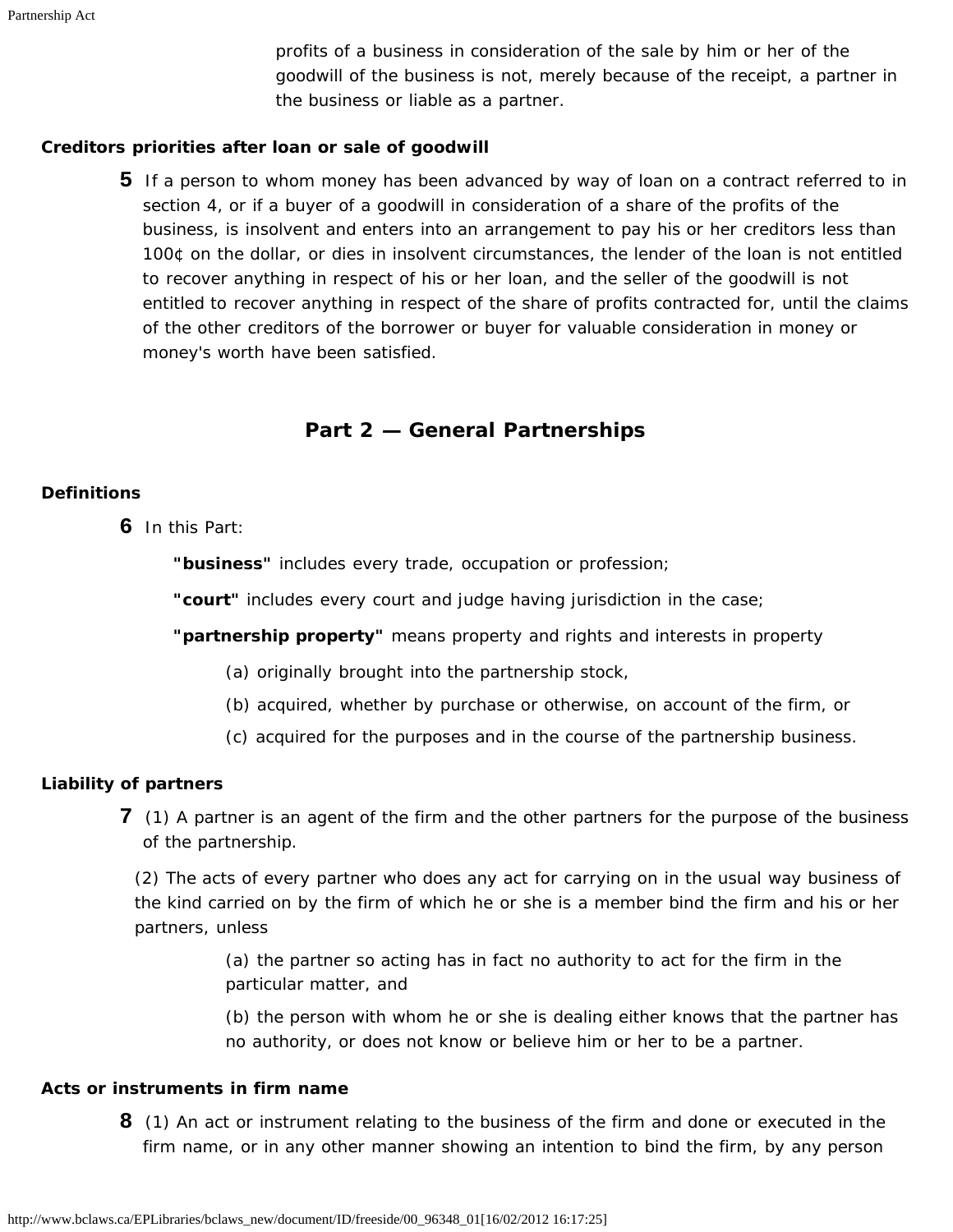authorized to do so, whether a partner or not, is binding on the firm and all the partners.

(2) This section does not affect any general rule of law relating to the execution of deeds or negotiable instruments.

#### <span id="page-6-0"></span>**No pledge of credit for nonfirm business**

- **9** (1) If one partner pledges the credit of the firm for a purpose apparently not connected with the firm's ordinary course of business, the firm is not bound unless the partner is in fact specially authorized by the other partners.
	- (2) This section does not affect any personal liability incurred by an individual partner.

#### <span id="page-6-1"></span>**Notice of restriction of power of partner**

**10** If it has been agreed between the partners that a restriction is to be placed on the power of any one or more of them to bind the firm, an act done in contravention of the agreement is not binding on the firm with respect to persons having notice of the agreement.

#### <span id="page-6-2"></span>**Liability of partners for firm debts**

**11** A partner in a firm is liable jointly with the other partners for all debts and obligations of the firm incurred while he or she is a partner, and after his or her death his or her estate is also severally liable in a due course of administration for those debts and obligations, so far as they remain unsatisfied, but subject to the prior payment of his or her separate debts.

#### <span id="page-6-3"></span>**Liability of firm**

**12** If, by any wrongful act or omission of any partner acting in the ordinary course of the business of the firm or with the authority of his or her partners, loss or injury is caused to any person who is not a partner in the firm or any penalty is incurred, the firm is liable for that loss, injury or penalty to the same extent as the partner so acting or omitting to act.

#### <span id="page-6-4"></span>**Liability for misapplication**

**13** A firm must make good any loss arising in the following cases:

(a) if one partner acting within the scope of his or her apparent authority receives the money or property of a third person and misapplies it;

(b) if a firm in the course of its business receives money or property of a third person, and the money or property so received is misapplied by one or more of the partners while it is in the custody of the firm.

#### <span id="page-6-5"></span>**Liability under 2 preceding sections**

**14** A partner is jointly and severally liable with his or her partners for everything for which the firm, while he or she is a partner in it, becomes liable under either section 12 or 13.

#### <span id="page-6-6"></span>**Liability for trust funds**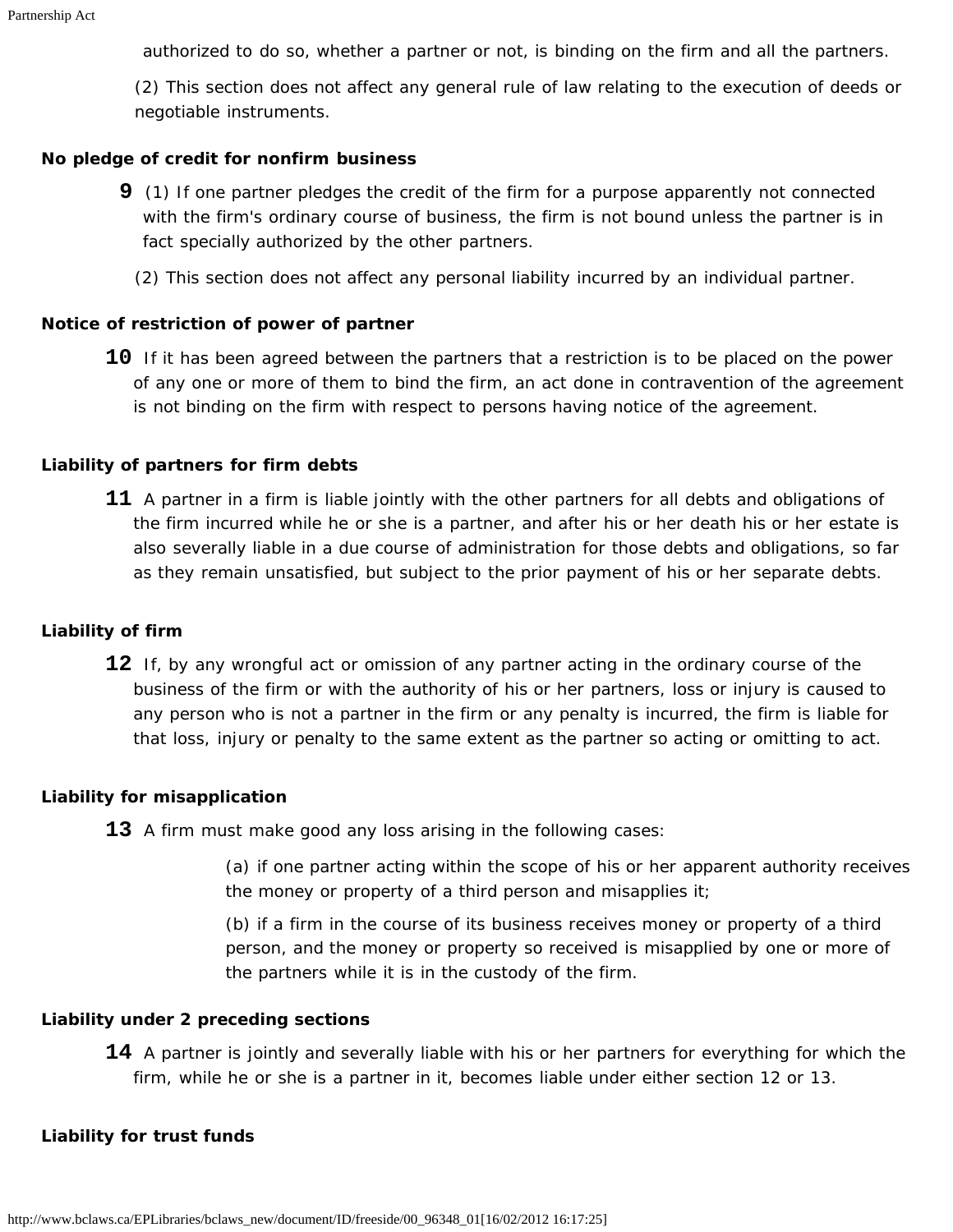**15** (1) If a partner, who is a trustee, improperly employs trust property in the business or on the account of the partnership, no other partner is liable for the trust property to the persons beneficially interested in it.

(2) This section does not affect any liability that is incurred by any partner because of his or her having notice of a breach of trust.

(3) Nothing in this section prevents trust money from being followed and recovered from the firm if it is still in its possession or under its control.

#### <span id="page-7-0"></span>**Person representing himself or herself as partner**

**16** (1) A person who, by words spoken or written, or by conduct, represents himself or herself, or who knowingly allows himself or herself to be represented, as a partner in a particular firm is liable as a partner to any one who has, on the faith of any such representation, given credit to the firm.

(2) Subsection (1) applies whether the representation has or has not been made or communicated to the person so giving credit by or with the knowledge of the apparent partner making the representation or allowing it to be made.

(3) If, after a partner's death, the partnership business is continued in the old firm name, the continued use of that name, or of the deceased partner's name, as part of it does not of itself make his or her executor's or administrator's estate or effects liable for any partnership debts contracted after his or her death.

#### <span id="page-7-1"></span>**Partner's evidence**

**17** An admission or representation made by any partner concerning the partnership affairs, if made in the ordinary course of its business, is evidence against the firm.

### <span id="page-7-2"></span>**Notice to partner**

18 Notice to any partner who habitually acts in the partnership business of any matter relating to partnership affairs operates as notice to the firm, except in the case of a fraud on the firm committed by or with the consent of that partner.

### <span id="page-7-3"></span>**Liability of partners**

**19** (1) A person who is admitted as a partner into an existing firm does not become liable to the creditors of the firm for anything done before he or she became a partner.

(2) A partner who retires from a firm does not cease to be liable for partnership debts or obligations incurred before his or her retirement.

(3) A retiring partner may be discharged from any existing liabilities by an agreement to that effect between the retiring partner and the members of the firm as newly constituted and the creditors.

<span id="page-7-4"></span>(4) An agreement under subsection (3) may be either express or inferred as a fact from the course of dealing between the creditors and the firm as newly constituted.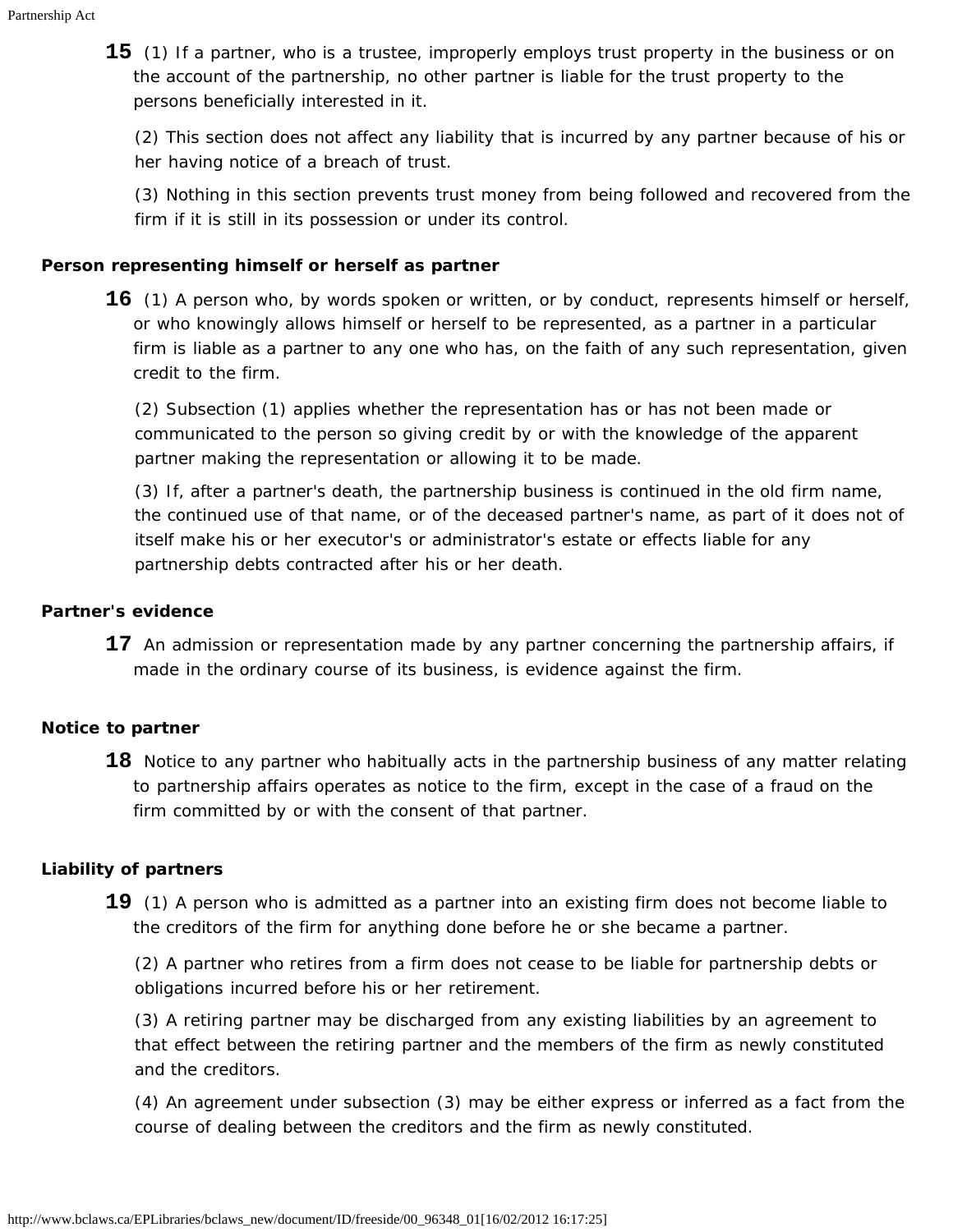## **Effect of change in constitution on guaranty**

**20** A continuing guaranty or cautionary obligation given to a firm or to a third person in respect of the transactions of a firm is, in the absence of agreement to the contrary, revoked as to future transactions by any change in the constitution of the firm to which, or of the firm in respect of the transactions of which, the guaranty or obligation was given.

## <span id="page-8-0"></span>**Variation of rights and duties by consent**

**21** The mutual rights and duties of partners, whether ascertained by agreement or defined by this Part, may be varied by the consent of all the partners and the consent may be either express or inferred from a course of dealing.

## <span id="page-8-1"></span>**Fairness and good faith**

**22** (1) A partner must act with the utmost fairness and good faith towards the other members of the firm in the business of the firm.

(2) The duties imposed by this section are in addition to, and not in derogation of, any enactment or rule of law or equity relating to the duties or liabilities of partners.

## <span id="page-8-2"></span>**Application of partnership property**

**23** (1) Subject to subsection (2), all partnership property must be held and applied by the partners exclusively for the purposes of the partnership and in accordance with the partnership agreement.

(2) The legal estate or interest in land that belongs to the partnership devolves according to its nature and tenure and the general rules of law applicable to it, but in trust so far as necessary, for the persons beneficially interested in the land under this section.

(3) If co-owners of an estate or interest in any land, that is not partnership property, are partners as to profits made by the use of that land or estate, and purchase other land or estate out of the profits to be used in a similar manner, the land or estate so purchased belongs to them, in the absence of an agreement to the contrary, not as partners, but as co-owners for the same respective estates and interests as are held by them in the land or estate first mentioned at the date of the purchase.

## <span id="page-8-3"></span>**Property bought with firm money**

**24** Unless the contrary intention appears, property bought with money belonging to a firm is deemed to have been bought on account of the firm.

## <span id="page-8-5"></span><span id="page-8-4"></span>**Partnership property treated as personalty**

**25** If land or any heritable interest in it has become partnership property, it must, unless the contrary intention appears, be treated as between the partners, including the representative of a deceased partner, and also as between the heirs of a deceased partner and his or her executors or administrators, as personal or movable and not real or heritable estate.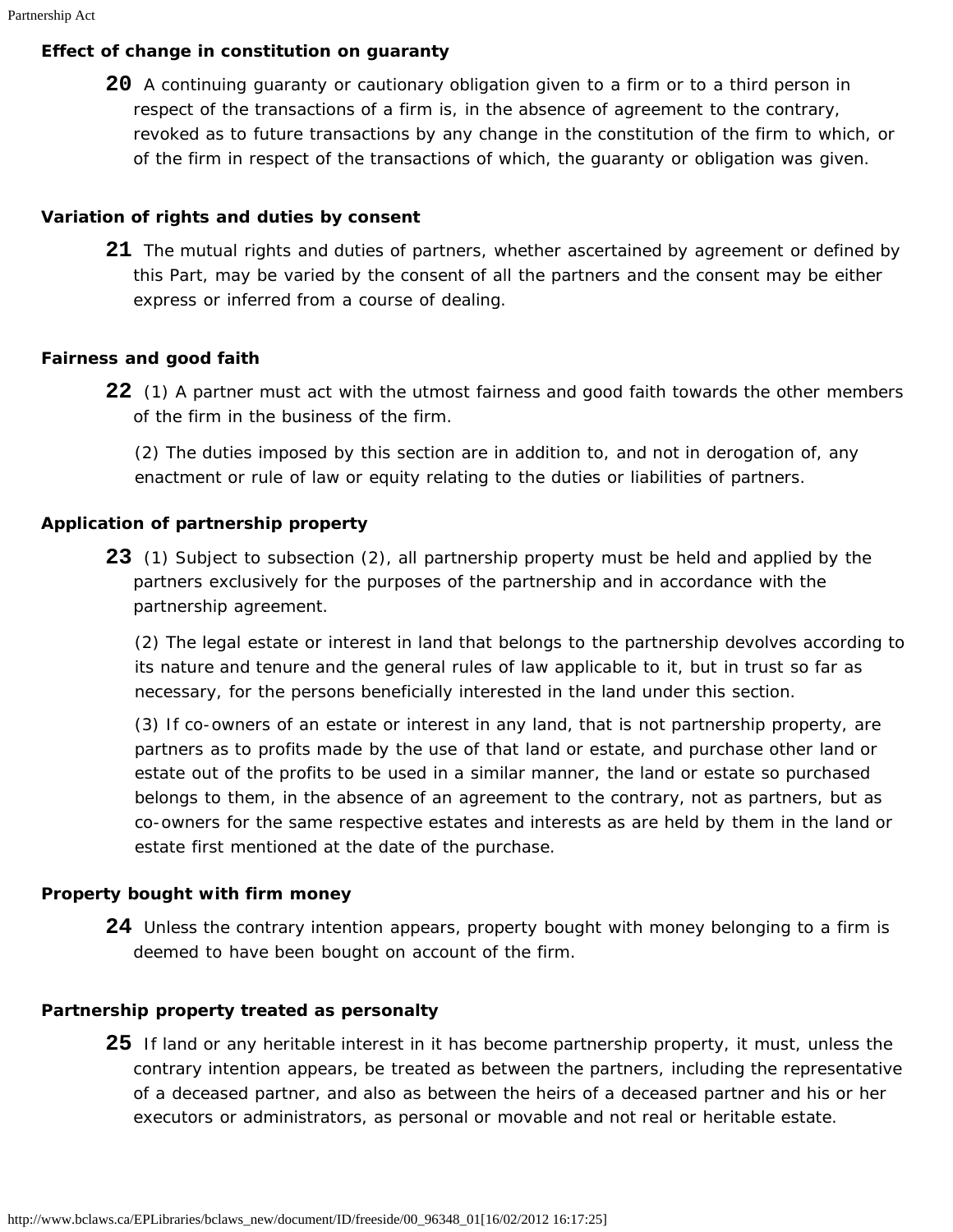## **Execution against partnership property**

- **26** (1) A writ of execution must not issue against partnership property except on a judgment against the firm.
	- (2) The Supreme Court within its territorial jurisdiction, may,

(a) on the application by summons of any judgment creditor of a partner, make an order charging that partner's interest in the partnership property and profits with payment of the amount of the judgment debt and interest on it, and

(b) by the same or a subsequent order appoint a receiver of that partner's share of profits, whether already declared or accruing, and of any other money that may be coming to him or her in respect of the partnership, and direct all accounts and inquiries, and give all other orders and directions that might have been directed or given if the charge had been made in favour of the judgment creditor by the partner, or that the circumstances of the case may require.

(3) The other partner or partners is or are at liberty at any time to redeem the interest charged, or, in case of a sale being directed, to purchase it.

### <span id="page-9-0"></span>**Rules for determining rights and duties of partners in relation to partnership**

**27** Subject to any agreement express or implied between the partners, the interests of partners in the partnership property and their rights and duties in relation to the partnership must be determined by the following rules:

> (a) all the partners are entitled to share equally in the capital and profits of the business and must contribute equally towards the losses, whether of capital or otherwise, sustained by the firm;

(b) the firm must indemnify every partner in respect of payments made and personal liabilities incurred by him or her

- (i) in the ordinary and proper conduct of the business of the firm, or
- (ii) in or about anything necessarily done for the preservation of the business or property of the firm;

(c) a partner making, for the purpose of the partnership, any actual payment or advance beyond the amount of capital that he or she has agreed to subscribe is entitled to interest at a fair rate from the date of the payment or advance;

(d) a partner is not entitled, before the ascertainment of profits, to interest on the capital subscribed by him or her;

(e) every partner may take part in the management of the partnership business;

(f) a partner is not entitled to remuneration for acting in the partnership business;

(g) a person may not be introduced as a partner without the consent of all existing partners;

(h) any difference arising as to ordinary matters connected with the partnership business may be decided by a majority of the partners, but no change may be made in the nature of the partnership business without the consent of all existing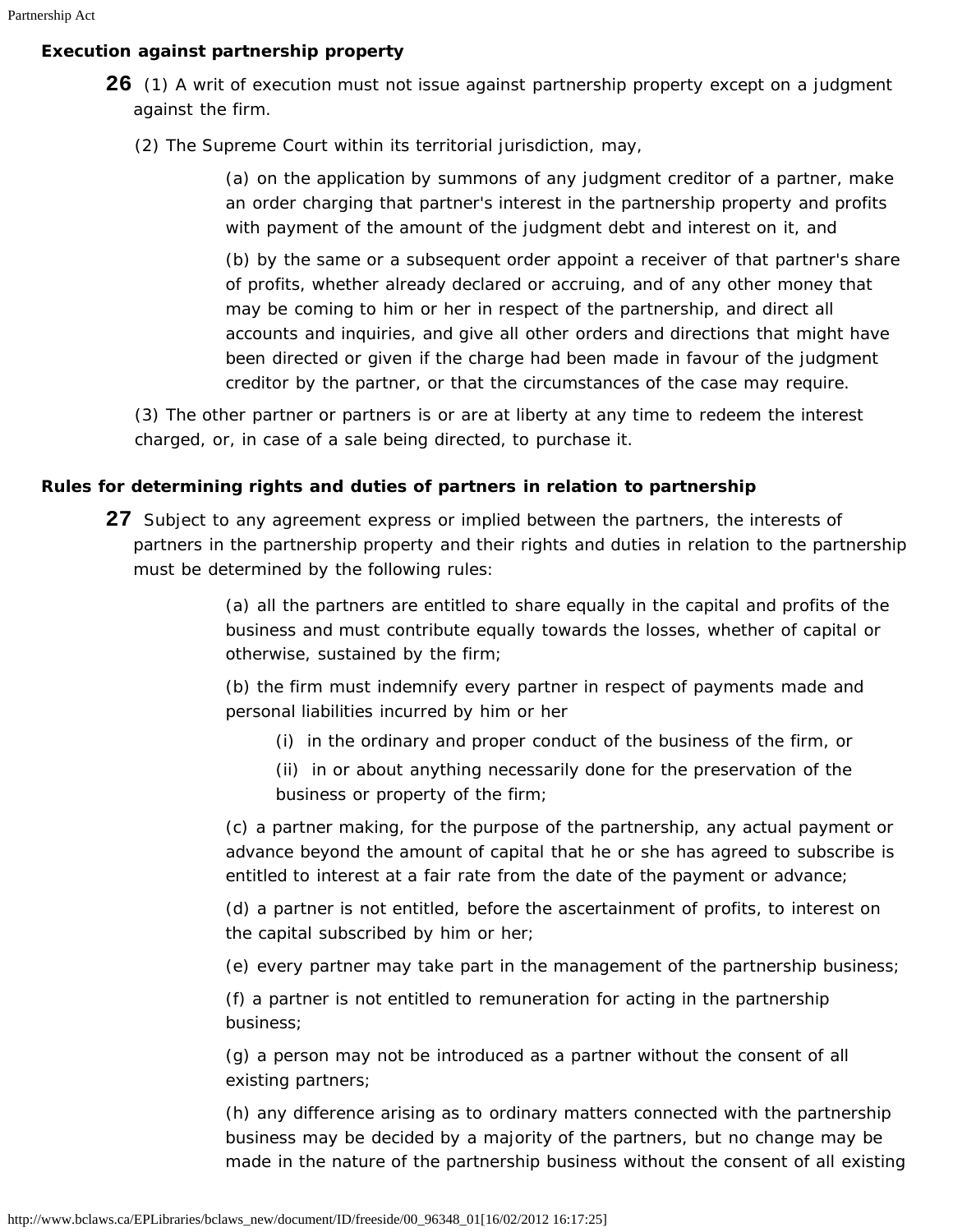partners;

(i) the partnership books are to be kept at the place of business of the partnership, or the principal place, if there is more than one, and every partner may, when he or she thinks fit, have access to and inspect and copy any of them;

(j) a partner may refer a difference concerning the interpretation or application of the partnership agreement to arbitration for a final and binding decision under the *Commercial Arbitration Act*.

#### <span id="page-10-0"></span>**Majority cannot expel partner**

**28** A majority of the partners can not expel any partner unless a power to do so has been conferred by express agreement between the partners and the power is exercised in good faith.

#### <span id="page-10-1"></span>**Ending the partnership**

**29** (1) If no set term has been agreed on for the duration of the partnership, any partner may end the partnership at any time on giving notice to all the other partners of his or her intention to do so.

(2) If the partnership has originally been constituted by deed, a notice in writing, signed by the partner giving it, is sufficient for this purpose.

#### <span id="page-10-2"></span>**Continuation of partnership after expiry**

**30** (1) If a partnership entered into for a set term is continued after the term has expired, and without any express new agreement, the rights and duties of the partners remain the same as they were at the expiration of the term, so far as is consistent with the incidents of the partnership at will.

(2) A continuance of the business by the partners or those of them as habitually acted in it during the term, without any settlement or liquidation of the partnership affairs, is presumed to be a continuance of the partnership.

#### <span id="page-10-3"></span>**Partners must render accounts**

**31** Partners are bound to render true accounts and full information of all things affecting the partnership to any partner or his or her legal representatives.

#### <span id="page-10-4"></span>**Partner must account for benefits**

**32** (1) A partner must account to the firm for any benefit derived by the partner without the consent of the other partners from any transaction concerning the partnership, or from any use by the partner of the partnership property, name or business connection.

(2) This section applies also to transactions undertaken, after a partnership has been dissolved by the death of a partner and before the affairs of the partnership have been completely wound up, by any surviving partner or by the representatives of the deceased partner.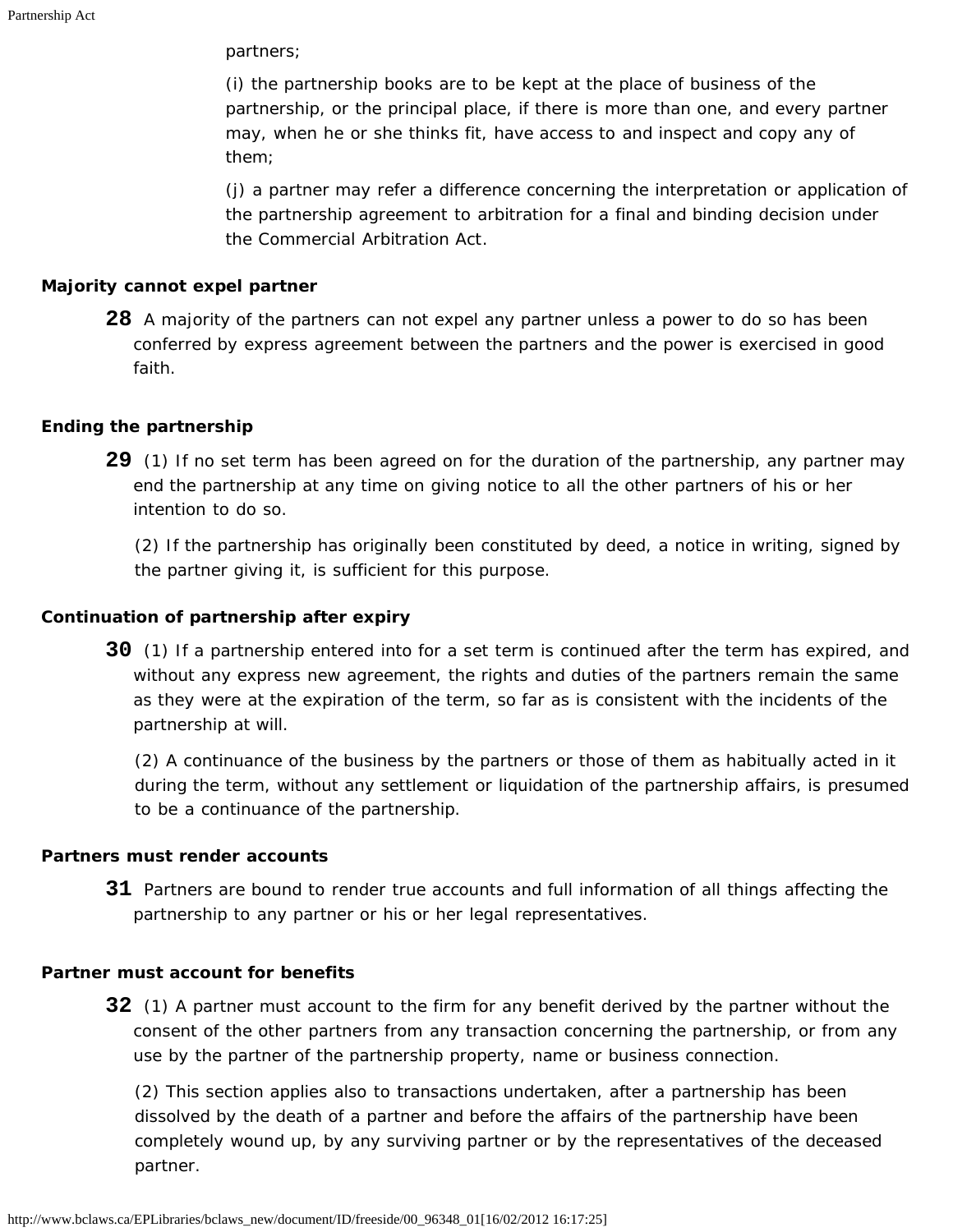## <span id="page-11-0"></span>**Profits of partner carrying on similar business**

**33** If a partner, without the consent of the other partners, carries on any business of the same nature as and competing with that of the firm, the partner must account for and pay over to the firm all profits made by him or her in that business.

#### <span id="page-11-1"></span>**Assignment by partner of a share**

**34** (1) An assignment by any partner of the partner's share in the partnership, either absolute or by way of mortgage or redeemable charge, does not, as against the other partners, entitle the assignee, during the continuance of the partnership, to interfere in the management or administration of the partnership business or affairs, or to require any accounts of the partnership transactions or to inspect the partnership books, but entitles the assignee only to receive the share of profits to which the assigning partner would otherwise be entitled, and the assignee must accept the account of profits agreed to by the partners.

(2) In case of a dissolution of the partnership, whether as respects all the partners or as respects the assigning partner, the assignee is entitled to receive the share of the partnership assets to which the assigning partner is entitled as between that partner and the other partners and, for the purpose of ascertaining that share, to an account as from the date of the dissolution.

(3) The assignee may enforce his or her rights under subsection (2) against the assigning partner, the other partners, or both.

### <span id="page-11-2"></span>**Dissolution of partnership**

**35** (1) Subject to any agreement between the partners, a partnership is dissolved

(a) if entered into for a set term, by the expiration of that term,

(b) if entered into for a single adventure or undertaking, by the termination of that adventure or undertaking, or

(c) if entered into for an undefined time, by any partner giving notice to the other or others of his or her intention to dissolve the partnership.

(2) In a case referred to in subsection (1) (c) the partnership is dissolved as from the date mentioned in the notice as the date of dissolution or, if no date is so mentioned, as from the date of the communication of the notice.

### <span id="page-11-3"></span>**Dissolution by bankruptcy, death, dissolution of partner or charging order**

**36** (1) On the death, bankruptcy or dissolution of a partner,

(a) a partnership of 2 partners is dissolved, and

(b) subject to agreement among the partners, a partnership of more than 2 partners is dissolved as between the bankrupt, dead or dissolved partner and the other partners.

(2) If the share in the partnership property of a partner is charged under section 26 for the separate debt of the partner, the other partners may by notice in writing to the partner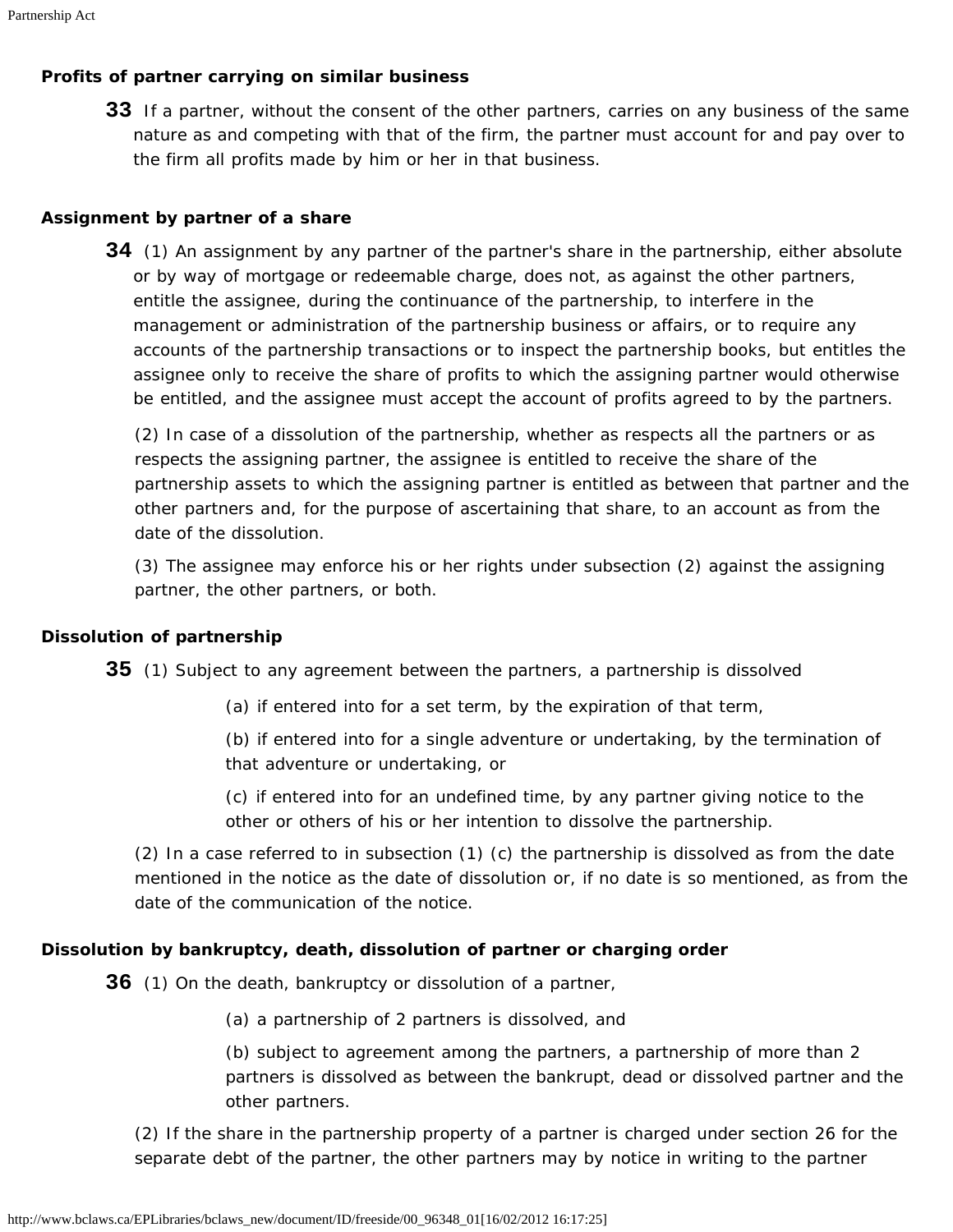whose share is charged,

(a) dissolve the partnership, or

(b) if there are 3 or more partners, dissolve the partnership as between the partner whose share is charged and the other partners.

(3) A notice under subsection (2) takes effect at the time specified in the notice or immediately if no time is specified.

### <span id="page-12-0"></span>**Dissolution by event making business unlawful**

**37** A partnership is in every case dissolved by the happening of any event which makes it unlawful for the business of the firm to be carried on, or for the members of the firm to carry it on, in partnership.

### <span id="page-12-1"></span>**Power of court to decree dissolution in certain cases**

**38** (1) On application by a partner, the court may decree a dissolution of the partnership in any of the following cases:

> (a) if a partner is declared under the *Patients Property Act* to be incapable of managing his or her affairs or if it is shown that a partner is, because of mental infirmity, incapable of discharging his or her duties as a partner;

> (b) when a partner, other than the partner suing, becomes in any other way permanently incapable of performing his or her part of the partnership contract;

(c) when a partner, other than the partner suing, has been guilty of conduct that, in the opinion of the court, regard being had to the nature of the business, is calculated to affect prejudicially the carrying on of the business;

(d) when a partner, other than the partner suing, wilfully or persistently commits a breach of the partnership agreement or otherwise so conducts himself or herself in matters relating to the partnership business that it is not reasonably practicable for the other partner or partners to carry on the business in partnership with him or her;

(e) when the business of the partnership can only be carried on at a loss;

(f) whenever circumstances have arisen that, in the opinion of the court, render it just and equitable that the partnership be dissolved.

(2) If there are 3 or more partners, the partnership may be dissolved or may be dissolved as between the partner whose condition or conduct gave rise to the application and the remaining partners.

### <span id="page-12-2"></span>**Change in firm**

**39** (1) If a person deals with a firm after a change in its constitution, the person is entitled to treat all apparent members of the old firm as still being members of the firm until the person has notice of the change.

(2) An advertisement in the Gazette as to a firm is notice to persons who had no dealings with the firm before the date of the advertised dissolution or change.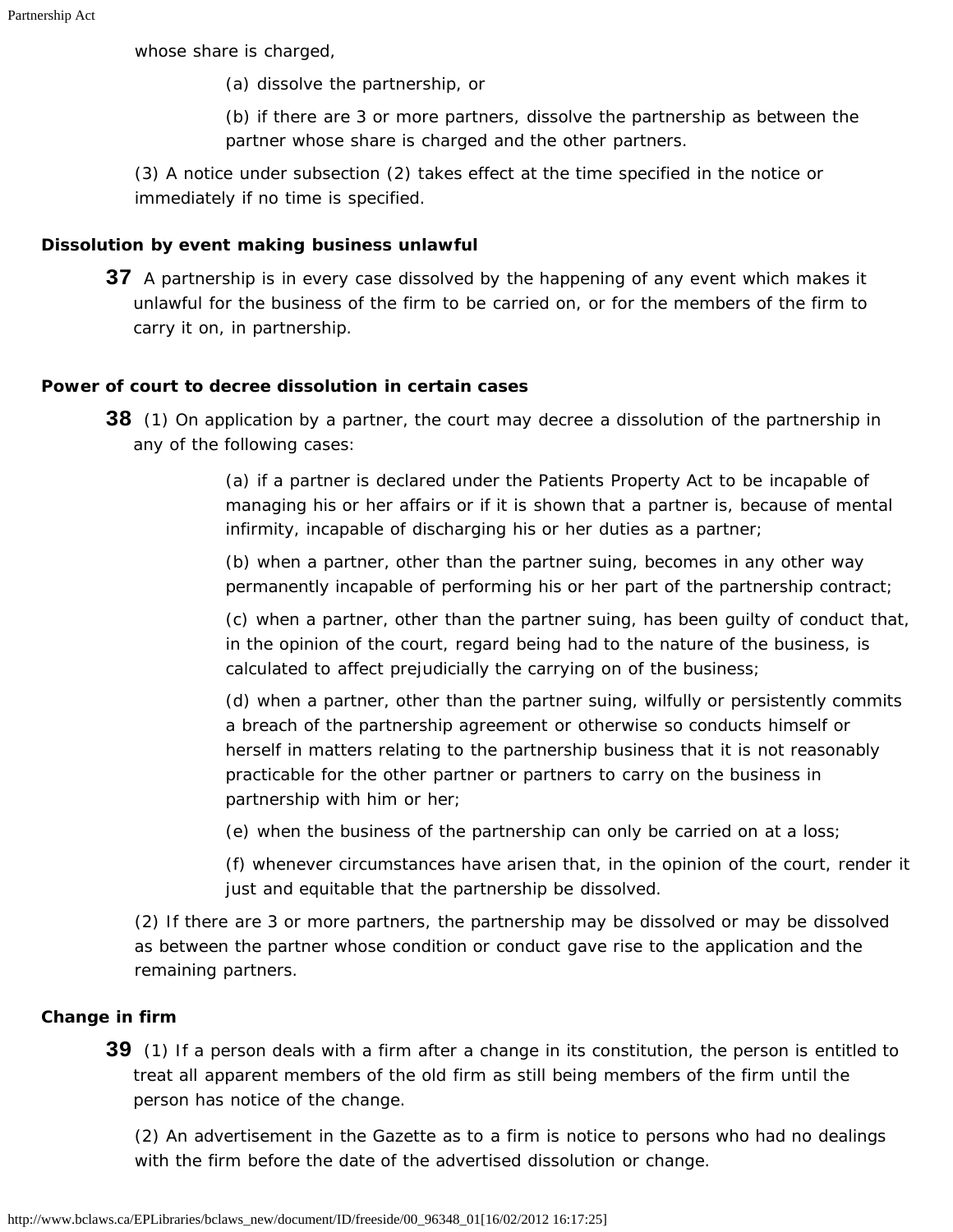(3) The estate of a partner who dies or who becomes insolvent, or of a partner who, not having been known to the person dealing with the firm to be a partner, retires from the firm, is not liable for partnership debts contracted after the date of the death, insolvency or retirement.

#### <span id="page-13-0"></span>**Dissolution**

**40** On the dissolution of a partnership or the retirement of a partner, any partner may publicly notify the other partners or the retiring partner and may require the other partner or partners to concur for that purpose in all necessary or proper acts, if any, that cannot be done without his, her or their concurrence.

#### <span id="page-13-1"></span>**Authority of partners after dissolution**

- **41** (1) Subject to subsections (2) and (3), after the dissolution of a partnership, the authority of each partner to bind the firm and the other rights and obligations of the partners continue despite the dissolution so far as may be necessary to wind up the affairs of the partnership, and to complete transactions begun but unfinished at the time of the dissolution, but not otherwise.
	- (2) The firm is not bound by the acts of a partner who has become insolvent.

(3) Subsection (2) does not affect the liability of any person who has after the insolvency represented himself or herself or knowingly allowed himself or herself to be represented as a partner of the insolvent.

#### <span id="page-13-2"></span>**Application of assets on dissolution**

**42** (1) On the dissolution of a partnership, every partner is entitled, as against the other partners in the firm and all persons claiming through them in respect of their interests as partners,

> (a) to have the property of the partnership applied in payment of the debts and liabilities of the firm, and

(b) to have the surplus assets after the payment applied in payment of what may be due to the partners respectively after deducting what may be due from them as partners to the firm.

(2) For the purposes of subsection (1), any partner or the partner's representatives may, on the termination of the partnership, apply to the court to wind up the business and affairs of the firm.

#### <span id="page-13-3"></span>**Return of premium**

- **43** If one partner has paid a premium to another on entering into a partnership for a set term, and the partnership is dissolved before the expiration of that term otherwise than by the death of a partner, the court may order the repayment of the premium, or of a part of it as it thinks just, having regard to the terms of the partnership contract and to the length of time during which the partnership has continued, unless
	- (a) the dissolution is, in the judgment of the court, wholly or chiefly due to the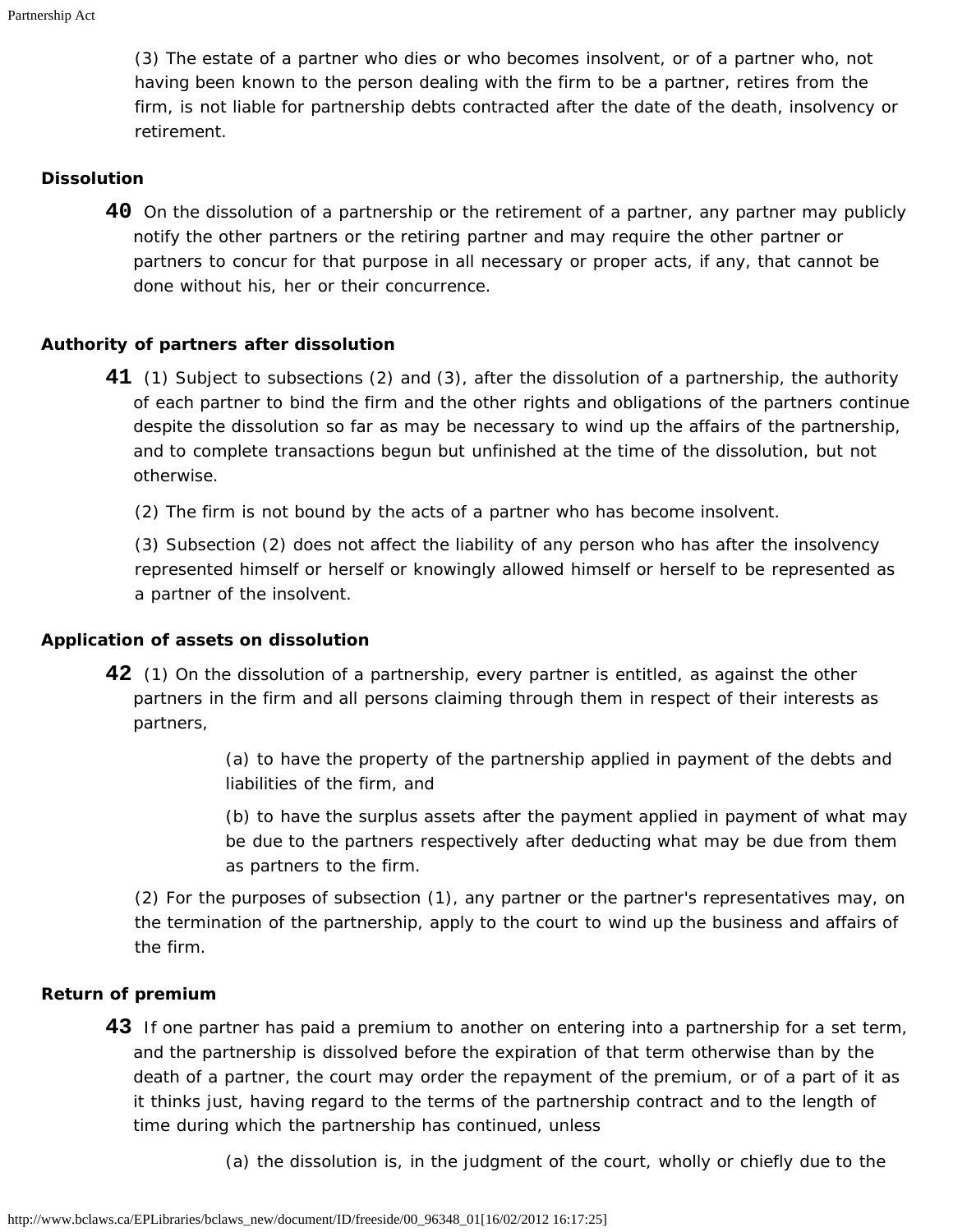misconduct of the partner who paid the premium, or

(b) the partnership has been dissolved by an agreement containing no provision for a return of any part of the premium.

#### <span id="page-14-0"></span>**Rescission of partnership for fraud**

**44** If a partnership contract is rescinded on the ground of the fraud or misrepresentation of one of the parties to it, the party entitled to rescind is, without prejudice to any other right, entitled

> (a) to a lien on, or a right to retention of, the surplus of the partnership assets, after satisfying the partnership liabilities, for any sum of money paid by him or her for the purchase of a share in the partnership and for any capital contributed by him or her,

(b) to stand in the place of the creditors of the firm for any payments made by him or her in respect of the partnership liabilities, and

(c) to be indemnified by the person committing the fraud or making the representation against all the debts and liabilities of the firm.

#### <span id="page-14-1"></span>**Rights where partnership dissolved by death or retirement**

**45** (1) Subject to subsections (2) and (3), if any member of a firm has died or otherwise ceased to be a partner, and the surviving or continuing partners carry on the business of the firm with its capital or assets without any final settlement of accounts as between the firm and the outgoing partner or his or her estate, then, in the absence of any agreement to the contrary, the outgoing partner or the estate is entitled, at the option of himself or herself or his or her representatives, to

> (a) the share of the profits made since the dissolution that the court may find to be attributable to the use of his or her share of the partnership assets, or

(b) interest at a fair rate on the amount of his or her share of the partnership assets.

(2) If, by the partnership contract, an option is given to surviving or continuing partners to purchase the interest of a deceased or outgoing partner and that option is exercised, the estate of the deceased partner, or the outgoing partner or his or her estate is not entitled to any further or other share of profits.

(3) If any partner, assuming to act in exercise of an option referred to in this section, does not in all material respects comply with the terms of it, he or she is liable to account under this section.

#### <span id="page-14-3"></span><span id="page-14-2"></span>**Debts at date of dissolution or death**

**46** Subject to any agreement between the partners, the amount due from surviving or continuing partners to an outgoing partner, or the representatives of a deceased partner, in respect of the outgoing or deceased partner's share, is a debt accruing at the date of the dissolution or death.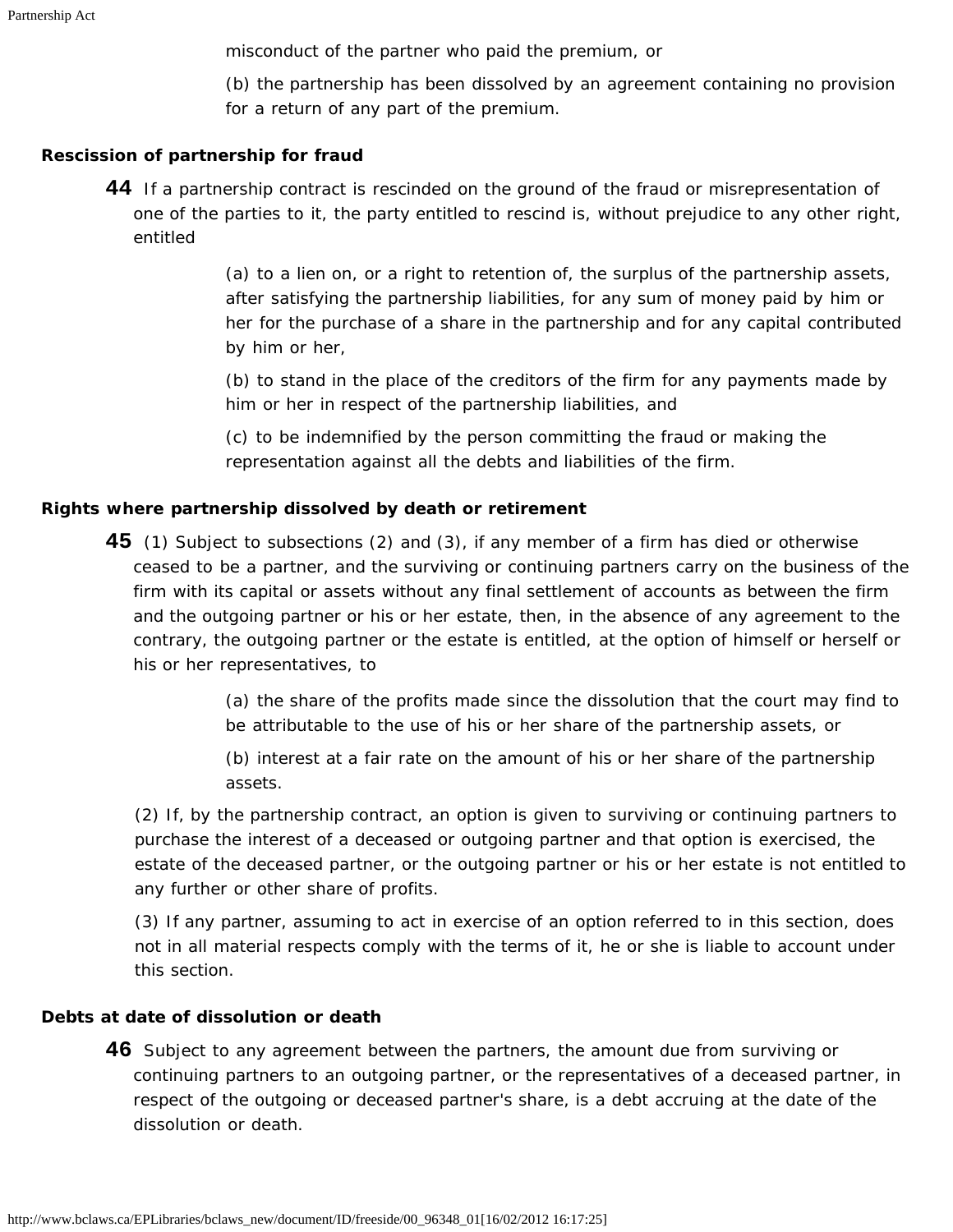## **Settlement of accounts on dissolution**

**47** Subject to any agreement, in settling accounts between the partners after a dissolution of partnership, the following rules must be observed:

> (a) losses, including losses and deficiencies of capital, must be paid first out of profits, next out of capital, and lastly, if necessary, by the partners individually in the proportion in which they were entitled to share profits;

> (b) the assets of the firm, including the sums, if any, contributed by the partners to make up losses or deficiencies of capital, must be applied in the following manner and order:

(i) in paying the debts and liabilities of the firm to persons who are not partners;

(ii) in paying to each partner rateably what is due from the firm to that partner for advances as distinguished from capital;

(iii) in paying to each partner rateably what is due from the firm to that partner in respect of capital;

(iv) the ultimate residue, if any, must be divided among the partners in the proportion in which profits are divisible.

# **Part 3 — Limited Partnerships**

## <span id="page-15-1"></span><span id="page-15-0"></span>**Definitions**

**48** In this Part:

**"certificate"** means a certificate filed under section 51 and includes all amendments made to the certificate;

**"executive director"** means the executive director appointed under section 8 of the *Securities Act*;

**"partnership agreement"** includes all amendments made to the agreement;

**"reporting issuer"** means reporting issuer as defined in the *Securities Act*.

## <span id="page-15-2"></span>**Application of Part**

**49** The provisions of this Act must in the case of limited partnerships be read subject to this Part.

## <span id="page-15-3"></span>**Limited partnership**

- **50** (1) Subject to this Part, a limited partnership may be formed to carry on any business that a partnership without limited partners may carry on.
	- (2) A limited partnership consists of
		- (a) one or more persons who are general partners, and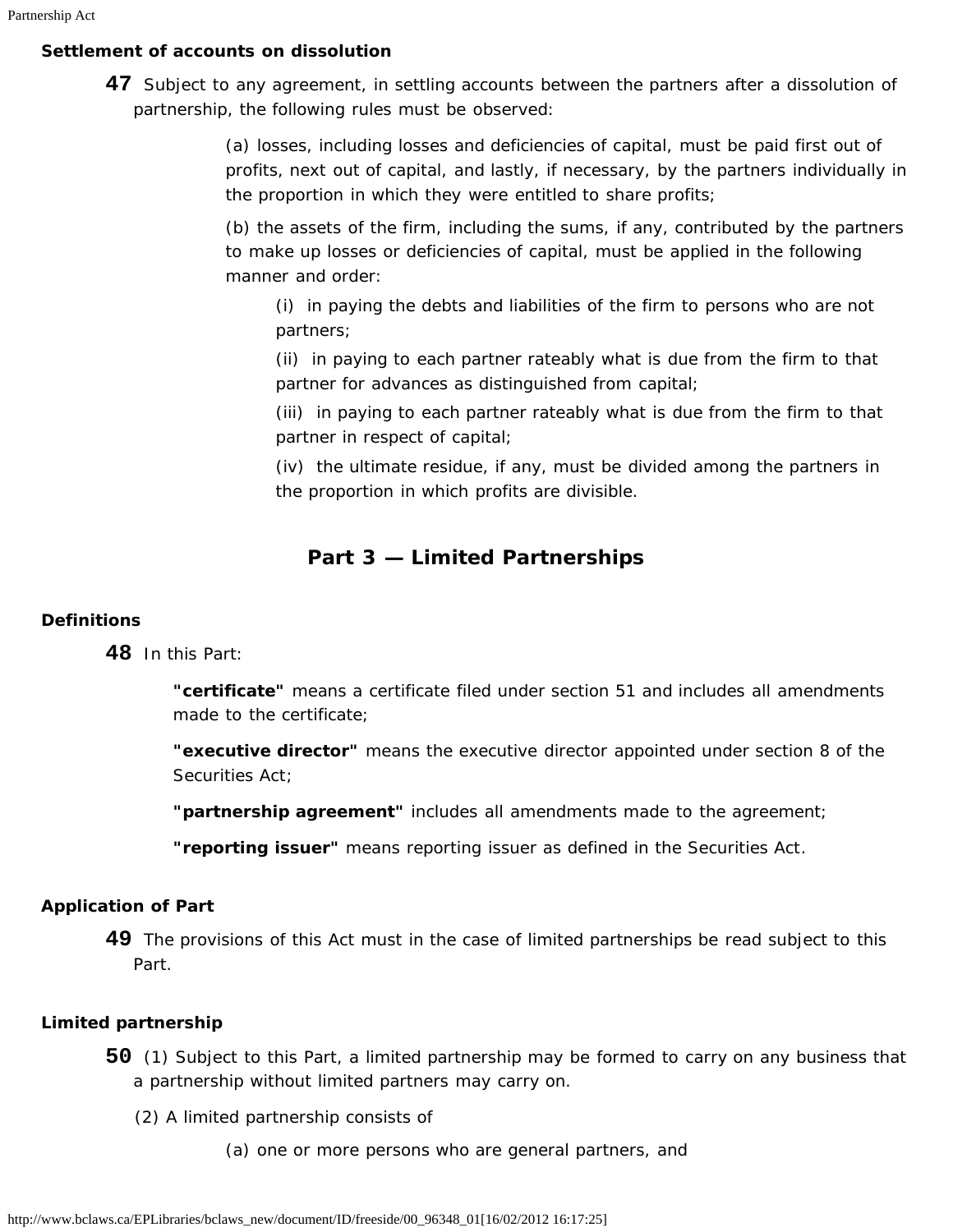(b) one or more persons who are limited partners.

## <span id="page-16-0"></span>**Formation of limited partnership**

- **51** (1) A limited partnership is formed when there is filed with the registrar a certificate, signed by each person who is, on the formation of the partnership, to be a general partner.
	- (2) A certificate must state the following:
		- (a) the business name under which the limited partnership is to be conducted;
		- (b) the general nature of the business carried on or intended to be carried on;

(c) the full name and residential address of each general partner or, in the case of a general partner other than an individual, the name and address in British Columbia;

(d) the term for which the limited partnership is to exist;

(e) the aggregate amount of cash and the nature and fair value of any other property to be contributed by all of the limited partners;

(f) the aggregate amount of any additional contributions agreed to be made by limited partners and the times at which or events on the happening of which the additional contributions are to be made;

(g) the basis on which limited partners are to be entitled to share profits or receive other compensation by way of income on their contributions.

(3) A certificate may state the full name and last known residential address of a limited partner or, in the case of a limited partner other than an individual, the name and address in British Columbia.

(4) If a partnership agreement contains provisions respecting any of the following, the certificate filed in respect of that agreement must also contain provisions respecting those matters:

(a) the times when contributions of limited partners are to be returned;

(b) the right of a limited partner to substitute an assignee as contributor in his or her place, and the terms and conditions of the substitution;

(c) the right to admit additional limited partners;

(d) the extent to which one or more of the limited partners has greater rights than the others;

(e) the right of a remaining general partner to continue the business on the bankruptcy, death, retirement, mental incompetence or dissolution of a general partner;

(f) the right of a limited partner to demand and receive property other than cash in return for his contribution;

<span id="page-16-1"></span>(g) the right of the limited partners or any of them to admit an additional general partner to the partnership or to permit or require a general partner to retire from the partnership.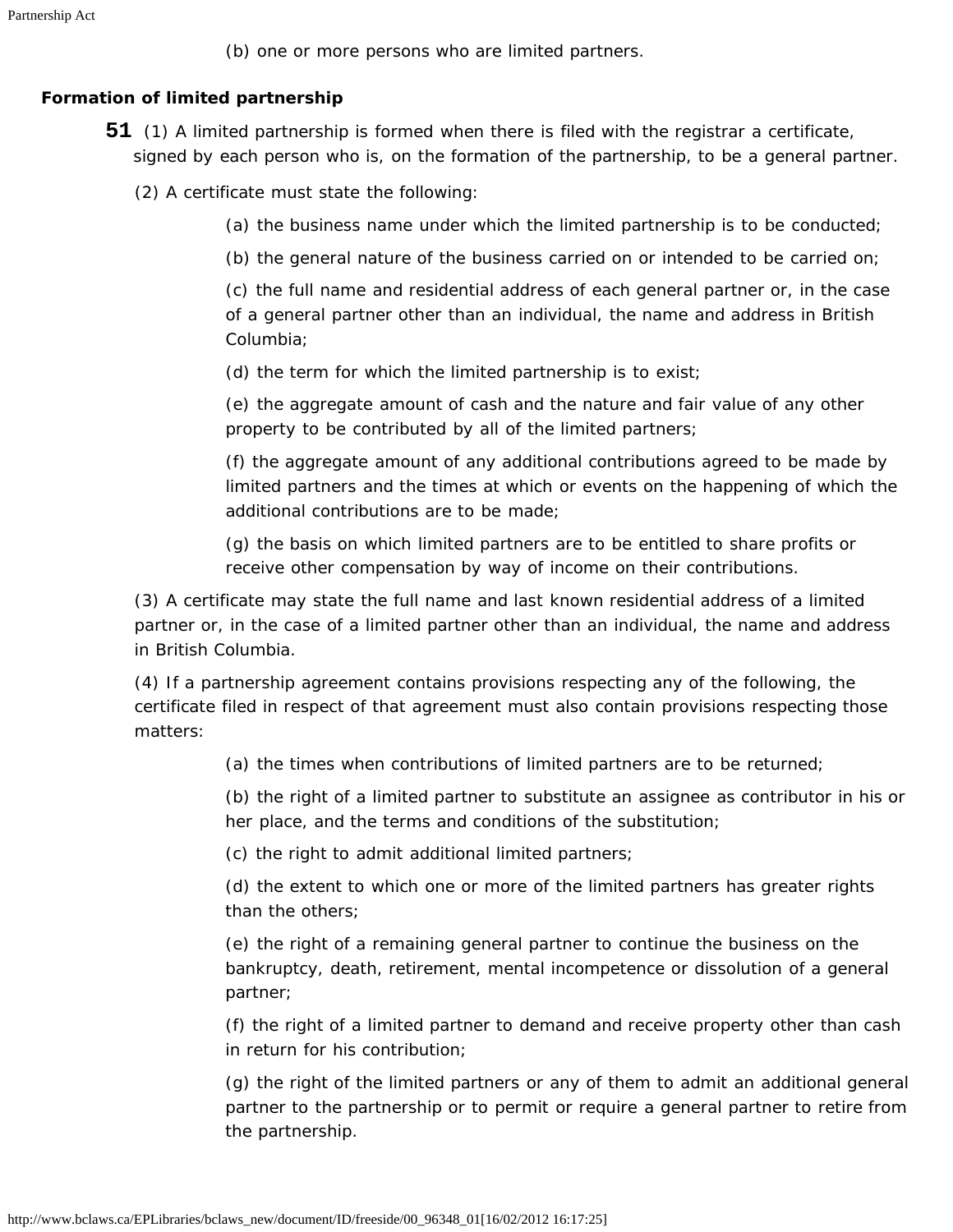#### **General and limited partners**

**52** (1) A person may be a general partner and a limited partner at the same time in the same limited partnership.

(2) A person who is at the same time a general partner and a limited partner has the same rights and powers and is subject to the same restrictions as a general partner but in respect of the person's contribution as a limited partner, the person has the rights against the other partners that the person would have had if he or she were not also a general partner.

#### <span id="page-17-0"></span>**Name of partnership**

**53** (1) The business name of each limited partnership must end with the words "Limited Partnership" in full or the French language equivalent.

(2) The surname of a limited partner must not appear in the firm name of the limited partnership unless

(a) that surname is also the surname of one of the general partners, or

(b) the business of the limited partnership has been carried on under that name before the admission of that partner as a limited partner.

(3) The corporate name or a significant part of the corporate name of a limited partner must not appear in the firm name of a limited partnership unless the business of the limited partnership has been carried on under that name before the admission of that corporate partner as a limited partner.

(4) A limited partner whose surname or corporate name appears in the firm name contrary to subsection (2) or (3) is liable as a general partner to any creditor of the limited partnership who has extended the credit without actual knowledge that the limited partner is not a general partner.

### <span id="page-17-1"></span>**Registered office**

**54** (1) A limited partnership must have a registered office in British Columbia.

- (2) A limited partnership must keep at its registered office
	- (a) a register showing in alphabetical order for each limited partner

(i) the full name and last known residential address of each limited partner or, in the case of a limited partner other than an individual, the name and address in British Columbia, and

(ii) if the participation by limited partners is defined by percentage interests or by the number of units or other similar rights held by them, the percentage interest or the number and class of units or other rights held,

(b) a copy of the certificate of limited partnership and each amendment made to it, and

(c) a copy of the partnership agreement and each amendment made to it.

(3) Subject to subsection (4), the records kept under subsection (2) must be available for inspection and copying during ordinary business hours at the request of a partner and, in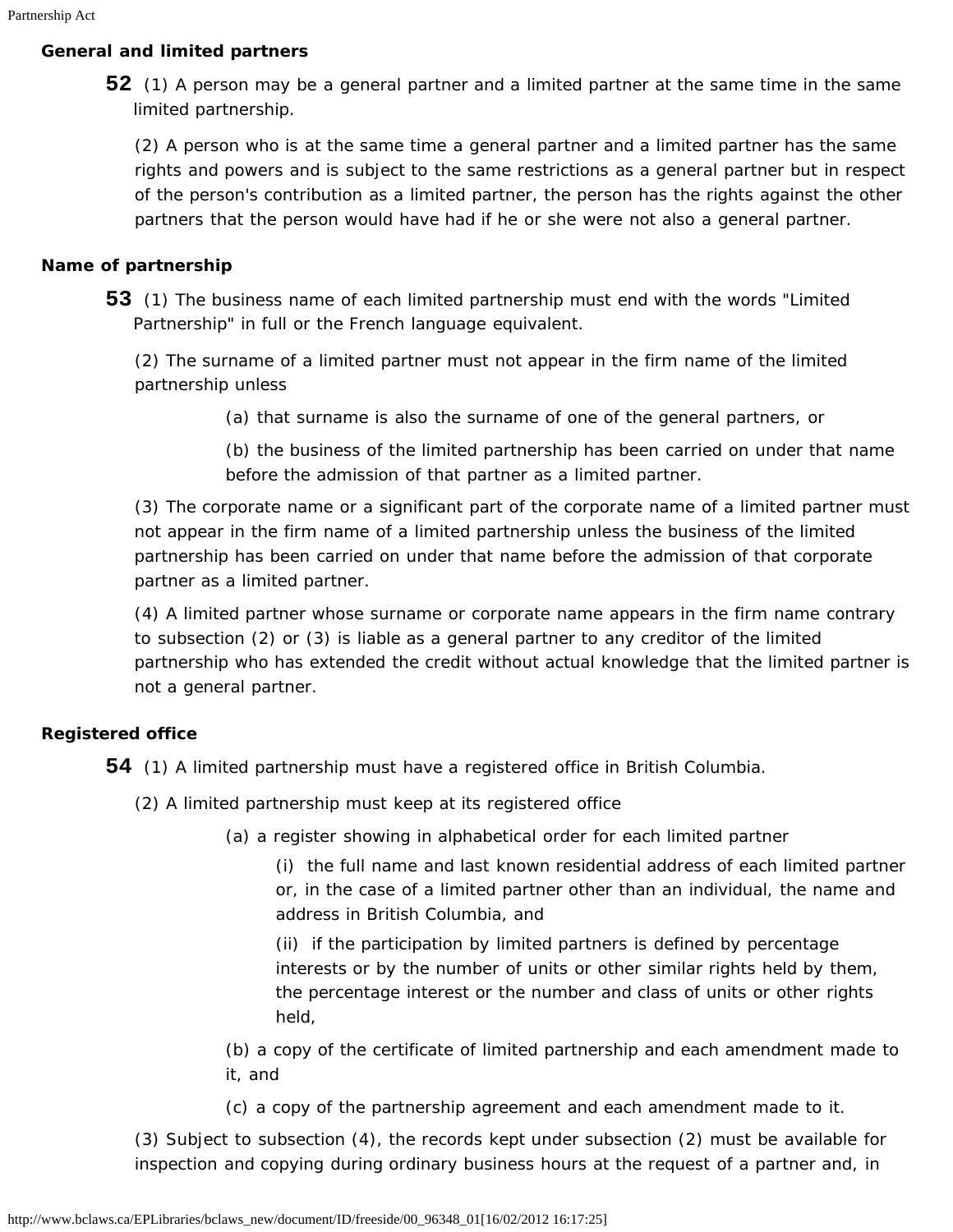the case of the list of names and addresses of the partners, any other person.

(4) The records kept under subsection (2) by a limited partnership that is a reporting issuer must be available for inspection and copying during ordinary business hours at the request of any person.

(5) A limited partnership must give notice in writing to the registrar

(a) of the location of the registered office at the time the certificate is filed under section 51 (1), and

(b) promptly, of every change in the location of the registered office.

#### <span id="page-18-0"></span>**Contribution of limited partner**

- **55** (1) A limited partner may contribute money and other property to the limited partnership, but not services.
	- (2) A limited partner's interest in the limited partnership is personal property.

#### <span id="page-18-1"></span>**Rights of general partners**

**56** A general partner in a limited partnership has all the rights and powers and is subject to all the restrictions and liabilities of a partner in a partnership without limited partners except that, without the written consent to or ratification of the specific act by all the limited partners, a general partner has no authority to do any of the following:

> (a) to do an act which makes it impossible to carry on the business of the limited partnership;

(b) to consent to a judgment against the limited partnership;

(c) to possess limited partnership property, or to dispose of any rights in limited partnership property, for other than a partnership purpose;

(d) to admit a person as a general partner or to admit a person as a limited partner, unless the right to do so is given in the certificate;

(e) to continue the business of the limited partnership on the bankruptcy, death, retirement, mental incompetence or dissolution of a general partner, unless the right to do so is given in the certificate.

#### <span id="page-18-2"></span>**Liability of limited partner**

**57** Except as provided in this Part, a limited partner is not liable for the obligations of the limited partnership except in respect of the amount of property he or she contributes or agrees to contribute to the capital of the limited partnership.

#### <span id="page-18-3"></span>**Rights of limited partner**

**58** (1) Subject to subsection (2), a limited partner has the same right as a general partner to do any of the following:

> (a) to inspect and make copies of or take extracts from the limited partnership books at all times;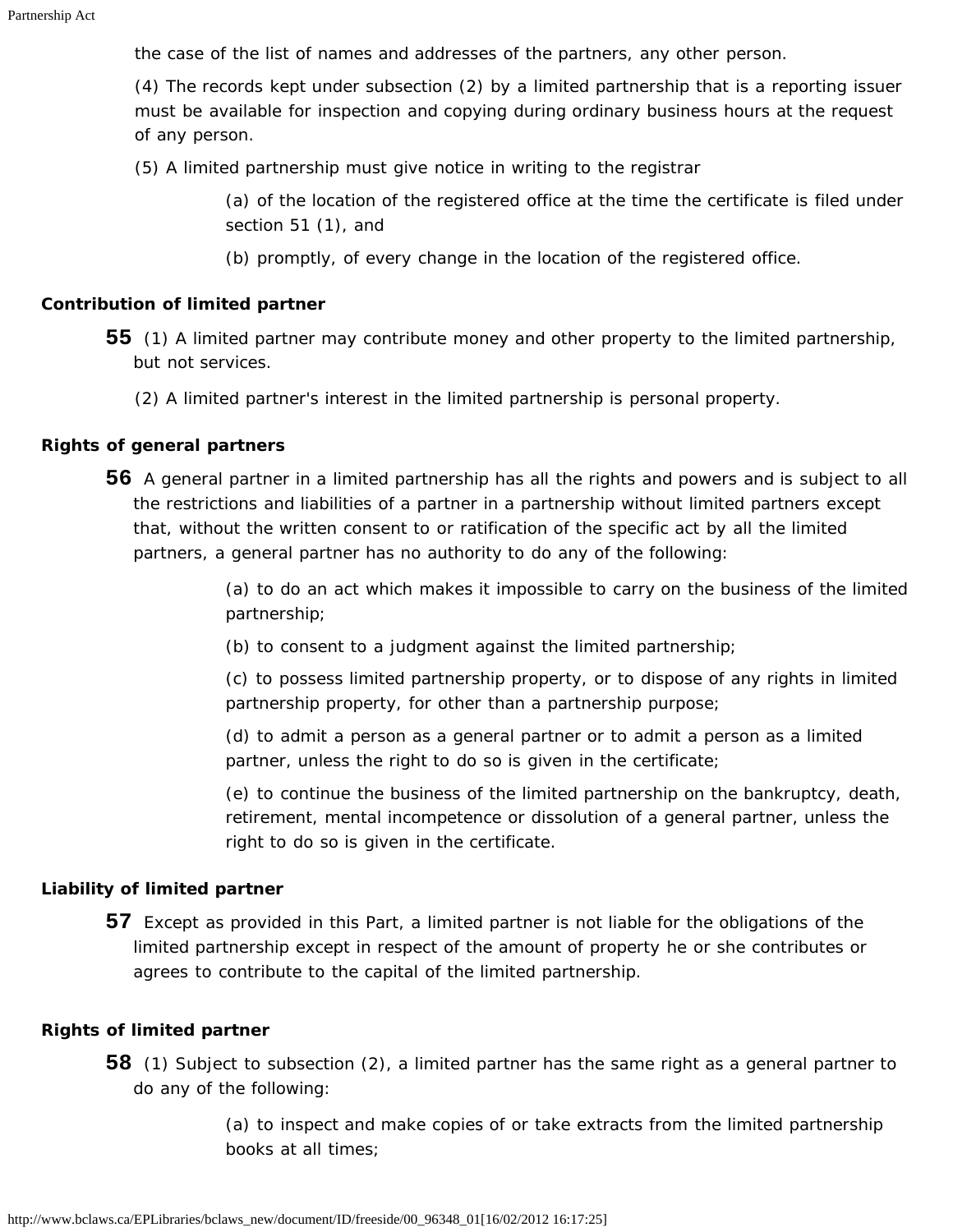(b) to be given, on demand, true and full information of all things affecting the limited partnership and to be given a formal account of partnership affairs whenever circumstances render it just and reasonable;

(c) to obtain dissolution and winding up of the limited partnership by court order.

(2) The executive director may, in whole or in part, exempt a limited partnership from the rights granted under subsection (1) (a) or (b) or both if the executive director considers that it is in the public interest to do so.

#### <span id="page-19-0"></span>**Share of profits**

**59** (1) Subject to this Act and the partnership agreement, a limited partner has the right

- (a) to a share of the profits or other compensation by way of income, and
- (b) to have his or her contribution to the limited partnership returned.

(2) A limited partner may receive from the limited partnership the share of the profits or the compensation by way of income stipulated for in the certificate if, after payment is made, whether from the property of the limited partnership or that of a general partner, the limited partnership assets exceed all the limited partnership liabilities, except liabilities to limited partners on account of their contributions and to general partners.

#### <span id="page-19-1"></span>**Business dealings by partner with partnership**

**60** (1) A limited partner may lend money to, borrow money from and transact business with the limited partnership.

(2) Unless the limited partner is also a general partner, a limited partner having, with respect to anything done under subsection (1), a claim against the assets of the limited partnership may receive a proportionate share of the assets along with other creditors.

(3) For the purposes of this section, a claim described in subsection (2) does not include a claim for a return of capital contributions.

#### <span id="page-19-2"></span>**Limited partners' rights as between themselves**

- **61** (1) Subject to subsection (2), limited partners, in relation to one another, share in the limited partnership assets in respect of
	- (a) their claims
		- (i) for capital, and
		- (ii) for profits or compensation by way of income on their contributions

in proportion to the respective amounts of their claims, and

(b) all claims, other than those referred to in paragraph (a), equally.

(2) If there is more than one limited partner, the partnership agreement may provide that one or more of the limited partners is to have greater rights than the other limited partners as to

- (a) the return of contributions,
- (b) profits or compensation by way of income on their contributions, or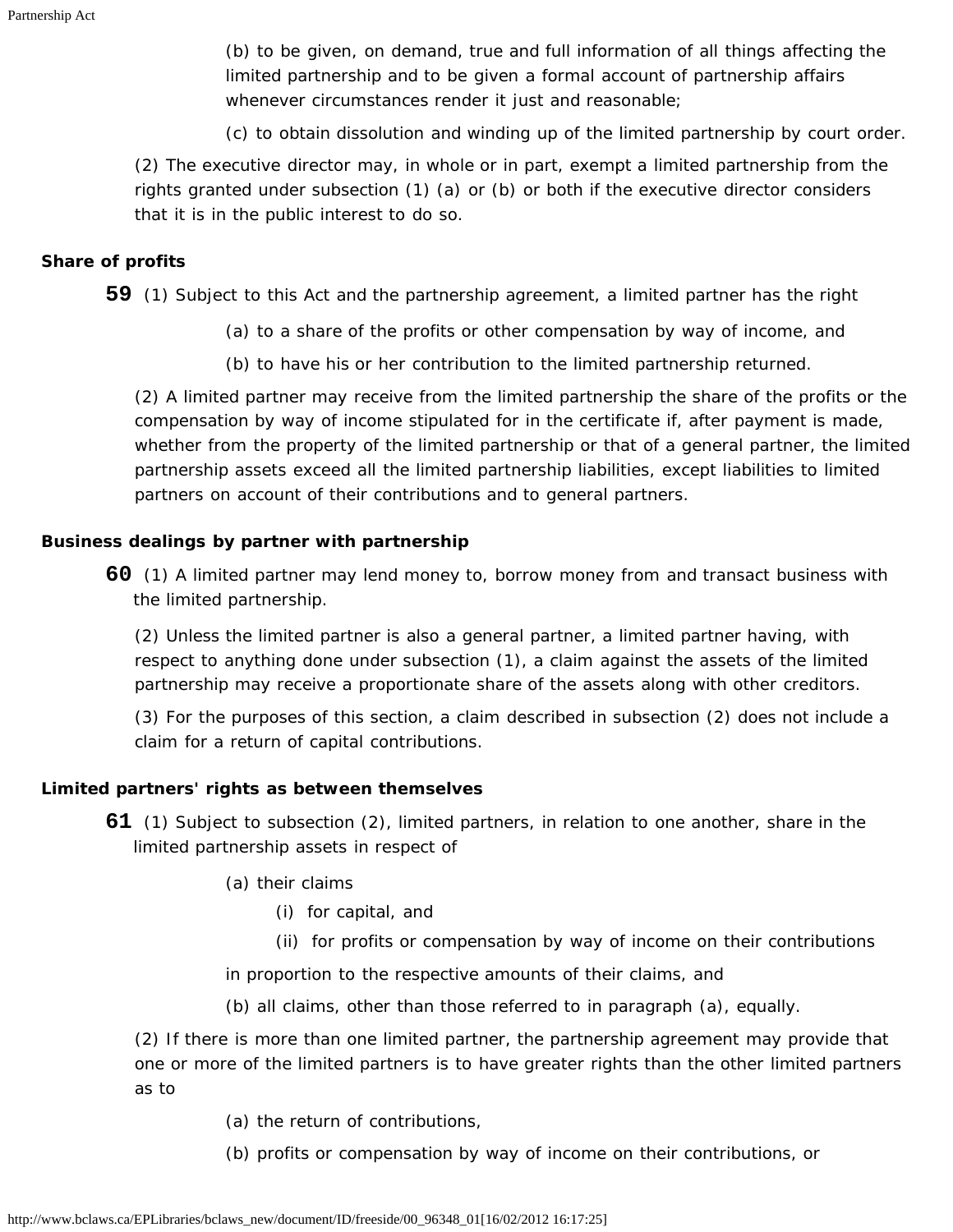(c) any other matter.

## <span id="page-20-0"></span>**Return of limited partner's contribution**

**62** (1) A limited partner is not entitled to receive from a general partner or out of the limited partnership property any part of his or her contribution until

> (a) all liabilities of the limited partnership, excepting liabilities to general partners and to limited partners on account of their contributions, have been paid or there remains sufficient limited partnership property to pay them,

(b) the consent of all partners is obtained, unless the return of the contribution may be rightfully demanded under subsection (2), and

(c) the certificate is cancelled or amended to reflect the withdrawal or reduction.

(2) Subject to subsection (1), a limited partner may rightfully demand the return of his or her contribution

(a) on the dissolution of the limited partnership,

(b) when the time specified in the certificate for its return has arrived, or

(c) after he or she has given 6 months' notice in writing to all other partners, if no time is specified in the certificate either for the return of the contribution or for the dissolution of the limited partnership.

(3) A limited partner has, despite the nature of his or her contribution, only the right to demand and receive cash in return for it, unless

- (a) there is a statement to the contrary in the certificate, or
- (b) all the partners consent to some other manner of returning the contribution.
- (4) A limited partner is entitled to have the limited partnership and its affairs wound up if

(a) the limited partner rightfully but unsuccessfully demands the return of his or her contribution, or

(b) the other liabilities of the limited partnership have not been paid, or the limited partnership property is insufficient for their payment as required by subsection (1) (a), and the limited partner seeking dissolution would otherwise be entitled to the return of his or her contribution.

(5) If one or more partners of a limited partnership make an application seeking to have the partnership dissolved and wound up, and if the court considers that the applicant is entitled to the relief sought, the court may, in addition to any other relief it may give, order on terms it considers appropriate that, instead of dissolution and winding up, the interest in the partnership of each partner making the application be purchased by the partnership.

## <span id="page-20-1"></span>**Limited partner's liability to partnership**

**63** (1) A limited partner is liable to the limited partnership

(a) for the difference, if any, between the amount of his or her contribution as actually made and the amount stated in the certificate as having been made, and

(b) for any unpaid contribution that he or she agreed in the certificate to make in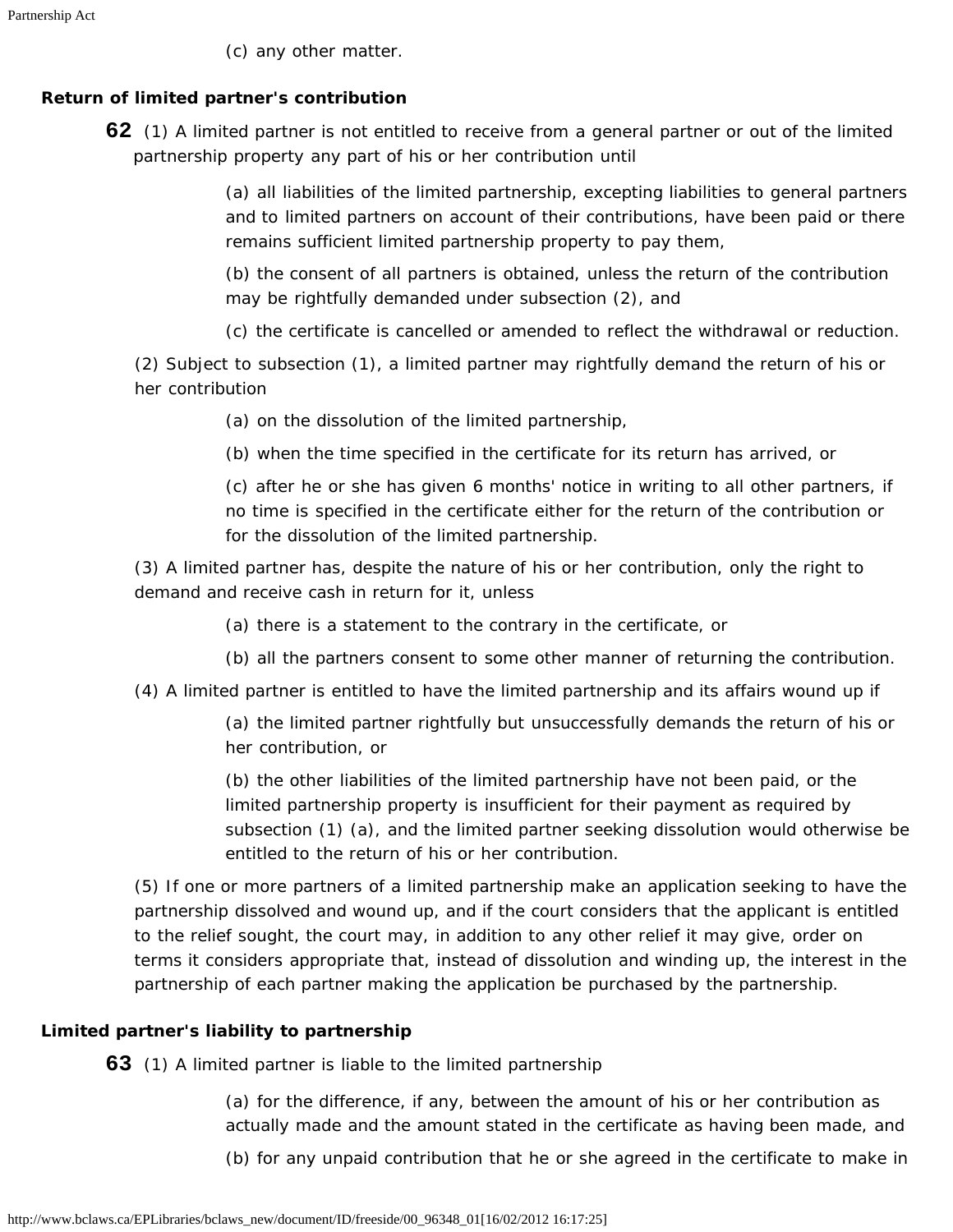the future at the time and on the conditions, if any, stated in the certificate.

(2) A limited partner holds as trustee for the limited partnership

(a) specific property stated in the certificate as contributed by him or her but that has not in fact been contributed or that has been wrongfully returned, and

(b) money or other property wrongfully paid or conveyed to him or her on account of his or her contribution.

(3) Subject to subsection (4), the liabilities of a limited partner as set out in this section may be waived or compromised, only with the consent of all partners.

(4) A waiver or compromise agreed to under subsection (3) does not affect the right of a creditor of the limited partnership to enforce a liability arising from credit that was extended or a claim that arose

> (a) subsequent to the filing of the certificate by which the limited partnership was formed, but

(b) before the cancellation or amendment of the certificate by which the waiver or compromise was effected.

(5) If a limited partner has rightfully received the return, in whole or in part, of the capital of his or her contribution, he or she is nevertheless liable to the limited partnership for any sum, not in excess of that return with interest, necessary to discharge the limited partnership's liabilities to all creditors who extended credit or whose claims otherwise arose before the return.

## <span id="page-21-0"></span>**Liability to creditors**

**64** A limited partner is not liable as a general partner unless he or she takes part in the management of the business.

## <span id="page-21-1"></span>**Admission of additional limited partners**

**65** An additional limited partner must not be admitted to a limited partnership except in accordance with the partnership agreement and by entry in the register under section 54 (2) (a).

## <span id="page-21-2"></span>**Assignments**

**66** (1) A limited partner must not assign his or her interest, in whole or in part, in the limited partnership unless

> (a) all the limited partners and all the general partners consent or the partnership agreement permits it, and

(b) the assignment is made in accordance with the terms of the consent or partnership agreement.

(2) An assignee of the interest, in whole or in part, of a limited partner does not become a limited partner in the limited partnership until his or her ownership of the assigned interest is entered in the register referred to in section 54 (2) (a), and until so entered he or she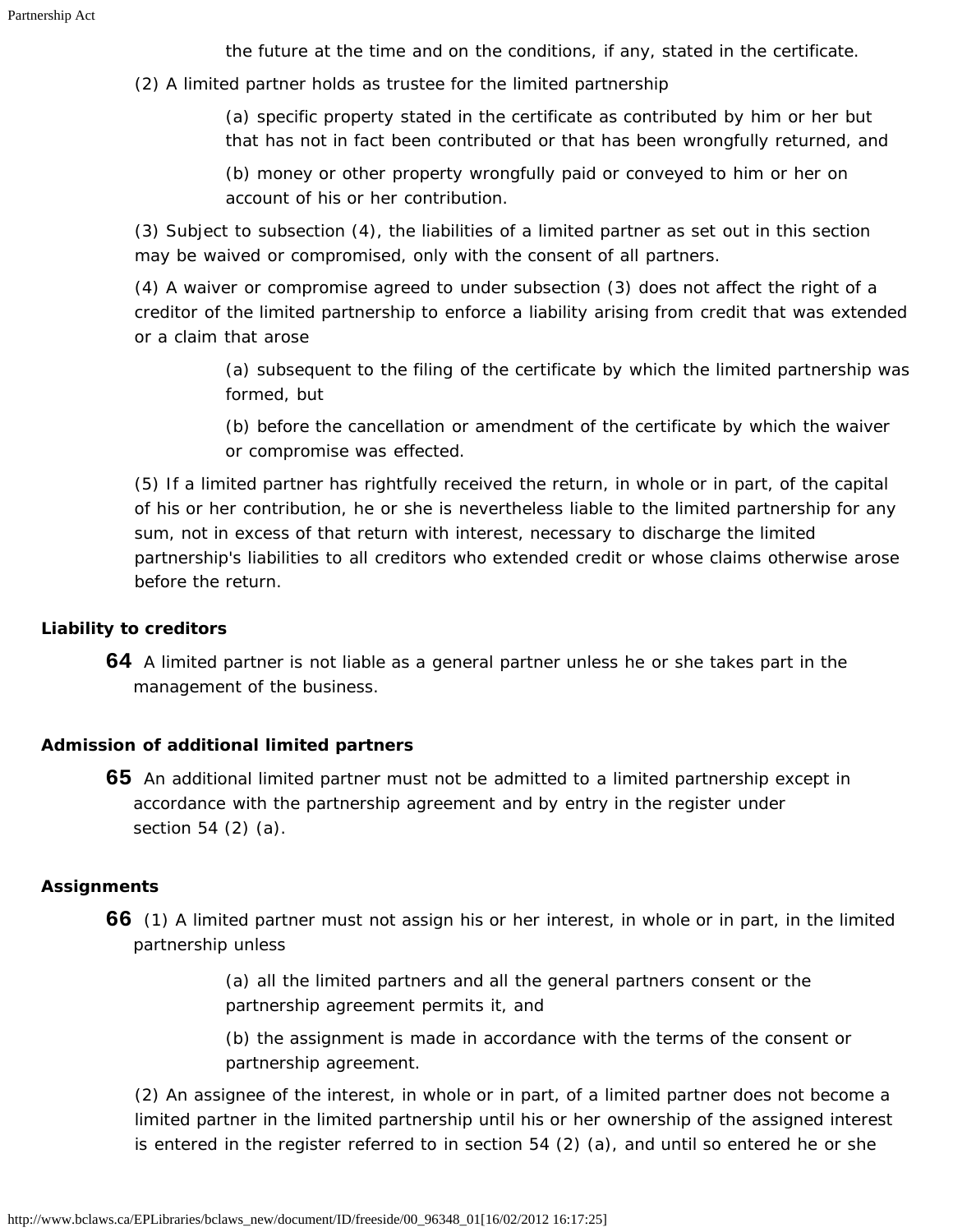has none of the rights of a limited partner exercisable against the partnership or against any of the partners other than the assignor.

(3) Subject to subsection (4), on becoming a limited partner, an assignee acquires the rights and powers and is subject to all the restrictions and liabilities that his or her assignor had in respect of the assigned interest immediately before the assignment.

(4) On becoming a limited partner, an assignee does not acquire the liabilities of the assignor of which the assignee is unaware and which are not specified in the certificate or in the partnership agreement.

(5) Subject to subsection (6), an assignor is not released from liability under section 63 or 74 or from a liability referred to in subsection (4).

(6) Subject to subsection (4), if a limited partnership is not a reporting issuer and an interest, in whole or in part, is assigned and at the time that the assignment is entered under subsection (2) an unpaid contribution in respect of it

- (a) is not due, and
- (b) has no due date set,

the assignee is solely liable for that unpaid contribution.

(7) If a limited partnership is a reporting issuer and an interest, in whole or in part, is to be assigned and at the time that the assignment is to be entered under subsection (2) an unpaid contribution in respect of it

- (a) is not due, and
- (b) has no due date set,

the executive director must require the assignor to observe any requirement of the executive director to make the assignee aware of that unpaid contribution, and the assignee is solely liable if the assignor complies with that requirement, but the assignee is not liable in any other case.

### <span id="page-22-0"></span>**Dissolution of limited partnership**

- **67** The bankruptcy, retirement, death, mental incompetence or dissolution of a general partner dissolves a limited partnership unless the business is continued by the remaining general partners
	- (a) under a right specified in the certificate, or
	- (b) with the consent of all the remaining partners.

### <span id="page-22-1"></span>**Death of limited partner**

**68** (1) The executor or administrator of the estate of a deceased limited partner has

(a) all the rights and powers of a limited partner for the purpose of settling the estate of the deceased limited partner, and

(b) the powers under section 66 that the deceased person held.

<span id="page-22-2"></span>(2) The estate of a deceased limited partner is liable for all his or her liabilities as a limited partner.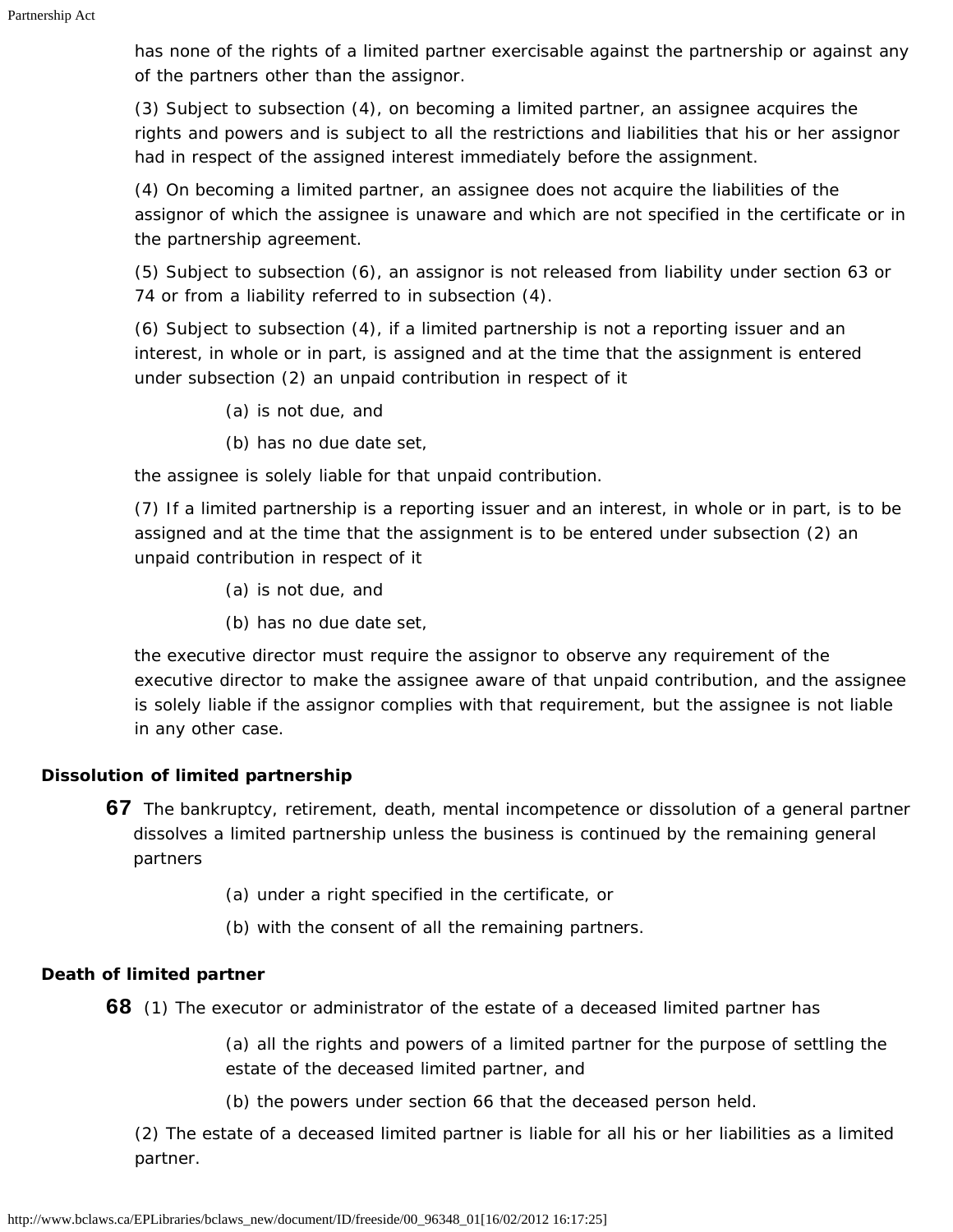#### **Cancellation of certificate**

**69** A certificate must be cancelled when

- (a) the limited partnership is wound up, or
- (b) no person remains a limited partner in the partnership.

#### <span id="page-23-0"></span>**Amendment of certificate**

**70** (1) A certificate must be amended when any of the following circumstances occur:

(a) there is a change in the name of the limited partnership or in the amount or character of the contributions of limited partners not provided for in the certificate;

(b) a person is added as a general partner;

(c) a general partner becomes bankrupt, retires, dies, becomes mentally incompetent or is dissolved and the business is continued under section 67;

(d) there is a change in the nature of the business of the limited partnership;

(e) a false or erroneous statement is discovered in the certificate;

(f) there is a change in the time as stated in the certificate for the dissolution of the limited partnership or for the return of a contribution;

(g) a time is set for the dissolution of the limited partnership or for the return of a contribution, no time having been specified in the certificate;

(h) it is necessary to reflect accurately the partnership agreement as amended from time to time.

(2) An amendment to a certificate with respect to matters referred to in subsection (1) or section 51 (2), (3) or (4) is not effective until a revised form of certificate incorporating the amendment and certified as correct under subsection (3) of this section is filed with the registrar.

(3) For the purposes of subsection (2), certification as correct or as being a true copy must be made by

(a) every general partner who is not withdrawing involuntarily, and

(b) in the case of an amendment to substitute or add a general partner, the person to be substituted or added.

#### <span id="page-23-1"></span>**Order directing cancellation or amendment of certificate**

**71** (1) If a person designated by section 70 as being a person who must sign a notice to cancel or amend a certificate refuses to do so, a person desiring the cancellation or amendment may apply to the Supreme Court for an order directing the cancellation or amendment.

<span id="page-23-2"></span>(2) On hearing an application brought under subsection (1), the court, if it finds that the applicant is entitled to have the notice in question signed, must by order direct the registrar to record the cancellation or amendment of the certificate as set out in the order.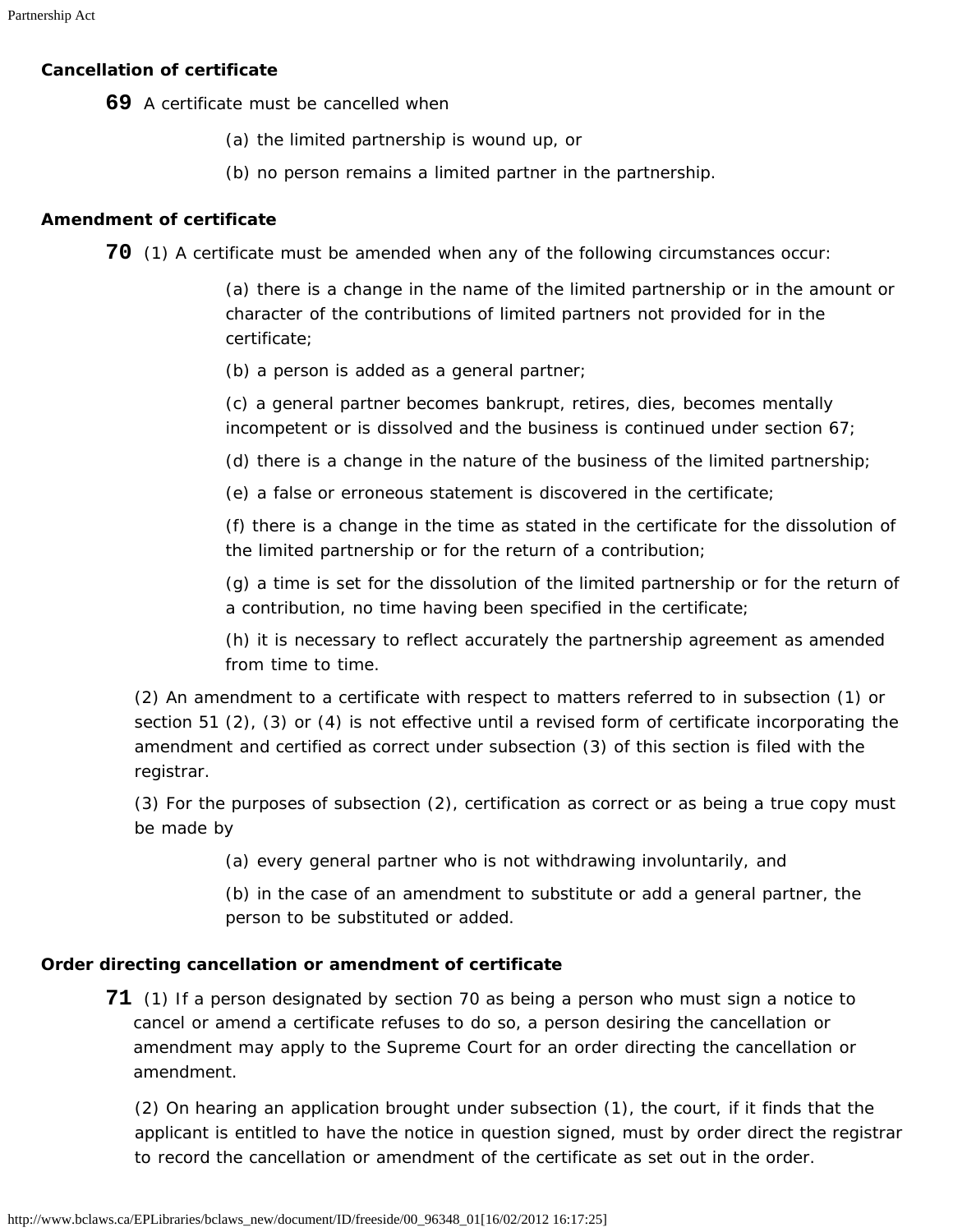### **Time cancellation or amendment takes effect**

- **72** A certificate is cancelled or amended when there is filed with and recorded in the office of the registrar
	- (a) a notice signed as required by this Part, or
	- (b) a certified copy of a court order made under section 71.

#### <span id="page-24-0"></span>**Settling accounts on dissolution**

- **73** If accounts are settled after the dissolution of a limited partnership, the liabilities of the partnership to creditors, excepting
	- (a) to limited partners on account of their contributions, and
	- (b) to general partners

must be paid first and then, subject to a statement in the certificate or to subsequent agreement, the other liabilities of the partnership must be paid in the following order:

(c) to limited partners in respect of the capital of their contributions;

(d) to limited partners in respect of their share of the profits and other compensation by way of income on their contributions;

- (e) to general partners other than for capital and profits;
- (f) to general partners in respect of capital;
- (g) to general partners in respect of profits.

### <span id="page-24-1"></span>**Effect of false statement in certificate**

**74** If a certificate contains a false statement, a person suffering loss as a result may hold liable as a general partner every party to the certificate who

> (a) knew when he or she signed the certificate that the statement relied on was false, or

> (b) became aware, subsequent to the time when he or she signed the certificate, but within a sufficient time before the false statement was relied on to enable him or her to have the certificate cancelled or amended and failed to promptly have the certificate cancelled or amended.

### <span id="page-24-2"></span>**Liability of person mistakenly believing he or she is a limited partner**

**75** A person who contributes to the capital of a business conducted by a person or partnership mistakenly believing that he or she has become a limited partner in a limited partnership

> (a) is not, by exercising the rights of a limited partner, a general partner with the person or in the partnership carrying on the business, and

(b) is not bound by the obligations of the person or partnership carrying on the business

if, on ascertaining the mistaken nature of his or her belief, he or she promptly renounces his or her interest in the profits or other compensation by way of income from the business.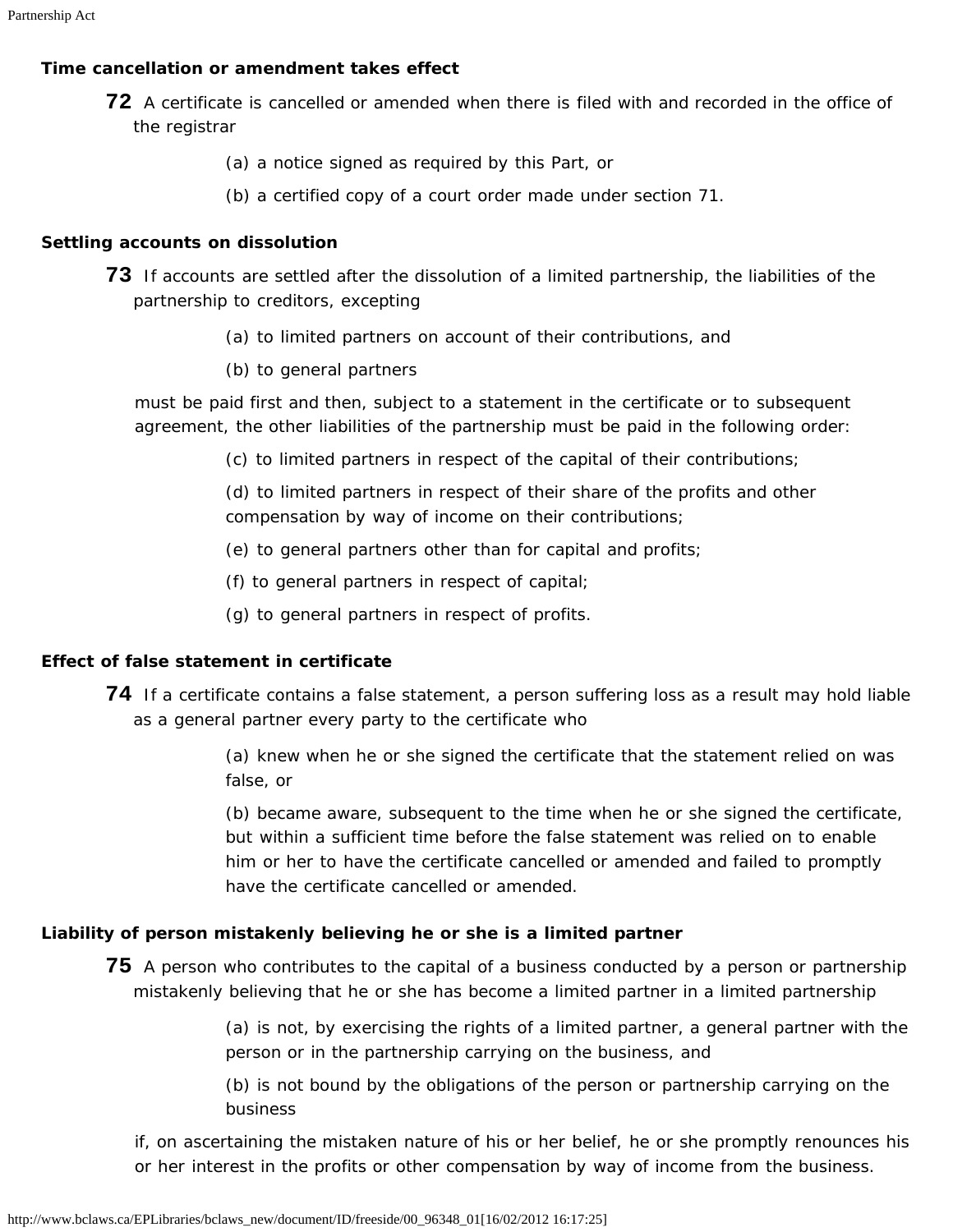## <span id="page-25-0"></span>**Judgment against limited partner**

**76** (1) On application by a judgment creditor of a limited partner the Supreme Court may

(a) charge the interest of the indebted limited partner with payment of the unsatisfied amount of the judgment debt,

(b) appoint a receiver of that interest, and

(c) make all other orders, directions and inquiries that the circumstances of the case require.

(2) Property of a limited partnership may not be disposed of in order to obtain the release of a charge created under subsection (1).

(3) The remedies conferred by subsection (1) are additional to others that may exist in law or equity.

## <span id="page-25-1"></span>**Parties to proceedings**

**77** In a legal proceeding against a limited partnership it is not necessary to name any of the limited partners.

## <span id="page-25-2"></span>**Authority to sign**

**78** (1) A general or proposed general partner or limited or proposed limited partner may give written authority to a person to execute on his or her behalf a document under this Part.

(2) A document executed under an authority referred to in subsection (1) must be filed with the registrar and a copy of the authority must be filed with it.

(3) Despite section 8 and unless the partnership agreement otherwise provides, if a general partner executes a document, under seal or otherwise, on behalf of the limited partnership or its members under authority granted by the partnership agreement,

> (a) that general partner is conclusively deemed to have the authority under which he or she purports to act, and

- (b) the executed document is conclusively deemed to be validly executed.
- (4) Subsection (3) applies despite
	- (a) the death or incapacity of any limited partner,

(b) the fact that the execution of the partnership agreement by any partner was not under seal, or

(c) the fact that any limited partner is not named, as limited partner or otherwise, as a party to the executed document referred to in subsection (3) (b).

## <span id="page-25-3"></span>**Application to existing partnerships**

**79** (1) A limited partnership in existence on or before November 24, 1978 may become a limited partnership under this Part on the filing of a certificate under section 51 on or after November 24, 1978 if the certificate states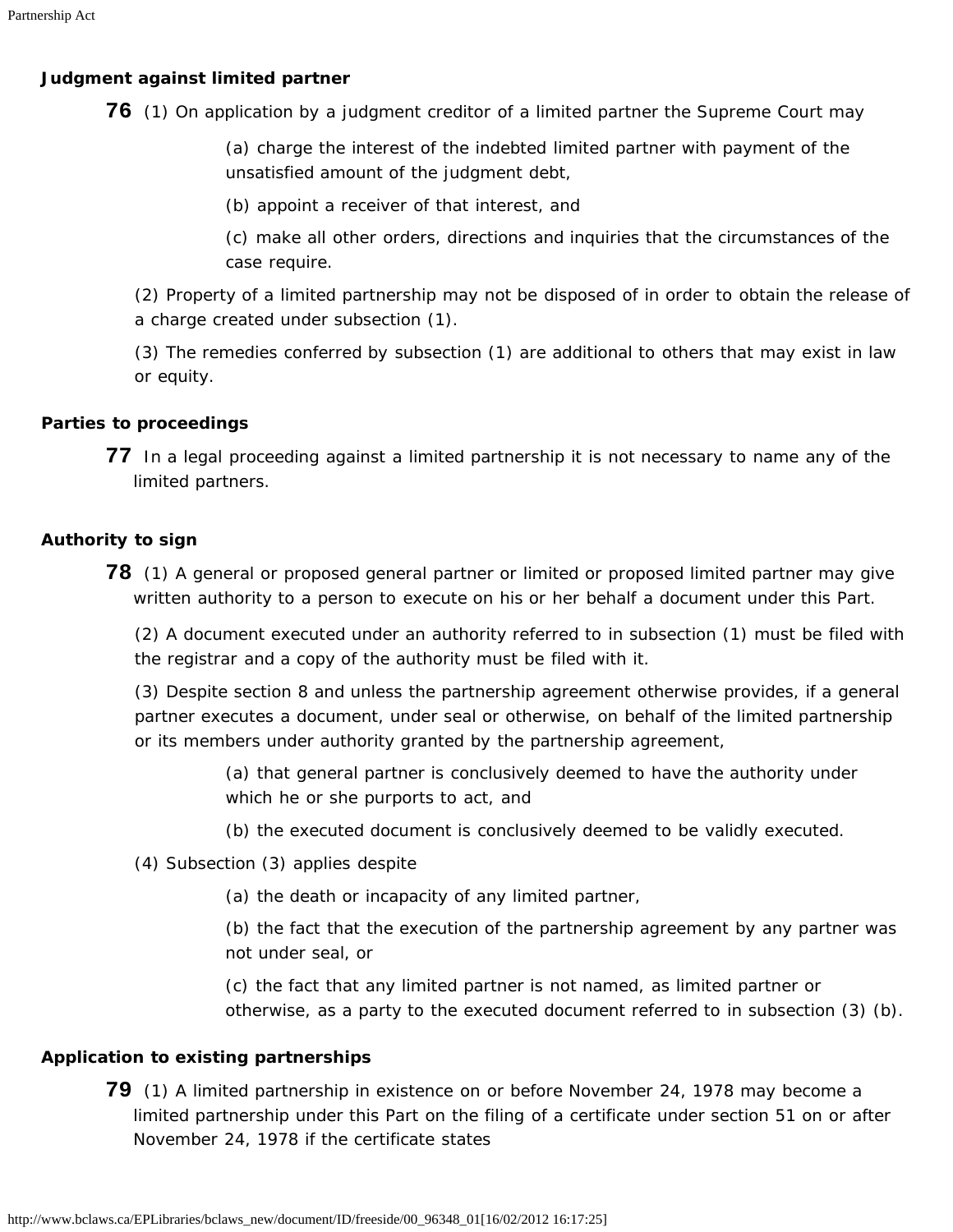(a) the amount of the original contribution of each limited partner and the time when the contribution was made, and

(b) that the property of the partnership exceeds the amount sufficient to discharge its liabilities to persons not claiming as general or limited partners by an amount greater than the sum of the contributions of the limited partners.

(2) A limited partnership

(a) in existence on or before November 24, 1978, and

(b) that does not become a limited partnership under this Part,

continues to be governed by sections 48 to 66 of the *Partnership Act* in force on March 28, 1978 and for the purposes of this subsection, those sections are not repealed.

## <span id="page-26-0"></span>**Limited partnerships formed outside British Columbia**

**80** (1) A limited partnership formed outside British Columbia may carry on business in British Columbia if it is registered under this Act.

(2) If persons form a limited partnership in and under the laws of a place outside British Columbia, the name under which they carry on business must not be registered unless

- (a) the place is designated by the Lieutenant Governor in Council, and
- (b) they file with the registrar, in addition to a declaration in prescribed form,

(i) a true copy of the original certificate of limited partnership or equivalent document and of all amendments to it verified by the proper authority of the jurisdiction in which the limited partnership was formed,

(ii) evidence to the satisfaction of the registrar that the limited partnership still exists as a limited partnership in the jurisdiction where it was formed,

- (iii) the full names and residential addresses of the general partners, and
- (iv) a notice of the location of the registered office required by section 54.

(3) A limited partnership registered under this section or under regulations made in accordance with Part 7 has rights and privileges the same as but no greater than, and is subject to the same duties, restrictions, penalties and liabilities as are imposed on, a limited partnership formed under section 51.

## <span id="page-26-1"></span>**Part 4 — Registration of General Partnerships and Proprietorships**

### <span id="page-26-2"></span>**Definition**

### **80.1** In this Part, **"registration statement"** means

- (a) a registration statement in the prescribed form, or
- (b) prescribed information submitted to the registrar in the prescribed manner.

### <span id="page-26-3"></span>**Duty of general partnership to file registration statement**

**81** (1) All persons associated in partnership for trading, manufacturing or mining purposes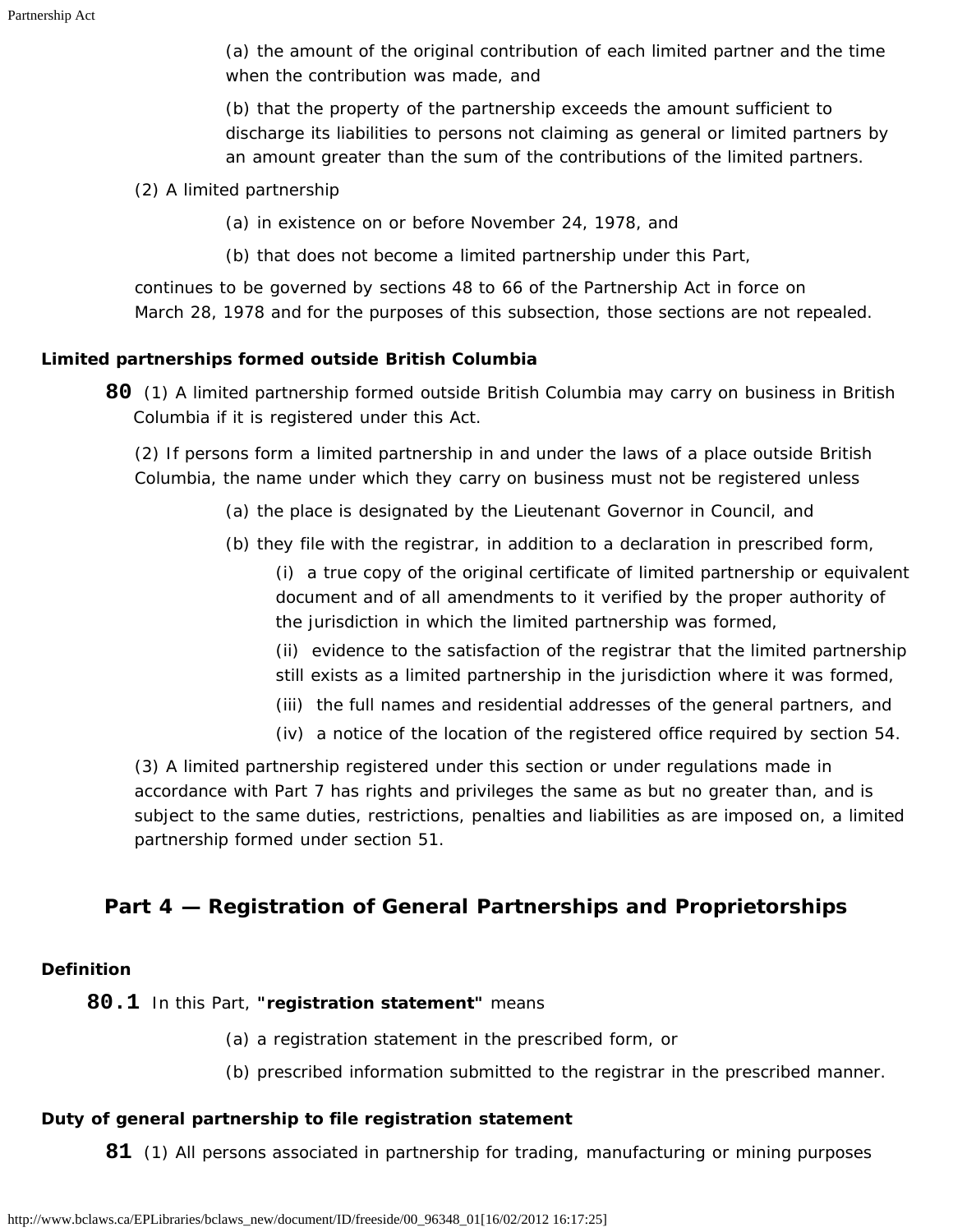must, unless the firm has been registered as a limited liability partnership under Part 6, cause to be filed with the registrar a registration statement.

(2) Any person who has received the approval of all of the partners of a firm to do so may, on behalf of the partners, submit, in the prescribed manner, a registration statement to the registrar for filing in relation to the firm.

(3) If a registration statement submitted to the registrar for filing under subsection (2) is satisfactory to the registrar, the registrar must

(a) maintain the information contained in the registration statement,

(b) send, by mail, fax or electronic means, to each of the persons identified in the registration statement as partners of the firm, a notice setting out the information contained in the registration statement, and

(c) acknowledge receipt and filing of the registration statement, and the date it was filed, by sending an acknowledgment by mail, fax or electronic means to the person who submitted the registration statement for filing.

### <span id="page-27-0"></span>**Time for filing registration statement**

**82** The registration statement must be filed within 3 months after the formation of the firm.

## <span id="page-27-1"></span>**Registration statement must be filed on change and alteration of firm**

**83** (1) A similar registration statement must be filed when and so often as any change or alteration takes place in the membership of the firm or in the firm name.

(2) Every new registration statement filed under subsection (1) must reflect the alteration in the membership of the firm or in the firm name.

(3) [Repealed 2002-17-7.]

## <span id="page-27-2"></span>**Allegations in registration statement as evidence**

- **84** The allegations contained in a registration statement filed under section 81 or 83 are evidence
	- (a) of the existence of the firm referred to in the registration statement,

(b) that the persons identified as partners in the registration statement are partners of the firm, and

(c) of any other information contained in those allegations.

## <span id="page-27-3"></span>**Rights and liabilities of partners**

**85** (1) [Repealed 2002-17-9.]

(2) Nothing in this section exempts from liability any person who, although a partner, has not been identified as a partner of that firm in a registration statement.

(3) A person referred to in subsection (2), despite not having been identified as a partner of the firm in a registration statement, may be sued jointly with the partners mentioned in the registration statement, or they may be sued alone, and if judgment is recovered against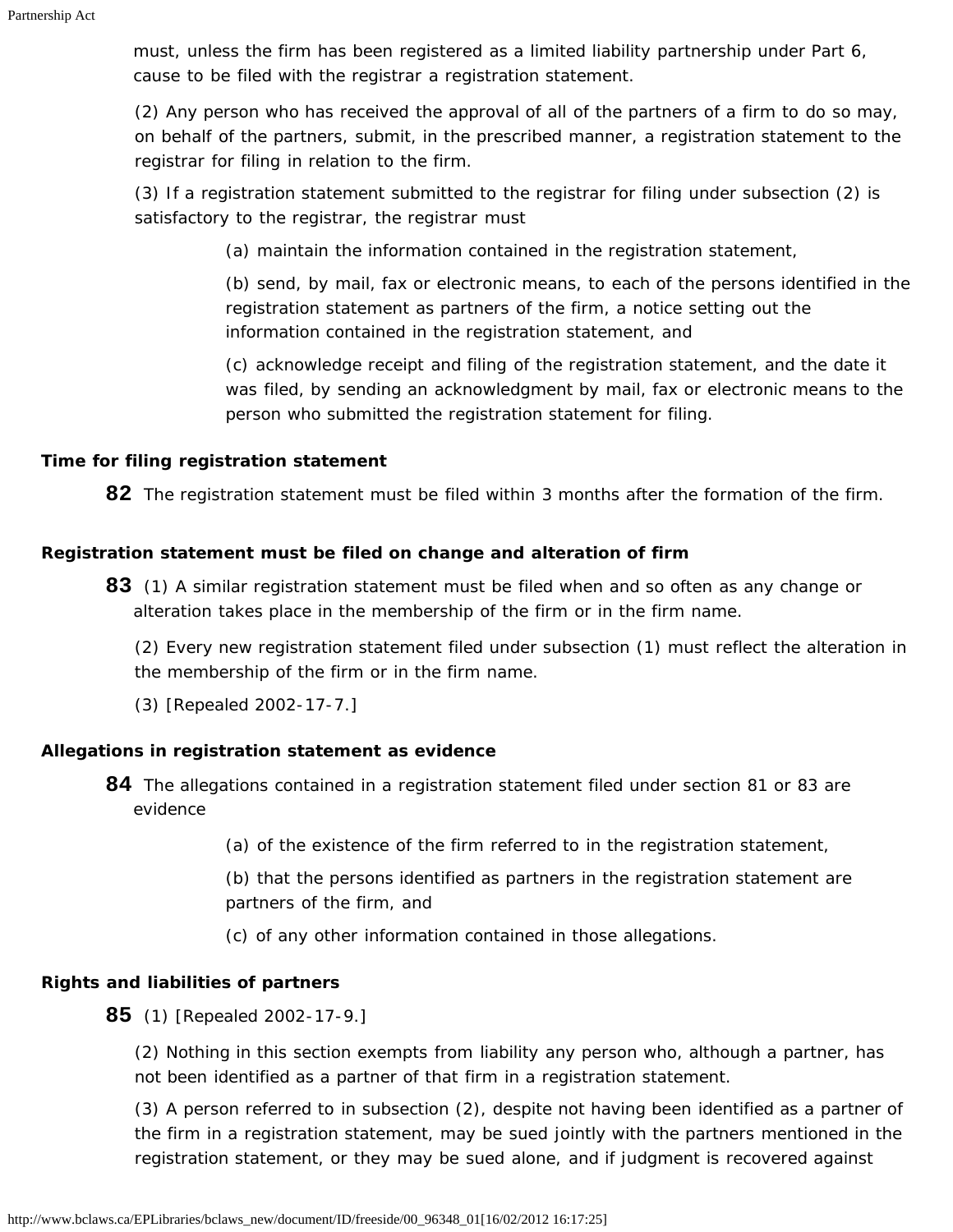them, any other partner or partners may be sued jointly or severally in an action on the original cause of action on which the judgment is rendered.

(4) Nothing in this Part is to be construed to affect the rights of any partners with regard to each other.

#### <span id="page-28-0"></span>**Notice of dissolution**

- **86** (1) On the dissolution of a firm, any or all of the persons who composed the firm may, in the prescribed manner, submit to the registrar for filing a notice advising the registrar of the dissolution of the firm.
	- (2) A notice under subsection (1) must
		- (a) be in a form that is satisfactory to the registrar, or
		- (b) if the form of the notice is prescribed, be in the prescribed form.
	- (3) [Repealed 2002-17-10.]

#### <span id="page-28-1"></span>**Actions**

**87** (1) If any persons are associated as partners for trading, manufacturing or mining purposes, and no registration statement is filed under this Part with regard to that partnership, any action that might be brought against all the members of the firm may also be brought against any one or more of them, as carrying on or having carried on business jointly with others, without naming those others in the writ or other process, under the name and style of their partnership or firm.

(2) If judgment is recovered against a person referred to in subsection (1), any other partner or partners may be sued jointly or severally on the original cause of action on which the judgment is rendered.

(3) If the action is founded on any obligation or instrument in writing in which all or any of the partners bound by it are named, all the partners named in it must be made parties to the action and a judgment rendered against any member of such existing firm for a firm debt or liability may be executed by process of execution against all and every firm stock, property and effects in the same manner and to the same extent as if the judgment had been rendered against the firm.

#### <span id="page-28-2"></span>**Trading under firm name implying plurality of partners**

- **88** (1) A person who is engaged in business for trading, manufacturing or mining purposes and who is not associated in partnership with any other person or persons but who uses as his or her business name some name or designation other than his or her own name or who in his or her business name uses his or her own name with the addition of "and Company" or some other word or phrase indicating a plurality of members in the business, must file with the registrar within 3 months after the day when the business name is first used, a registration statement in the prescribed form.
	- (2) [Repealed 2002-17-12.]

## <span id="page-28-3"></span>**Names similar to corporation**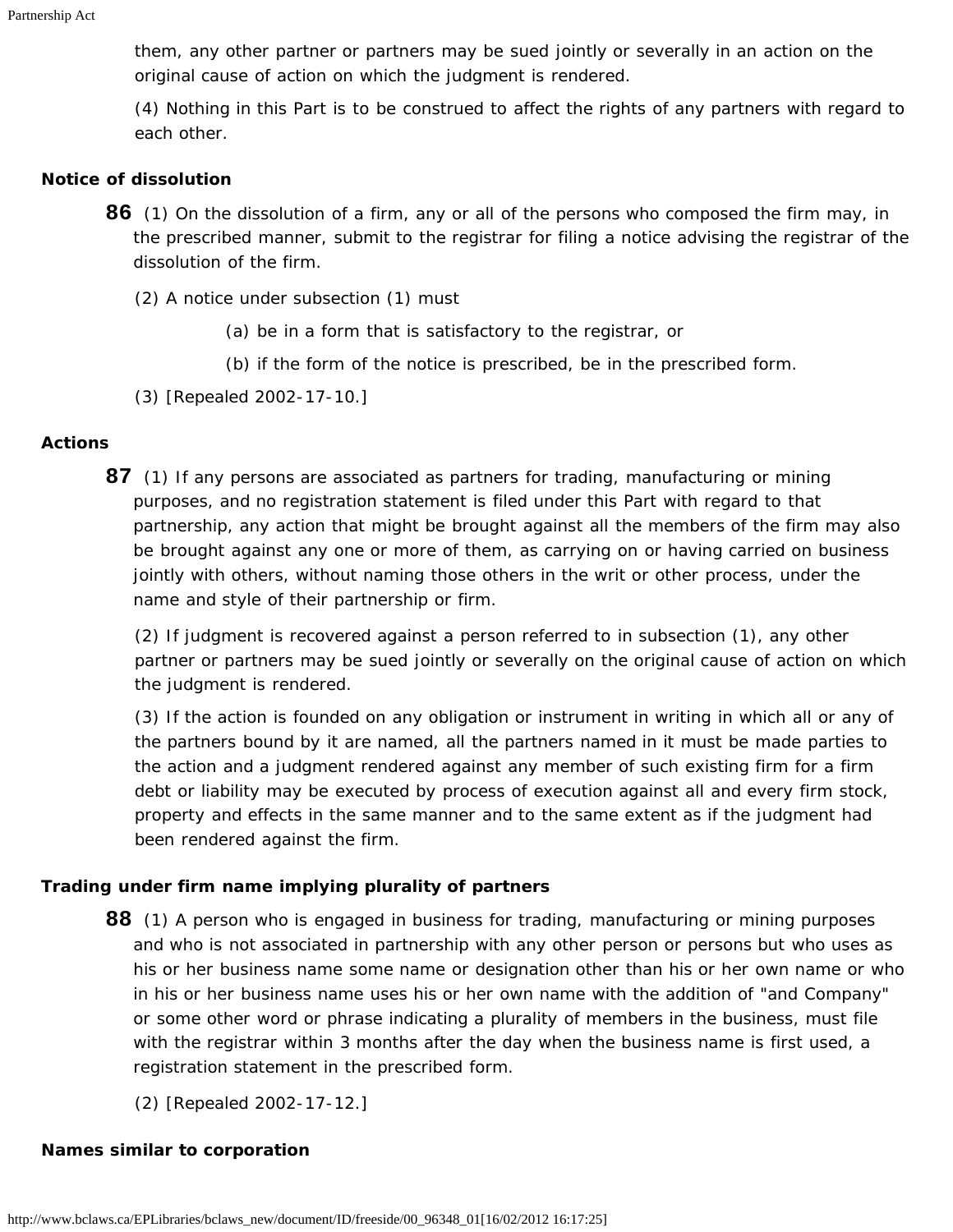**89** (1) The registrar must not file a certificate under section 51 or a registration statement under section 81, 88, 96 (2) or 115 (2) that contains a business name that

> (a) is the name by which a corporation is incorporated, registered or continued in British Columbia, or

(b) so nearly resembles that name that in the opinion of the registrar it is likely to confuse or mislead or is a name of which the registrar, in the registrar's discretion, disapproves.

(2) The registrar may file a certificate or a registration statement referred to in subsection (1) if

(a) the corporation consents in writing, or

(b) the business name was used by the applicant for registration before the corporation first used its name.

## <span id="page-29-0"></span>**Indices**

**90** (1) Subject to subsection (6), the registrar must keep 2 indices of the declarations filed under the Act, one to be named the "firm index" and the other the "individual index".

(2) In the firm index, the registrar must cause to be entered in alphabetical order the styles of the respective firms in respect of which declarations have been filed with the registrar.

(3) The registrar must cause to be placed opposite to each entry in the firm index the names of the persons composing the firm and the date of receipt by the registrar of each declaration.

(4) In the individual index the registrar must cause to be entered in alphabetical order the names of each of the members of each firm in respect of which a declaration has been filed with the registrar.

(5) The registrar must cause to be placed opposite to each entry in the individual index the style of the firm of which the persons are members and the date of receipt by the registrar of each declaration.

(6) The registrar need not comply with this section in relation to

(a) a declaration filed under this Act if the information contained in that declaration is maintained by the registrar in a manner contemplated by section 90.2 (2) (b), and

(b) a registration statement filed with the registrar under this Act.

### <span id="page-29-1"></span>**Repealed**

**90.1** [Repealed 2002-17-15.]

## <span id="page-29-2"></span>**Reproduction of records filed with the registrar**

- **90.2** (1) If a record is filed with the registrar under this Act, the registrar may have the information contained in that record
	- (a) photographed,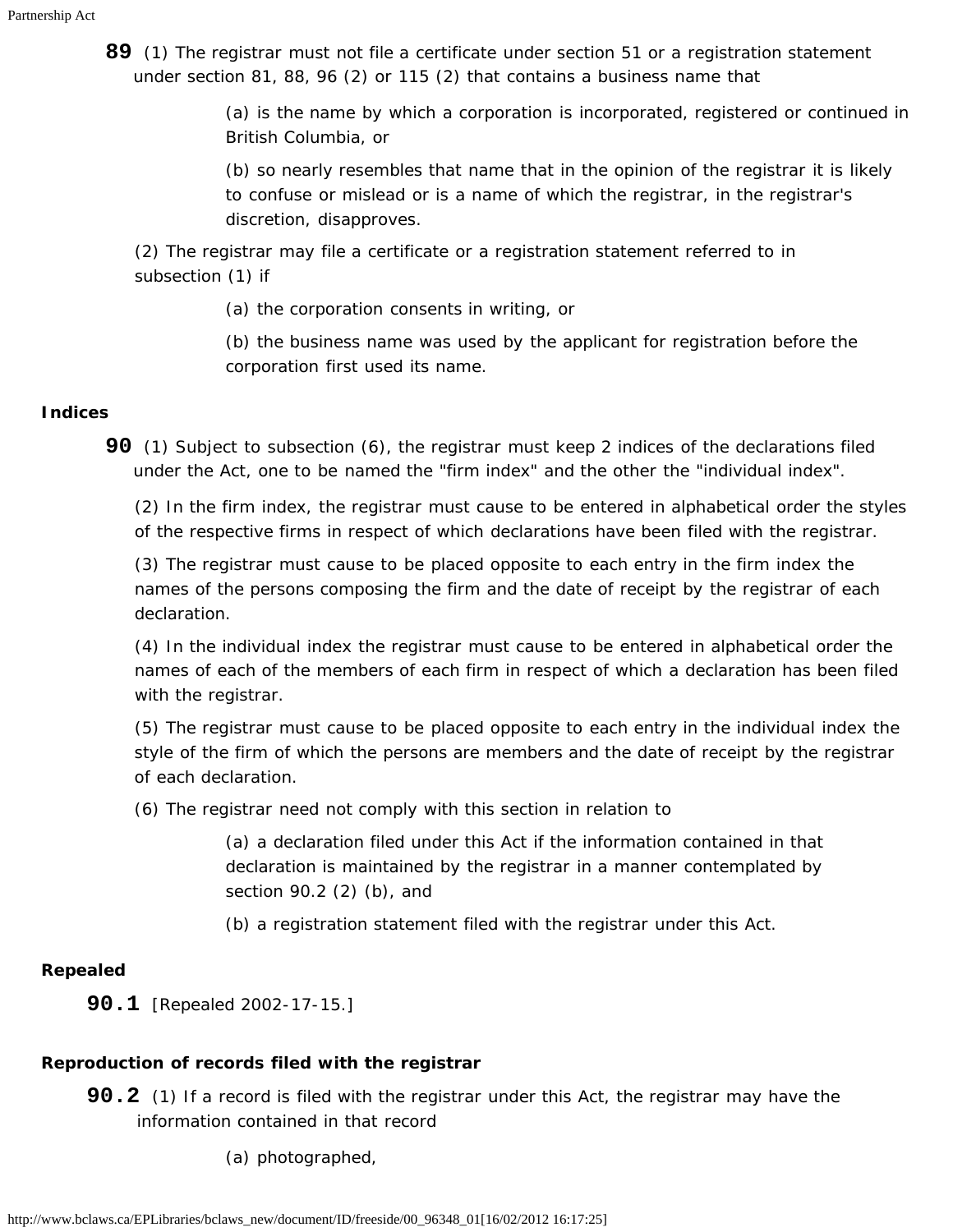(b) stored electronically or digitally in any form the registrar considers appropriate, or

(c) reproduced in any other prescribed manner.

(2) If a record filed with the registrar under this Act, or information contained in such a record, is maintained by the registrar in paper form, the registrar must

> (a) maintain the record, or the information contained in the record, in paper form, or

(b) convert the record, or the information contained in the record, into another form under subsection (1), in which event

(i) the registrar must retain the photograph, stored information or reproduction,

(ii) the registrar may destroy the paper form of the record, and

(iii) the photograph, stored information or reproduction is, for all purposes, deemed to be the record or information, as the case may be, photographed, stored or reproduced.

(3) If a record filed with the registrar under this Act, or information contained in such a record, is maintained by the registrar other than in paper form,

> (a) any copies of that information or that record that the registrar is required to provide must be provided in paper form or in any other prescribed form, and

(b) any report prepared by the registrar that consists of information contained in that record, if that report is certified by the registrar or by a person designated by the registrar as a signing officer, is admissible in evidence in place of and to the same extent as the portion of the record that contained that information.

## <span id="page-30-0"></span>**Search of the register**

**90.3** Any person may, in the manner and to the extent permitted by the regulations,

(a) conduct a search of the information maintained by the registrar under this Act according to

- (i) the name of a firm, or
- (ii) the name of a partner,

(b) inspect the records and information maintained by the registrar under this Act,

(c) obtain a copy of all or any part of a record maintained by the registrar under this Act, and

(d) require that a copy of all or part of a record maintained by, or provided or issued by, the registrar under this Act be certified by the registrar or by a person designated by the registrar as a signing officer.

### <span id="page-30-1"></span>**Misleading statements an offence**

**90.4** (1) Subject to subsection (3), a person who makes or assists in making a statement in a registration statement, a notice of dissolution or any other record filed with the registrar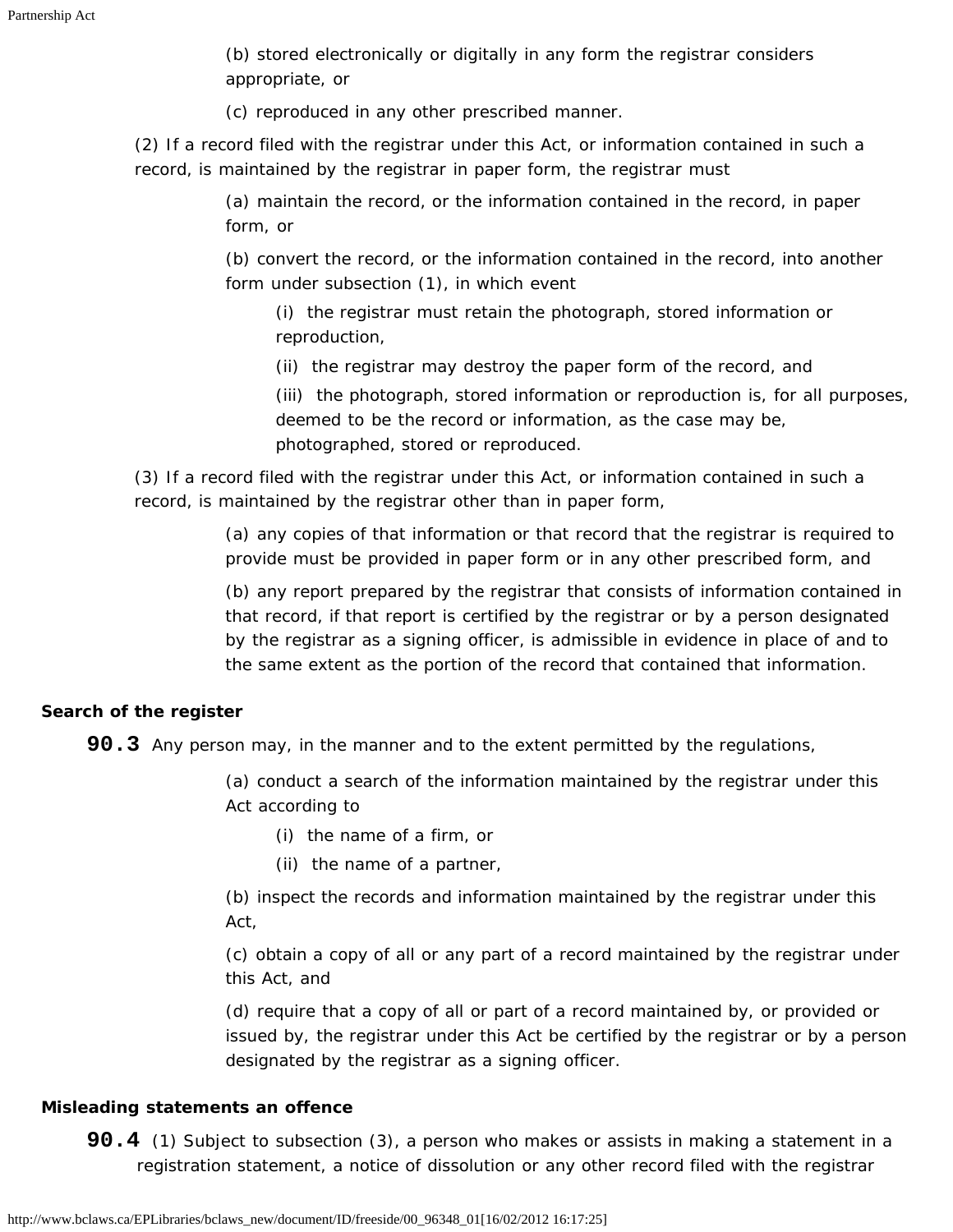under this Act commits an offence if the statement

(a) is, at the time and in light of the circumstances under which it is made, false or misleading in respect of any material fact, or

(b) omits any material fact, the omission of which makes the statement false or misleading.

(2) If a corporation commits an offence under subsection (1), any director or officer of the corporation who knowingly authorized, permitted or acquiesced in the commission of the offence is party to and guilty of the offence.

(3) A person is not guilty of an offence under this section if that person

(a) did not know that the statement was false or misleading, and

(b) with the exercise of reasonable diligence, could not have known that the statement was false or misleading.

## <span id="page-31-0"></span>**Penalty**

**90.5** A person who commits an offence under section 90.4 is liable,

(a) in the case of a person other than an individual, to a fine of not more than \$5 000, or

(b) in the case of an individual, to a fine of not more than \$2 000.

## **Part 5 — Miscellaneous**

### <span id="page-31-2"></span><span id="page-31-1"></span>**Rules of equity and common law**

**91** The rules of equity and of common law applicable to partnership continue in force, except so far as they are inconsistent with the express provisions of this Act.

### <span id="page-31-3"></span>**Power to make regulations**

- **92** (1) The Lieutenant Governor in Council may make regulations referred to in section 41 of the *Interpretation Act*.
	- (2) [Repealed 1999-32-59.]

(2.1) Without limiting subsection (1) of this section, the Lieutenant Governor in Council may make regulations as follows:

> (a) respecting the manner and form in which, and the method by which, records and information may be provided or submitted to, or provided or certified by, the registrar;

> (b) prescribing records and information that must be provided or submitted to the registrar in, or in conjunction with, any record provided to the registrar or submitted to the registrar for filing, with power to prescribe different records and information for different situations;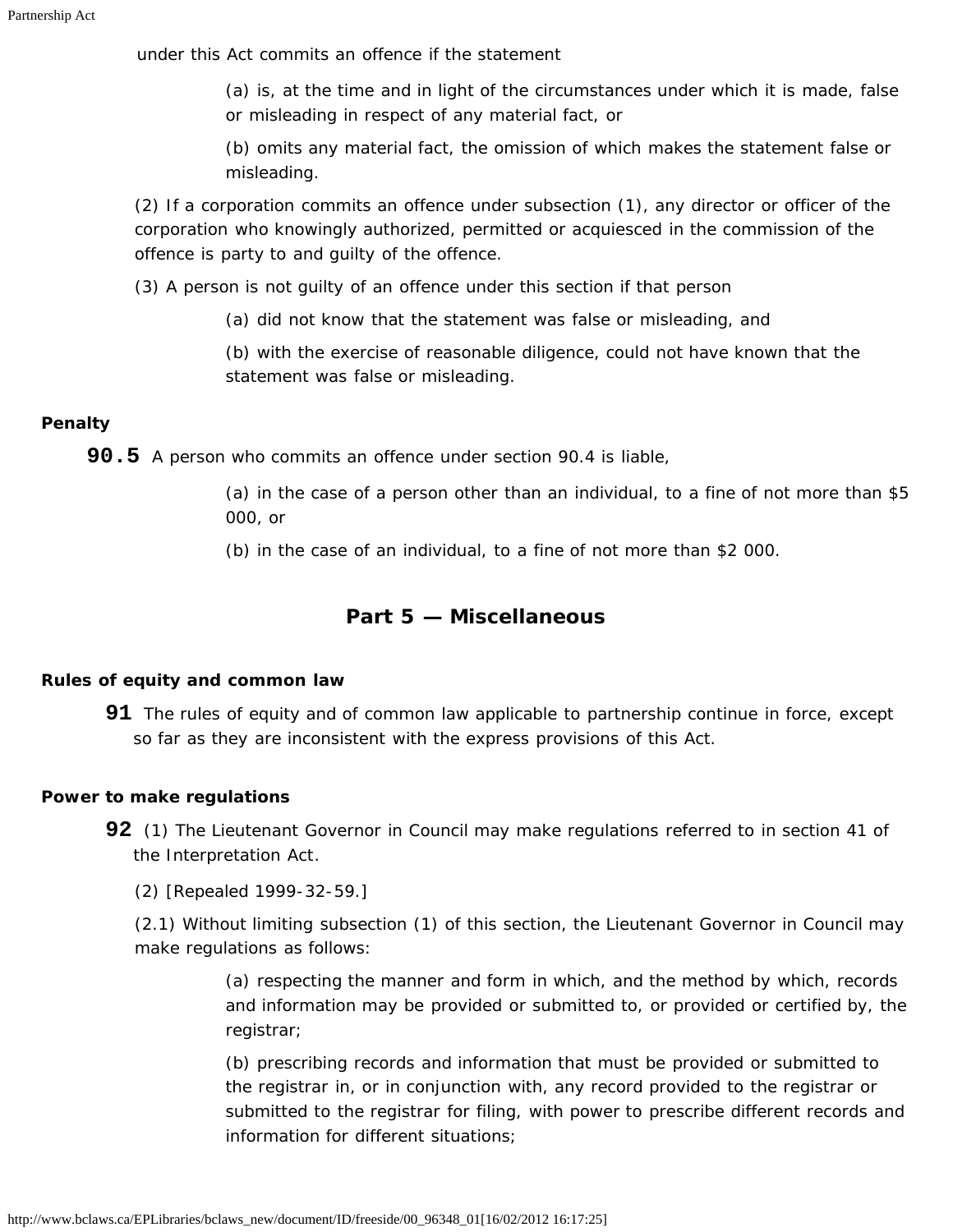(c) respecting the manner in which, and the method by which, records and information may be mailed, sent or otherwise provided, and the requirements that a person must meet to mail, send or otherwise provide or receive records or information in an electronic or other format for the purposes of this Act, with power to prescribe different manners, methods and requirements for different records, information and situations.

(3) Without limiting subsection (1), the Lieutenant Governor in Council may make regulations as follows:

- (a) respecting annual reports;
- (b) respecting prescribed addresses;

(c) respecting the information that must be included in a registration statement filed under section 81, 88, 96 or 115;

(d) respecting maximum fee amounts for the purposes of sections 109 (3), 121 (3) and 123 (2);

(e) respecting the manner in which the registrar is to publish notices that the registrar is required or permitted to publish under this Act, including prescribing different manners of publication for different notices.

#### <span id="page-32-0"></span>**Fees**

**93** There must be paid to the registrar the following fees:

| (a) | for registration of a business name of a sole proprietor or of a<br>general partnership and certification of a true copy of the |               |
|-----|---------------------------------------------------------------------------------------------------------------------------------|---------------|
|     | registration                                                                                                                    | \$40          |
| (b) | for filing a certificate of limited partnership and certification of a true                                                     | \$165         |
| (c) | for each search conducted through the B.C. OnLine information<br>service using a person's own computer                          |               |
|     |                                                                                                                                 | $$7^{\star}$$ |
| (d) | for each search conducted by a person using a computer terminal                                                                 |               |
|     |                                                                                                                                 | \$8*          |
| (e) | for each search conducted by government personnel                                                                               | \$10          |
| (f) | for a copy of or extract from a document, for every page or part of a                                                           | 50¢           |
| (g) |                                                                                                                                 | \$25          |
| (h) | for pre-vetting of documents to be filed with the registrar                                                                     | \$100         |
| (i) |                                                                                                                                 | \$100         |
| (i) | for the search of a maximum of 3 names on application for<br>approval or reservation of a name. The fee will not be refunded    |               |
|     |                                                                                                                                 | $$30*$        |
| (k) | for filing a registration statement under Part 6                                                                                | \$275         |
| (1) | for filing an amendment to a registration statement under Part 6                                                                | \$30          |
| (m) |                                                                                                                                 | \$35          |
|     |                                                                                                                                 |               |

\*In addition to a fee marked by an asterisk, a further operator fee of \$1.50, plus any tax imposed under Part IX *[Goods and Services Tax]* of the *Excise Tax Act* (Canada) applicable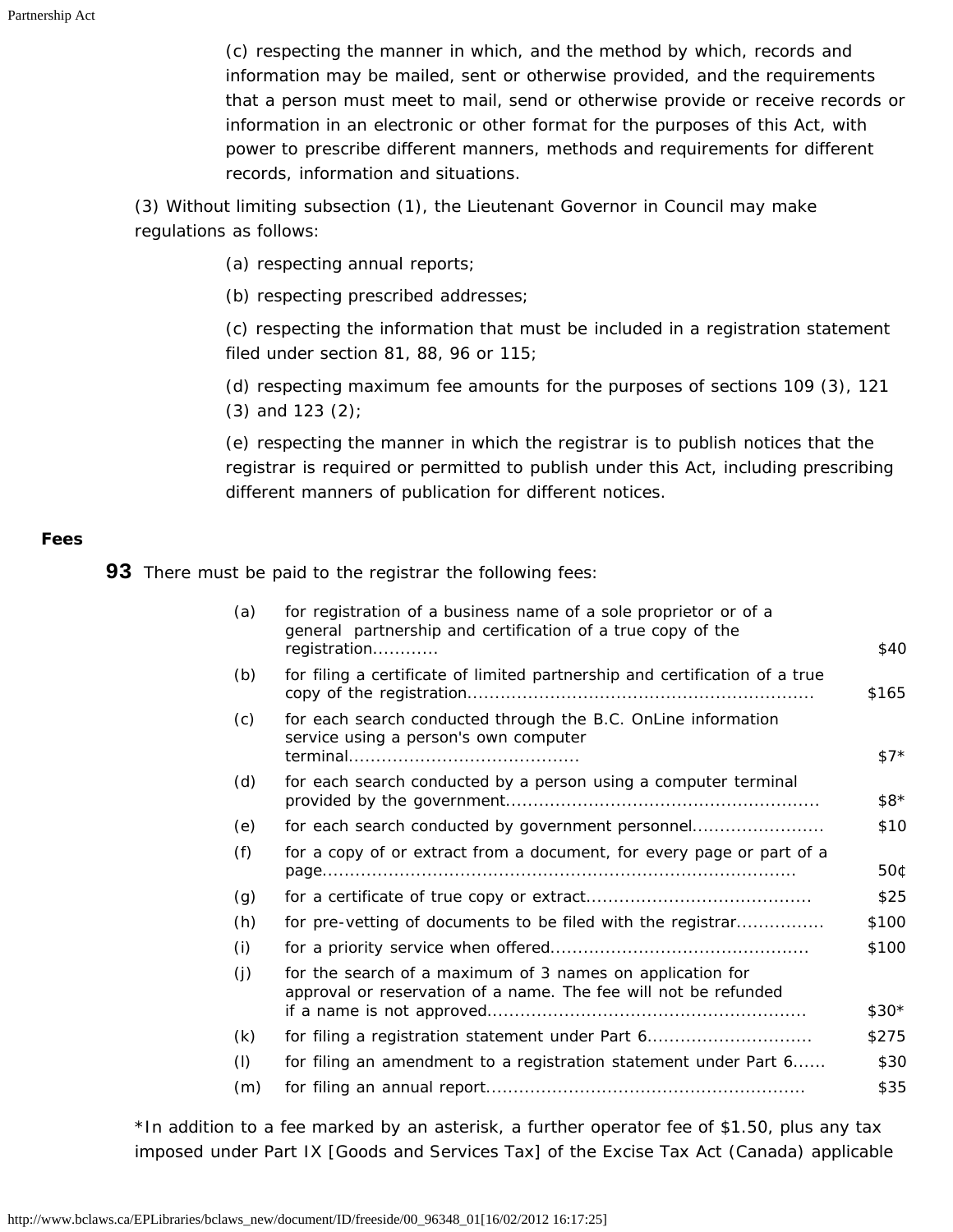<span id="page-33-0"></span>to the operator fee, may be charged for any transaction done by electronic means from a location outside a government office or at a government office by a person who is not a government employee.

## **Part 6 — Limited Liability Partnerships**

## **Division 1 — Interpretation and Application**

## <span id="page-33-2"></span><span id="page-33-1"></span>**Definitions**

**94** In this Part:

**"delivery address"** means a unique and identifiable location in British Columbia that is accessible to the public during normal business hours for the delivery of records, but does not include a post office box;

**"distribution"** means a transfer by a partnership of some or all of the partnership property to a partner or to an assignee of a partner's share in the partnership;

**"extraprovincial limited liability partnership"** means a foreign partnership that is registered as an extraprovincial limited liability partnership under this Part or under regulations made in accordance with Part 7;

**"filed"** has the same meaning as in the *Business Corporations Act*, and, for that purpose, section 408 of that Act applies;

**"foreign partnership"** means a partnership that has a governing jurisdiction other than British Columbia;

**"general partnership"** means a partnership that

- (a) has British Columbia as its governing jurisdiction, and
- (b) is neither a limited partnership nor a limited liability partnership;

**"governing jurisdiction"** means, in relation to a partnership, the jurisdiction to which the interpretation of the partnership agreement is subject;

**"limited liability partnership"** means a partnership registered as a limited liability partnership under this Part;

**"mailing address"** includes the correct postal code or equivalent, if any;

**"partnership"** includes "firm" unless the context otherwise requires;

**"partnership obligation"** means any debt, obligation or liability of a partnership, other than debts, obligations or liabilities of partners as among themselves or as among themselves and the partnership;

**"profession"** means a profession or occupation that is governed or regulated by

- (a) an Act, and
- (b) a body created by or under an Act;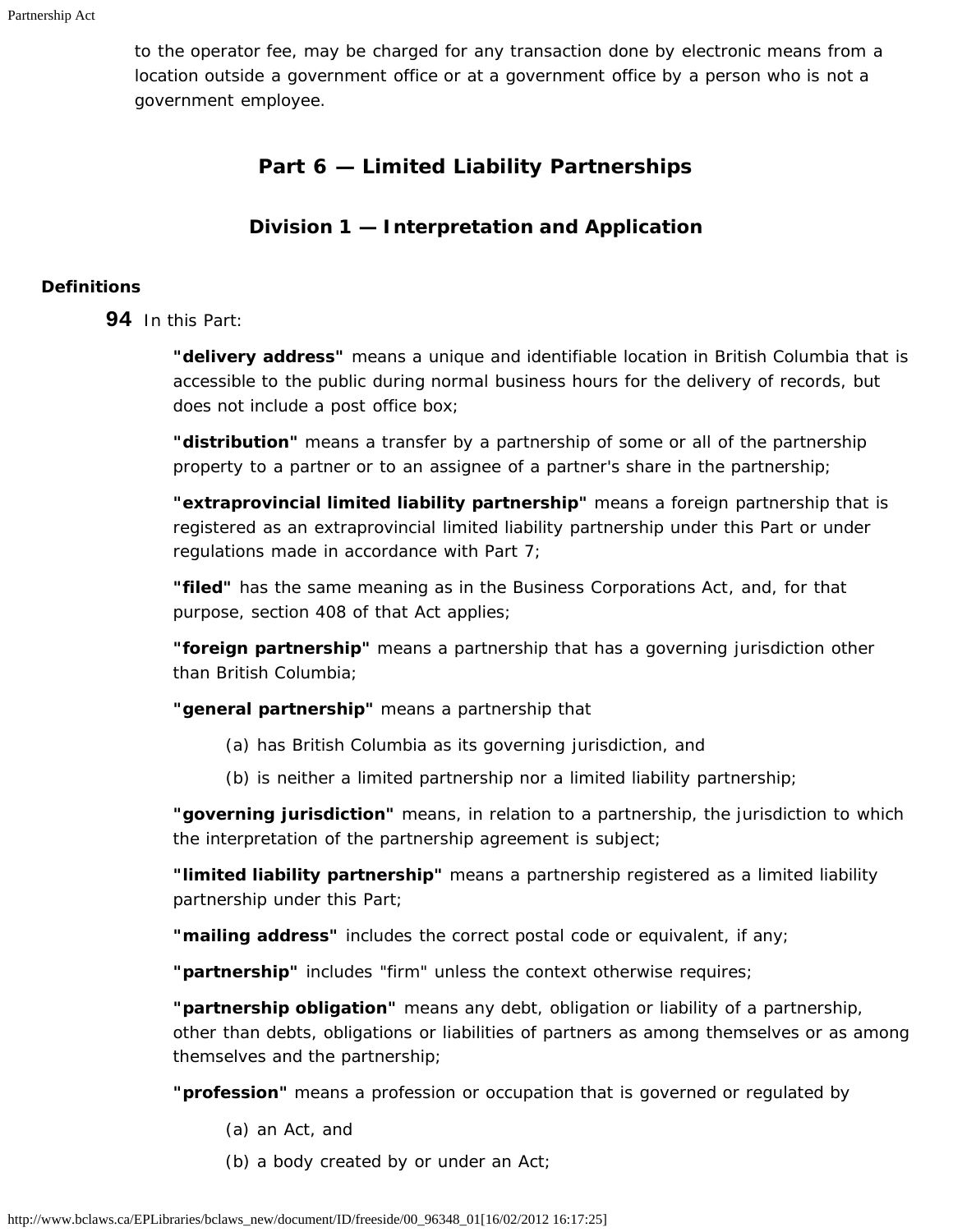**"professional partnership"** means a partnership through which one or more persons carry on the practice of a profession;

**"register"** means the information that is maintained by the registrar from records filed or registered with the registrar;

**"registered general partnership"** means a general partnership in relation to which a registration statement is filed under Part 4.

#### <span id="page-34-0"></span>**Application of Part**

**95** (1) Subject to subsection (2), section 1 and Parts 1, 2, 4 and 5 apply to limited liability partnerships.

(2) Subject to section 129 (5), sections 11, 14, 80.1 to 88, 90 and 90.3 (a) (ii) do not apply to limited liability partnerships.

## **Division 2 — Formation of Limited Liability Partnerships**

#### <span id="page-34-2"></span><span id="page-34-1"></span>**Application for registration**

**96** (1) Subject to this Part, the partners of a partnership, including, without limitation, the partners of a limited partnership, may apply to register the partnership as a limited liability partnership.

(2) In order for a partnership to be registered as a limited liability partnership, there must be filed with the registrar, on behalf of the partnership, a registration statement in the form established by the registrar.

(3) A registration statement may be filed on behalf of the partnership under subsection (2) by

- (a) a person who has received the approval of all of the partners to do so, or
- (b) if the partnership agreement authorizes the filing of a registration statement for the partnership under subsection (2), any person.

### (4) A registration statement referred to in subsection (2) must

- (a) set out
	- (i) the business name of the partnership, and
	- (ii) the name that is to be the business name of the partnership after it is registered as a limited liability partnership,

(b) set out the mailing address and delivery address of the office that is to be the registered office of the partnership after it is registered as a limited liability partnership,

- (c) if the partnership is a professional partnership,
	- (i) indicate that fact, and
	- (ii) confirm that the partnership is authorized, within the meaning of section 97, to register as a limited liability partnership,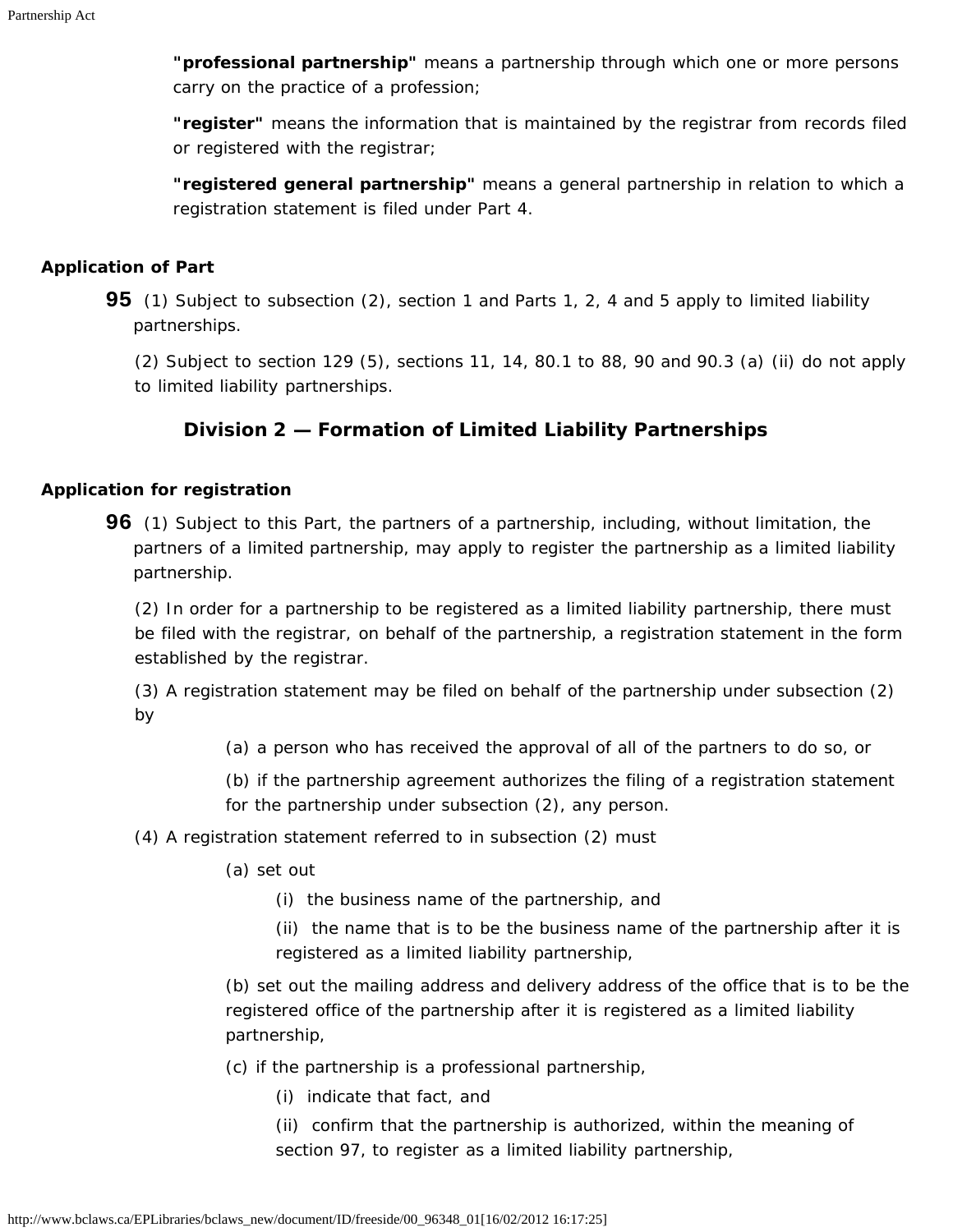(d) if the partnership is a limited partnership or a registered general partnership, indicate that fact,

- (e) contain a statement that
	- (i) the person submitting the registration statement for filing has received the approval of all of the partners to file that registration statement, or
	- (ii) the partnership agreement authorizes the filing of a registration statement for the partnership under subsection (2), and
- (f) set out any other information required by the regulations.

(5) The allegations contained in a registration statement filed under this section are evidence of the information contained in those allegations.

### <span id="page-35-0"></span>**Professional partnerships**

**97** If a partnership that wishes to register as a limited liability partnership is a professional partnership, that partnership must not register as a limited liability partnership unless

> (a) members of that profession are expressly authorized under the Act by which that profession is governed to carry on the practice of the profession through a limited liability partnership, and

> (b) any prerequisites to that authorization that have been established under that Act have been met by the partnership.

## <span id="page-35-1"></span>**Registration of limited liability partnership**

- **98** (1) If a registration statement submitted to the registrar under section 96 is satisfactory to the registrar, the registrar must
	- (a) file the registration statement,
	- (b) publish in the prescribed manner a notice of the registration of the partnership as a limited liability partnership, and
	- (c) acknowledge receipt and filing of the registration statement, and the date it was filed, by
		- (i) sending an acknowledgement by mail, fax or electronic means to the person who submitted the registration statement for filing, and
		- (ii) sending an acknowledgement and a copy of the registration statement to the registered office of the partnership.

(2) On the filing of a registration statement under this Part, the partnership in relation to which the statement was filed is registered as a limited liability partnership.

### <span id="page-35-2"></span>**Registration does not dissolve partnership**

**99** Subject to any agreement among the partners, the registration of a partnership as a limited liability partnership does not cause the dissolution of the partnership, and the limited liability partnership continues as the same partnership that existed before the conversion.

### <span id="page-35-3"></span>**Name of partnership**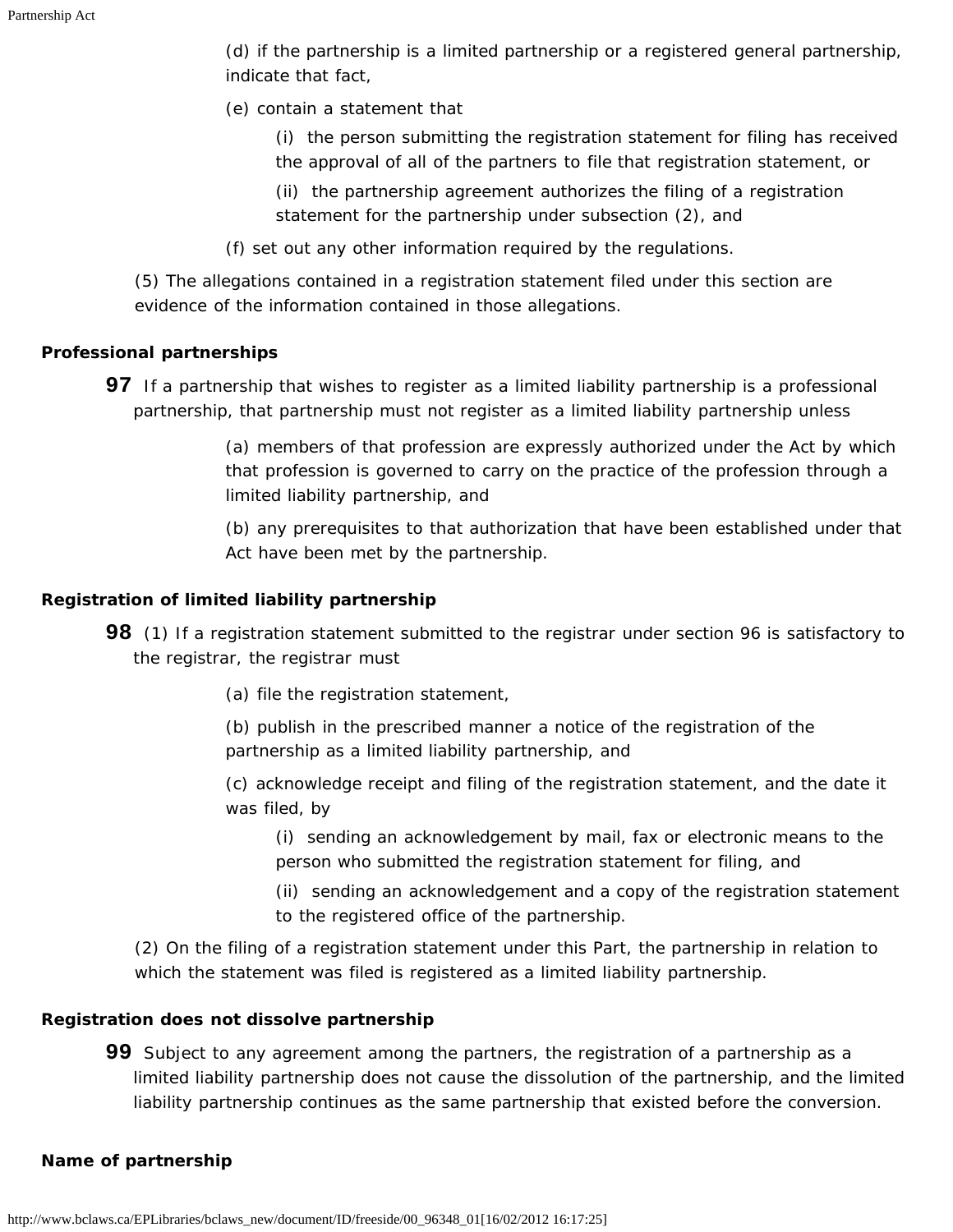**100** A limited liability partnership must have the words "Limited Liability Partnership", "Société à Responsabilité Limitée" or "Société en nom collectif à responsabilité limitée" or the abbreviation "LLP", "SRL" or "SENCRL" as part of and at the end of its business name.

#### <span id="page-36-0"></span>**Evidence of registration**

**101** Whether or not the requirements precedent and incidental to registration have been complied with, a notation in the register that a partnership has been registered as a limited liability partnership is conclusive evidence for the purposes of this Act and for all other purposes that the partnership has been duly registered as a limited liability partnership on the date and time shown in the register.

#### <span id="page-36-1"></span>**Change in partnership does not affect status**

**102** A change in the partnership does not affect the partnership's status as a limited liability partnership.

## **Division 3 — Effect of Registration**

#### <span id="page-36-3"></span><span id="page-36-2"></span>**Effect on other registrations**

**103** (1) In this section:

**"limited partnership"** means a partnership for which a limited partnership certificate is filed under Part 3;

**"limited partnership certificate"** has the same meaning as "certificate" in section 48.

- (2) If a limited partnership is registered as a limited liability partnership,
	- (a) the limited partnership certificate for the partnership is cancelled,
	- (b) the partnership ceases to be a limited partnership, and
	- (c) Part 3 ceases to apply to the partnership.
- (3) If a registered general partnership is registered as a limited liability partnership,
	- (a) the partnership's registration under Part 4 is cancelled,
	- (b) the partnership ceases to be a registered general partnership, and
	- (c) sections 80.1 to 88, 90 and 90.3 (a) (ii) cease to apply to the partnership.

#### <span id="page-36-4"></span>**Limited liability for partners**

**104** (1) Except as provided in this Part, in another Act or in a partnership agreement, a partner in a limited liability partnership

> (a) is not personally liable for a partnership obligation merely because that person is a partner,

(b) is not personally liable for an obligation under an agreement between the partnership and another person, and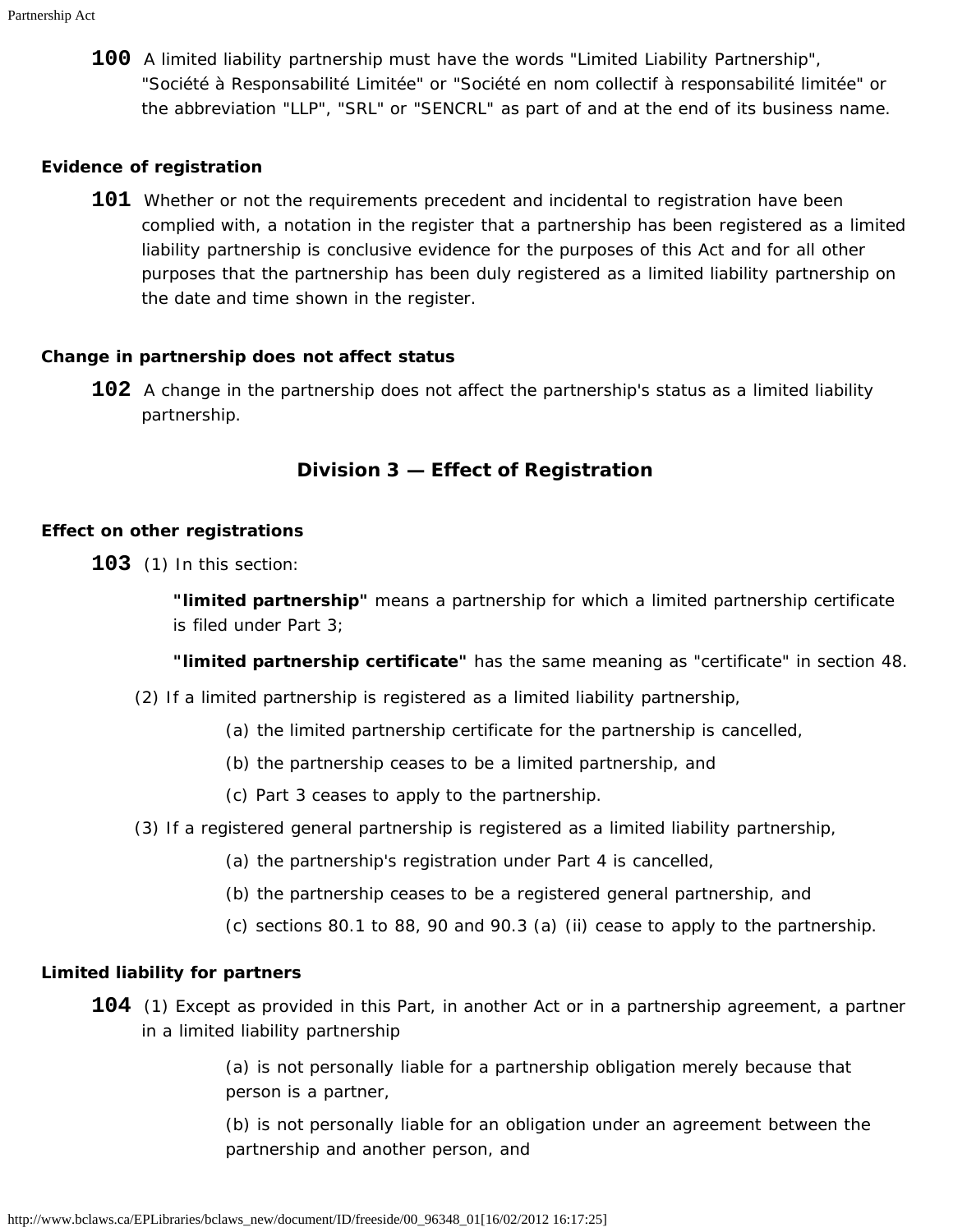(c) is not personally liable to the partnership or another partner for an obligation to which paragraph (a) or (b) applies.

(2) Subsection (1) does not relieve a partner in a limited liability partnership from personal liability

(a) for the partner's own negligent or wrongful act or omission, or

(b) for the negligent or wrongful act or omission of another partner or an employee of the partnership if the partner seeking relief

(i) knew of the act or omission, and

(ii) did not take the actions that a reasonable person would take to prevent it.

(3) Subsection (1) does not protect a partner's interest in the partnership property from claims against the partnership respecting a partnership obligation.

## <span id="page-37-0"></span>**Partners subject to same obligations as corporate directors**

**105** (1) Partners in a limited liability partnership are personally liable for a partnership obligation if and to the same extent that they would be liable for the obligation if

- (a) the obligation was an obligation of a corporation, and
- (b) they were directors of that corporation.

(2) Nothing in subsection (1) imposes on partners the duties imposed on directors of corporations at common law or under section 142 of the *Business Corporations Act*.

(3) If a corporation is a partner in a limited liability partnership, the directors of the corporation are jointly and severally liable for any liability imposed on the corporation under subsection (1) of this section or section 104 (2).

(4) Subsection (3) does not apply to a director who dissented to, or took the actions a reasonable person would take to prevent, the act or omission that resulted in the liability.

### <span id="page-37-1"></span>**Previous obligations**

- **106** Nothing in this Part limits the liability of partners in a limited liability partnership in respect of any partnership obligation that
	- (a) arose before the partnership became a limited liability partnership, or

(b) arose out of a contract entered into before the partnership became a limited liability partnership.

## **Division 4 — Obligations of Limited Liability Partnerships**

## <span id="page-37-4"></span><span id="page-37-3"></span><span id="page-37-2"></span>**Notice to clients**

**107** Promptly after a partnership is registered as a limited liability partnership, the partnership must take reasonable steps to notify all of its existing clients in writing of the registration and the changes, resulting from that registration, in the liability of the partners.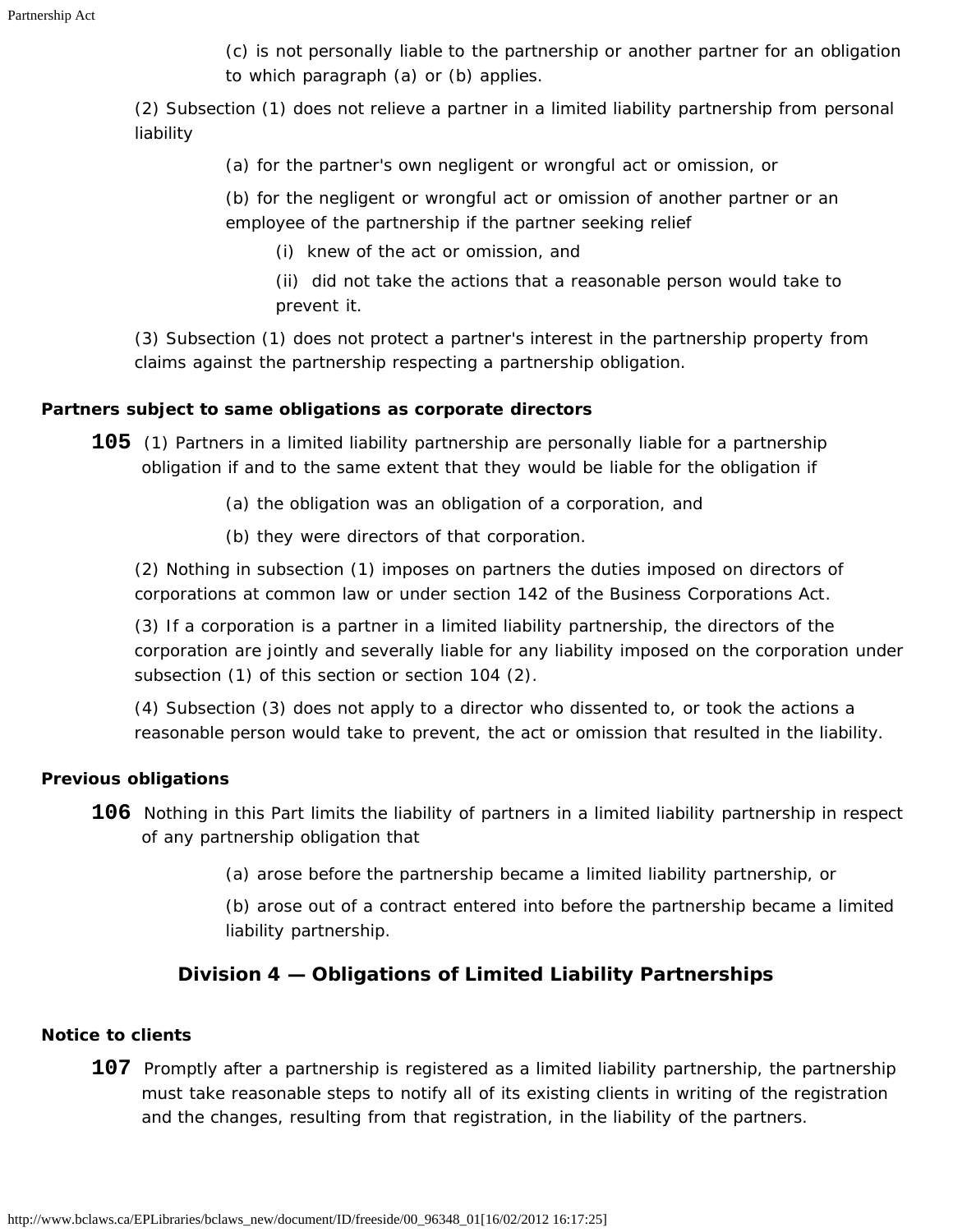### **Registered office**

**108** (1) A limited liability partnership must have a registered office in British Columbia.

(2) Without limiting any other enactment, a record may be served on a limited liability partnership by delivering the record to the delivery address, or by mailing it by registered mail to the mailing address, for the registered office of the limited liability partnership.

#### <span id="page-38-0"></span>**Records**

**109** (1) A limited liability partnership must keep at its registered office a current and alphabetical list of its partners, including the full name and prescribed address of each partner.

(2) A limited liability partnership must make available for inspection and copying during normal business hours, at the request of any person and on payment by that person of any fee charged under subsection (3),

(a) the list kept under subsection (1), and

(b) a list of the persons, with their prescribed addresses, who were partners in the limited liability partnership on a particular date, specified in the request, that is after the date on which the partnership was registered as a limited liability partnership.

(3) A limited liability partnership may, for any list made available under subsection (2), charge a fee that is not greater than the amount prescribed.

### <span id="page-38-1"></span>**Annual reports**

**110** (1) A limited liability partnership must annually, within 2 months after each anniversary of the date on which the partnership was registered as a limited liability partnership, file with the registrar an annual report in the form established by the registrar at the time and containing information that is current to the most recent anniversary.

(2) A limited liability partnership that has not filed with the registrar one or more annual reports under this Act must remedy that default before filing with the registrar any other annual report under this Act.

#### <span id="page-38-2"></span>**Changes to registration statement**

**111** (1) If, at any time, information included in a registration statement under section 96 (4) or this section changes, the limited liability partnership must promptly file an amendment to the registration statement, in the form established by the registrar, indicating the change.

(2) If an amendment is filed under subsection (1) of this section, section 98 (1) applies to the amendment and, for that purpose, a reference in section 98 to a registration statement is deemed to be a reference to that amendment.

### <span id="page-38-3"></span>**Restrictions on distribution of partnership property**

**112** (1) A limited liability partnership

(a) must not make a distribution in connection with winding up its affairs or after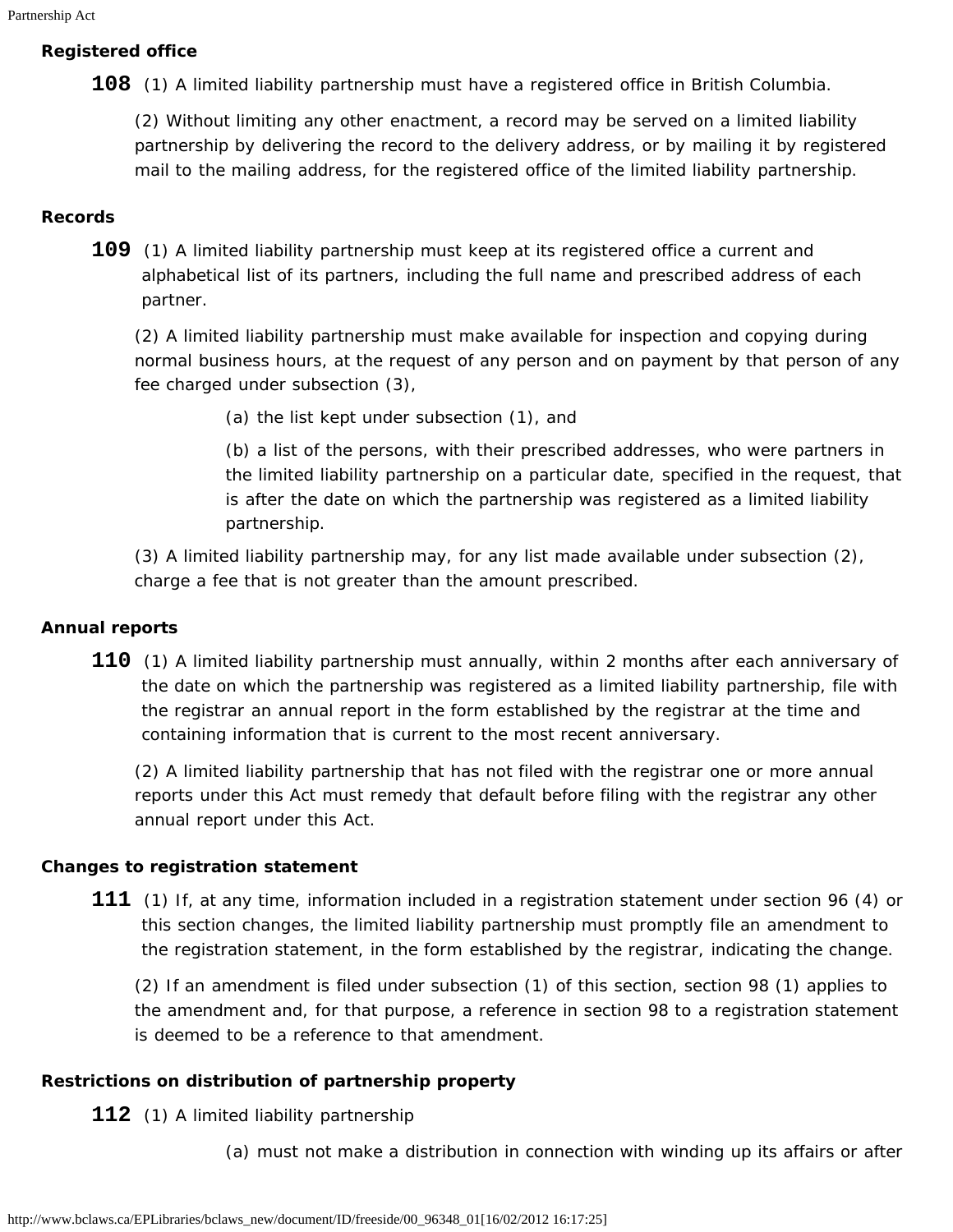it has ceased to carry on business unless all partnership obligations have been paid or satisfactory provision for their payment has been made, and

(b) in circumstances other than in connection with winding up its affairs, must not make a distribution if the limited liability partnership would, after the distribution, be unable to pay its partnership obligations as they come due in the ordinary course of business.

(2) Despite subsection (1) (a), if a partner has expended money for the benefit of a limited liability partnership or has made a loan to the partnership, other than for or in relation to an acquisition by the partner of an interest in the partnership, the partner is entitled to receive a prorated payment with all other creditors of the same class of the limited liability partnership.

(3) Subsection (1) does not prohibit a payment made as reasonable compensation for current services provided by a partner to the limited liability partnership.

## <span id="page-39-0"></span>**Recovery of prohibited distributions**

**113** (1) A partner in a limited liability partnership who receives a distribution contrary to section 112 (1) is liable to the limited liability partnership for the positive difference between

- (a) the lesser of
	- (i) the value of the partnership property received by the partner, and
	- (ii) the amount necessary to discharge partnership obligations that existed at the time of the distribution, and

(b) the amount the partner is entitled to receive under section 112 (2) or (3), as the case may be.

(2) Partners in a limited liability partnership who authorize a distribution contrary to section 112 (1) are jointly and severally liable to the limited liability partnership for any amount for which the partner who received the distribution is liable under subsection (1) of this section, to the extent that the amount is not recovered from that partner.

(3) Proceedings to enforce a liability under this section may be brought by the limited liability partnership, any partner in the limited liability partnership or any person to whom the limited liability partnership was obligated at the time of the distribution to which the liability relates.

(4) Proceedings to enforce a liability under this section must be commenced no later than 2 years after the date of the distribution to which the liability relates.

## **Division 5 — Extraprovincial Limited Liability Partnerships**

## <span id="page-39-2"></span><span id="page-39-1"></span>**Non-registered status**

**114** Whether or not a foreign partnership has, in a jurisdiction other than British Columbia, the status of, or a status equivalent to that of, a limited liability partnership, the liability attributable to the foreign partnership and its partners while the foreign partnership is carrying on business in British Columbia is the same as the liability that is attributable to a general partnership and its partners unless that foreign partnership is registered as an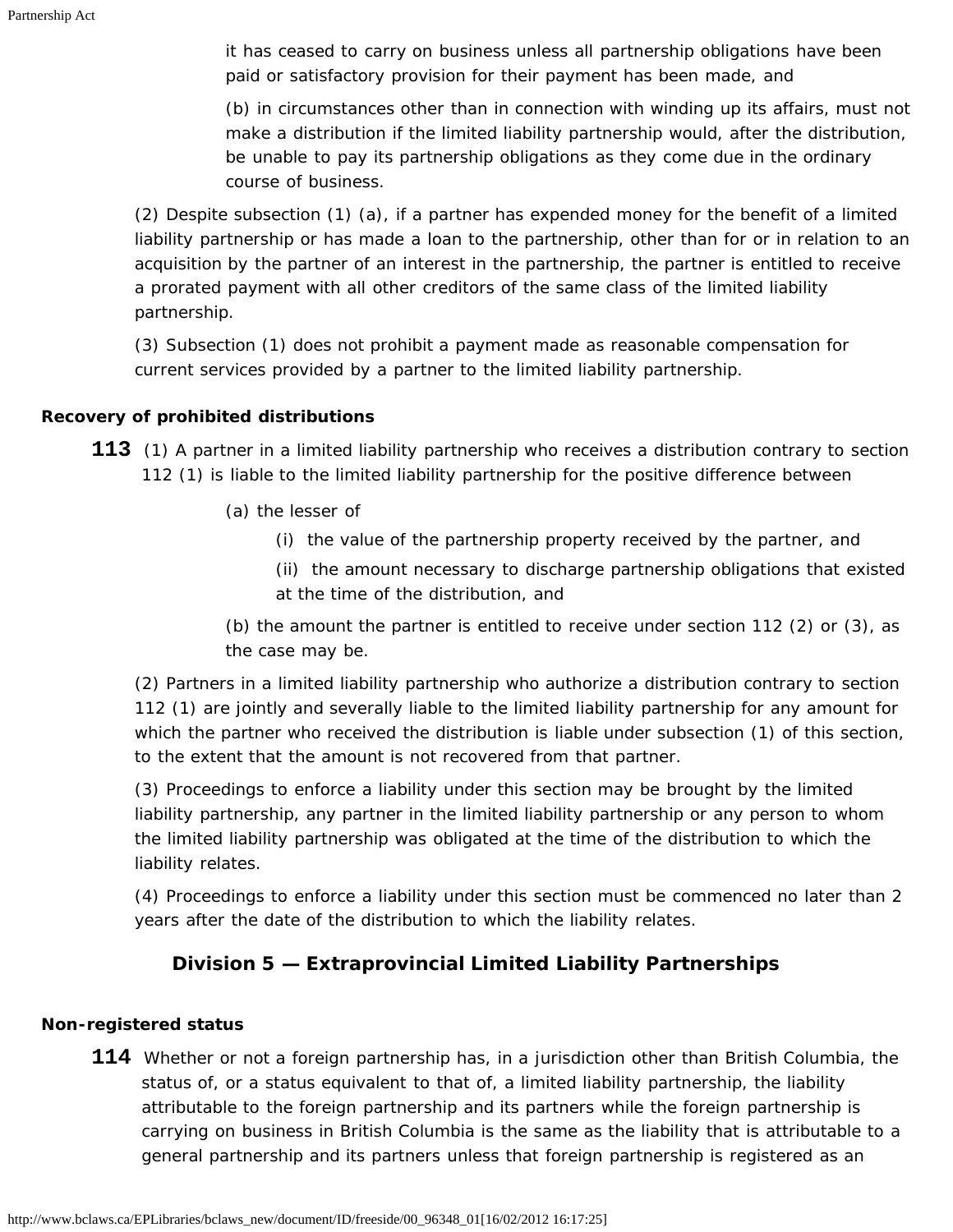extraprovincial limited liability partnership.

## <span id="page-40-0"></span>**Registration of extraprovincial limited liability partnership**

**115** (1) Subject to section 116, a foreign partnership that wishes to register as an extraprovincial limited liability partnership may apply to register the foreign partnership as an extraprovincial limited liability partnership if the foreign partnership has the status of, or a status equivalent to that of, a limited liability partnership under the laws of its governing jurisdiction.

(2) In order for a foreign partnership to be registered as an extraprovincial limited liability partnership, there must be filed with the registrar, on behalf of the foreign partnership, a registration statement in the form established by the registrar.

(3) A registration statement may be filed on behalf of a foreign partnership under subsection (2) by

(a) a person who has received the approval of all of the partners to do so, or

(b) if the foreign partnership agreement authorizes the filing of a registration statement for the foreign partnership under subsection (2), any person.

- (4) A registration statement referred to in subsection (2) must
	- (a) set out
		- (i) the business name of the foreign partnership, and
		- (ii) the name that is to be the business name of the foreign partnership after it is registered as an extraprovincial limited liability partnership,

(b) set out the mailing address and delivery address of the office that is to be the registered office, if any, of the foreign partnership after it is registered as an extraprovincial limited liability partnership,

(c) identify the governing jurisdiction of the foreign partnership,

(d) set out the full name, mailing address and delivery address of each person, if any, who is to be an attorney for the foreign partnership after it is registered as an extraprovincial limited liability partnership,

(e) confirm that the foreign partnership has the status of, or a status equivalent to that of, a limited liability partnership under the laws of its governing jurisdiction,

- (f) if the foreign partnership is a professional partnership,
	- (i) indicate that fact, and

(ii) confirm that the foreign partnership is authorized, within the meaning of section 116, to register as an extraprovincial limited liability partnership,

- (g) if the foreign partnership is a limited partnership, indicate that fact,
- (h) contain a statement that

(i) the person submitting the registration statement for filing has received the approval of all of the partners to file that registration statement, or

(ii) the foreign partnership agreement authorizes the filing of a registration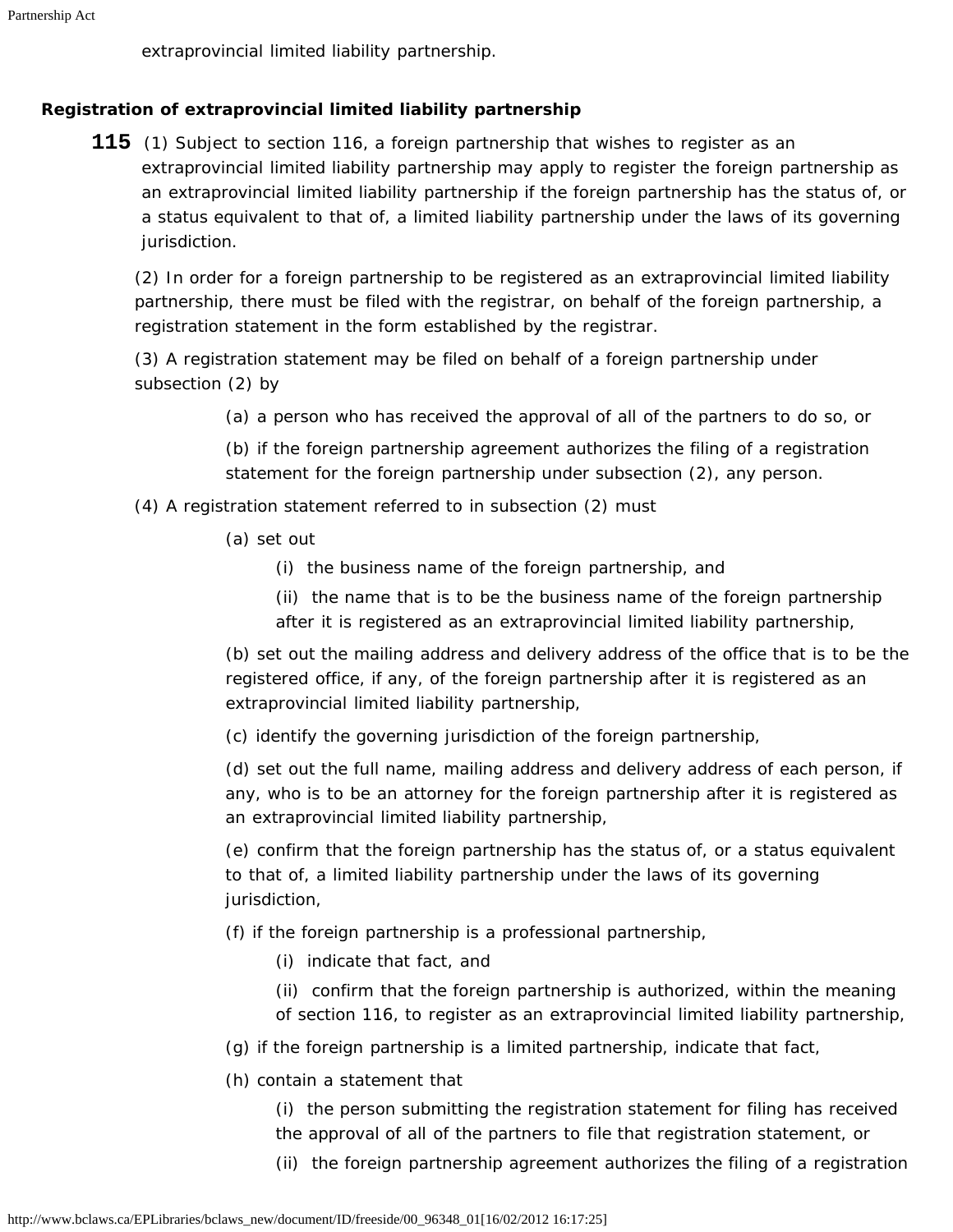statement for the foreign partnership under subsection (2), and

(i) set out any other information required by the regulations.

(5) The allegations contained in a registration statement filed under this section are evidence of the information contained in those allegations.

#### <span id="page-41-0"></span>**Professional partnerships**

**116** If a foreign partnership that wishes to register as an extraprovincial limited liability partnership is a professional partnership, that foreign partnership must not register as an extraprovincial limited liability partnership unless

> (a) members of that profession are expressly authorized under the Act by which that profession is governed in British Columbia to carry on the practice of the profession through a limited liability partnership, and

> (b) any prerequisites to that authorization that have been established under that Act have been met by the foreign partnership.

### <span id="page-41-1"></span>**Application of this Part to extraprovincial limited liability partnerships**

**117** Sections 98, 99, 101, 102 and 111 apply to the registration of an extraprovincial limited liability partnership.

### <span id="page-41-2"></span>**Name of partnership**

**118** (1) The business name of an extraprovincial limited liability partnership must

(a) contain the words and abbreviations required under the law of its governing jurisdiction, and

(b) comply with section 100.

(2) In the event of a conflict between the requirements under subsection (1) (a) of this section and the requirements under subsection (1) (b), the requirements under subsection (1) (b) prevail.

### <span id="page-41-3"></span>**Effect on other registration**

- **119** (1) In this section, **"limited partnership"** means a limited partnership, formed outside British Columbia, that has been registered under section 80 or under regulations made in accordance with Part 7.
	- (2) If a limited partnership is registered as an extraprovincial limited liability partnership,

(a) the partnership's registration under section 80 or under regulations made in accordance with Part 7 is cancelled, and

(b) section 80 or the regulations made in accordance with Part 7, as the case may be, cease to apply to the partnership.

### <span id="page-41-4"></span>**Notice to clients**

**120** Promptly after a foreign partnership is registered as an extraprovincial limited liability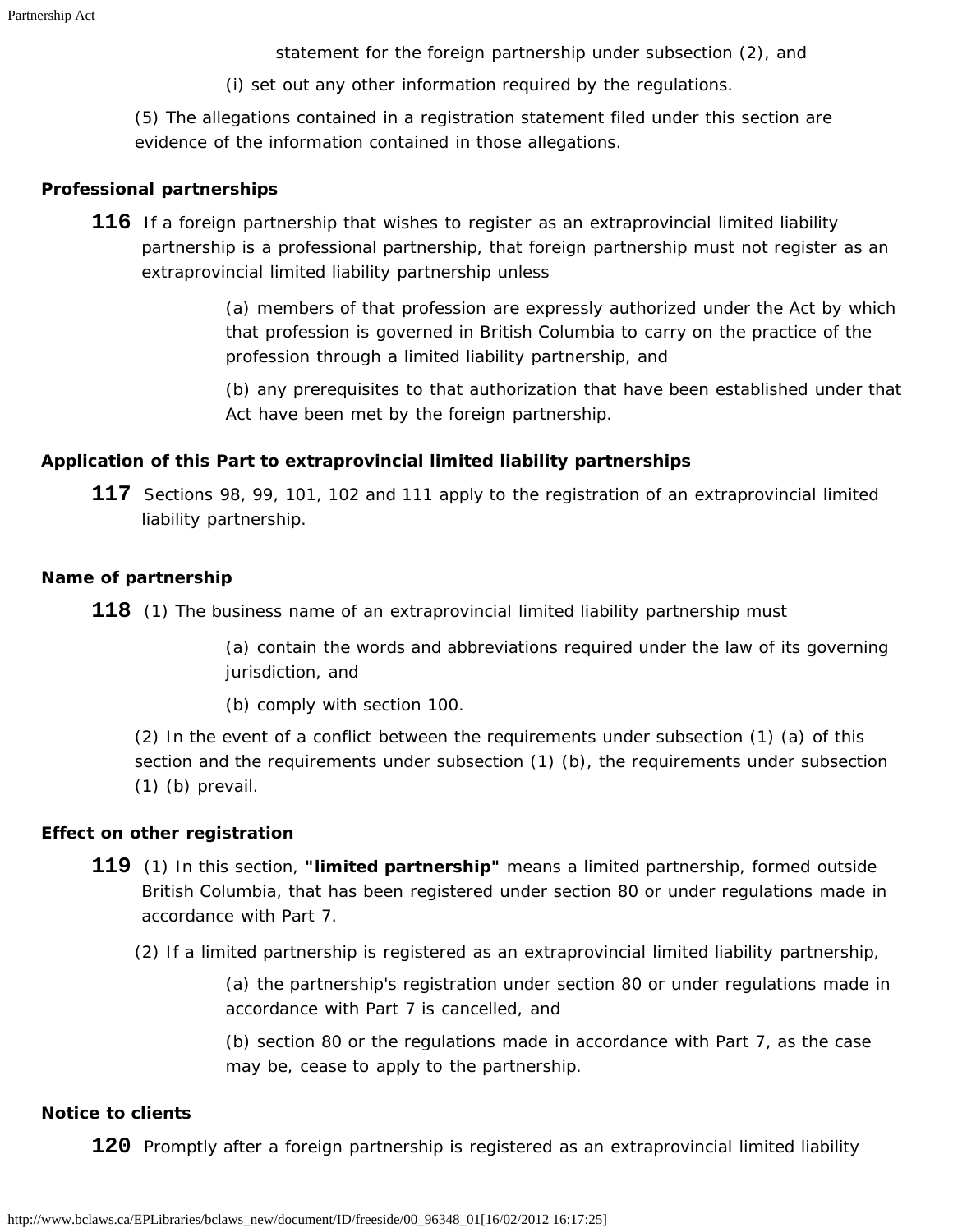partnership, the foreign partnership must take reasonable steps to notify all of its clients in British Columbia in writing of the registration and the changes, resulting from that registration, in the liability of the partners.

## <span id="page-42-0"></span>**Registered office**

**121** (1) An extraprovincial limited liability partnership may have a registered office in British Columbia.

(2) An extraprovincial limited liability partnership that has a registered office in British Columbia must

> (a) keep at that registered office a current and alphabetical list of its British Columbia partners, including the full name and prescribed address of each British Columbia partner, and

> (b) make available for inspection and copying during normal business hours, at the request of a person and on payment by that person of any fee charged under subsection (3),

(i) the list kept under paragraph (a), and

(ii) a list of the persons, with their prescribed addresses, who were British Columbia partners in the extraprovincial limited liability partnership on a particular date, specified in the request, that is after the date on which the partnership was registered as an extraprovincial limited liability partnership.

(3) An extraprovincial limited liability partnership may, for any list made available under subsection (2) (b), charge a fee that is not greater than the amount prescribed.

(4) Without limiting any other enactment, a record may be served on an extraprovincial limited liability partnership by delivering the record to the delivery address, or by mailing it by registered mail to the mailing address, for the registered office, if any, of the extraprovincial limited liability partnership.

### <span id="page-42-2"></span><span id="page-42-1"></span>**Attorney to be appointed**

**122** (1) An extraprovincial limited liability partnership that does not have a registered office in British Columbia must have an attorney.

(2) For the purposes of this Division, the attorney for an extraprovincial limited liability partnership must be

- (a) an individual who is resident in British Columbia, or
- (b) a company within the meaning of the *Business Corporations Act*.
- (3) The mailing address and delivery address of an attorney must be,

(a) if the attorney is an individual, the mailing address and delivery address of the office in British Columbia at which the individual can usually be reached during normal business hours, or

(b) if the attorney is a company, the mailing address and delivery address of that company's registered office.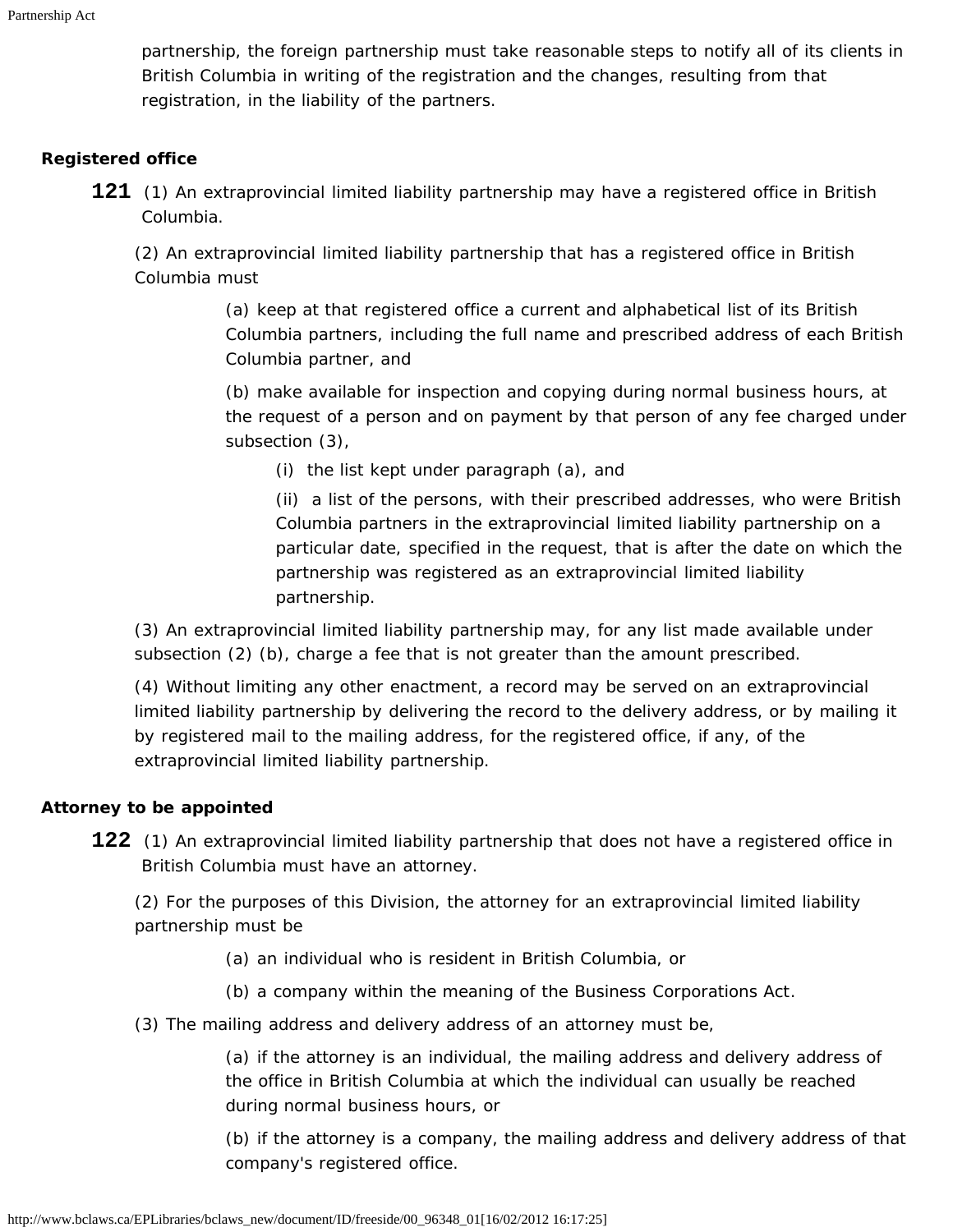## **Authorization and obligations of attorneys**

**123** (1) An attorney for an extraprovincial limited liability partnership

(a) is deemed to be authorized by the extraprovincial limited liability partnership

(i) to accept service of process on its behalf in each legal proceeding by or against it in British Columbia, and

(ii) to receive each notice to it,

(b) must keep at the attorney's delivery address a current and alphabetical list of the extraprovincial limited liability partnership's British Columbia partners, including the full name and prescribed address of each British Columbia partner, and

(c) must make available for inspection and copying during normal business hours, at the request of a person and on payment by that person of any fee charged under subsection (2),

(i) the list kept under paragraph (b) of this subsection, and

(ii) a list of the persons, with their prescribed addresses, who were British Columbia partners in the extraprovincial limited liability partnership on a particular date, specified in the request, that is after the date on which the partnership was registered as an extraprovincial limited liability partnership.

(2) An attorney may, for any list made available under subsection (1) (c), charge a fee that is not greater than the amount prescribed.

## <span id="page-43-0"></span>**Annual reports**

**124** (1) An extraprovincial limited liability partnership must annually, within 2 months after each anniversary of the date on which the partnership was registered as an extraprovincial limited liability partnership, file with the registrar an annual report in the form established by the registrar at the time and containing information that is current to the most recent anniversary.

(2) An extraprovincial limited liability partnership that has not filed with the registrar one or more annual reports under this Act must remedy that default before filing with the registrar any other annual report under this Act.

### <span id="page-43-1"></span>**Law of governing jurisdiction applies**

**125** (1) Except as provided in another Act, the law of the governing jurisdiction of an extraprovincial limited liability partnership applies

> (a) to the organization and internal affairs of the extraprovincial limited liability partnership, and

(b) to the liability of the extraprovincial limited liability partnership and its partners for debts, obligations and liabilities of or chargeable to the extraprovincial limited liability partnership or its partners.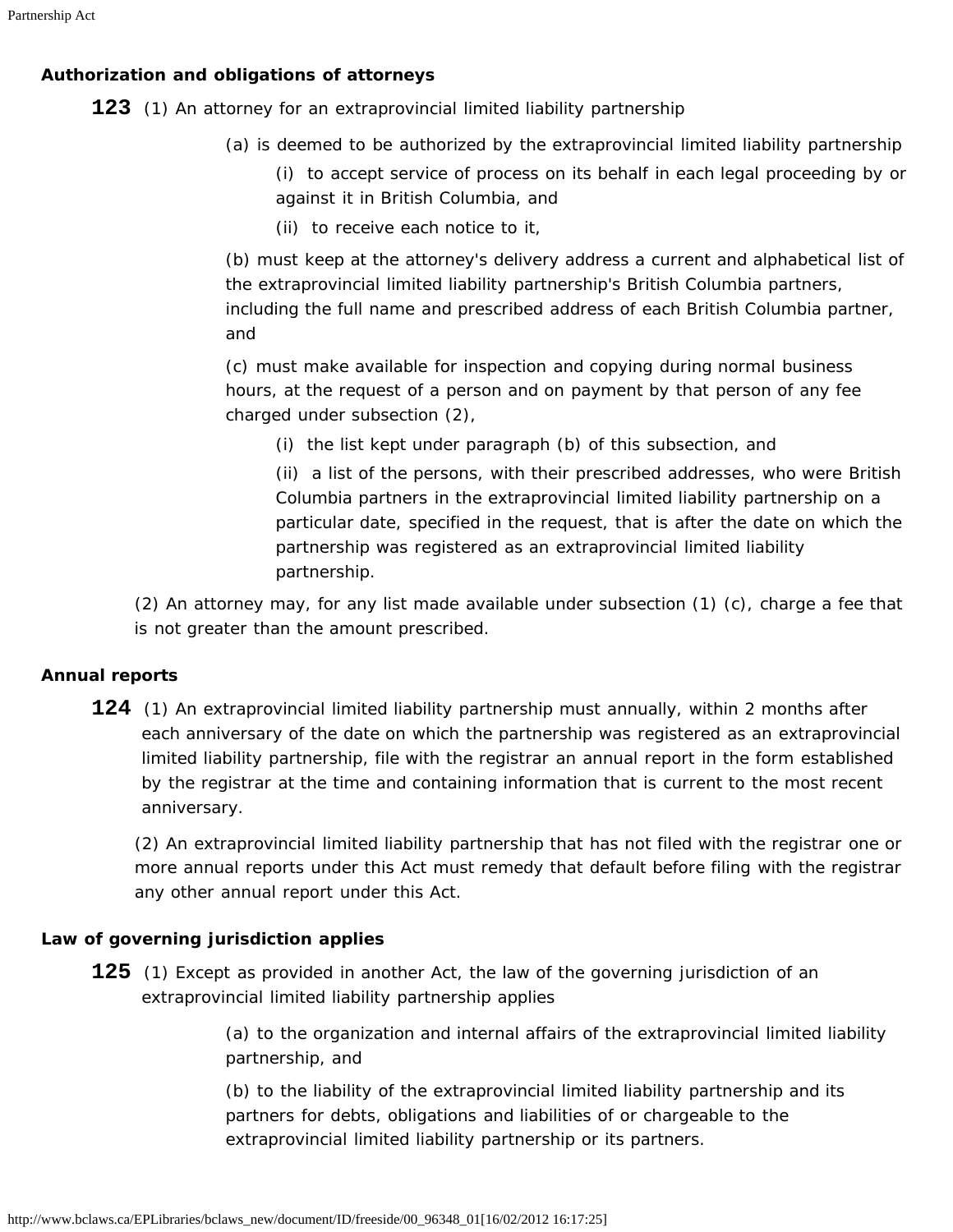(2) Despite subsection (1), a British Columbia partner of an extraprovincial limited liability partnership does not have any greater protection against individual liability with respect to his or her activities in British Columbia than a partner in a limited liability partnership has under Division 3 with respect to his or her activities in British Columbia.

## **Division 6 — Winding Up and Cancellation of Registration**

#### <span id="page-44-1"></span><span id="page-44-0"></span>**Notice of dissolution**

**126** (1) On the dissolution of a limited liability partnership or an extraprovincial limited liability partnership, the limited liability partnership or extraprovincial limited liability partnership must submit to the registrar for filing a notice, in the form established by the registrar, advising the registrar of the dissolution of the limited liability partnership or extraprovincial limited liability partnership.

(2) For the purposes of subsection (1), any person who was a partner of the limited liability partnership or extraprovincial limited liability partnership at the time of its dissolution may file the required notice.

### <span id="page-44-2"></span>**Winding up of limited liability partnership business and affairs**

**127** (1) Despite the dissolution of a limited liability partnership, Division 3 continues to apply to the partnership and its partners until the business and affairs of the limited liability partnership are wound up.

(2) If the affairs of a limited liability partnership are being wound up, the court may, on the application of any interested person, make any order respecting the limited liability partnership that could be made under section 325 of the *Business Corporations Act* respecting a corporation.

### <span id="page-44-3"></span>**Winding up of extraprovincial limited liability partnership business and affairs**

**128** Despite the dissolution of an extraprovincial limited liability partnership, section 125 (1) (b) continues to apply to the partnership and its partners until the business and affairs of the extraprovincial limited liability partnership are wound up.

### <span id="page-44-4"></span>**Cancellation of registration**

**129** (1) Subject to subsections (2) and (3), the registrar may cancel the registration of

(a) a limited liability partnership if

(i) the limited liability partnership fails, in each of 2 consecutive years, to file an annual report required under section 110,

(ii) there is filed with the registrar a request, in the form established by the registrar, that the registration be cancelled and the request includes a statement that

(A) the person submitting the request for filing has received the approval of all of the partners to file the request, or

(B) the partnership agreement authorizes the filing of a request to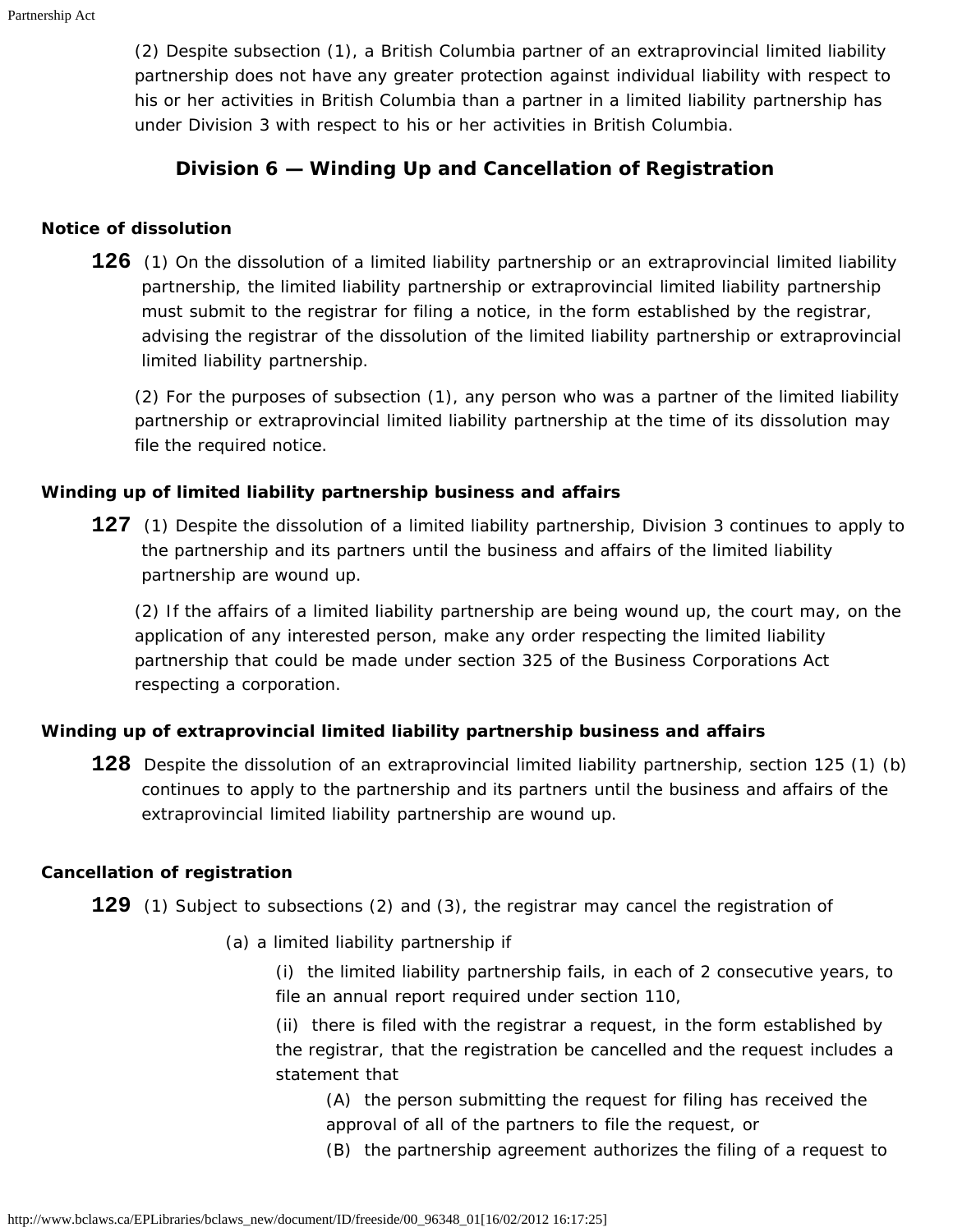cancel the registration of the partnership as a limited liability partnership,

(iii) the partnership is a professional partnership and the registrar is satisfied that the partnership is not, or is no longer, authorized, under section 97, to register as a limited liability partnership, or

(iv) the partnership requires the authorization of a person or other entity in order to be registered as a limited liability partnership and that person or other entity provides a notice to the registrar stating that that authorization has not been provided or has been revoked, or

(b) an extraprovincial limited liability partnership if

(i) the extraprovincial limited liability partnership fails, in each of 2 consecutive years, to file an annual report required under section 124,

(ii) there is filed with the registrar a request, in the form established by the registrar, that the registration be cancelled and the request includes a statement that

(A) the person submitting the request for filing has received the approval of all of the partners to file the request, or

(B) the foreign partnership agreement authorizes the filing of a request to cancel the registration of the foreign partnership as an extraprovincial limited liability partnership,

(iii) the partnership is a professional partnership and the registrar is satisfied that the partnership is not, or is no longer, authorized, under section 116, to register as an extraprovincial limited liability partnership, or

(iv) the registrar receives a notice from the person who, in the extraprovincial limited liability partnership's governing jurisdiction, holds a position equivalent to the registrar, stating that the extraprovincial limited liability partnership no longer has the status of a limited liability partnership in that jurisdiction.

(2) Before the registrar cancels a registration under subsection (1), the registrar must provide to the limited liability partnership or the extraprovincial limited liability partnership, as the case may be, a letter informing it of the intended cancellation.

(3) At any time later than one month after the date of the letter, the registrar may cancel the registration of the limited liability partnership or the extraprovincial limited liability partnership, as the case may be, unless the default is remedied or the registrar is satisfied that reasonable steps are being taken to remedy the default.

(4) Cancellation of the registration of a limited liability partnership or an extraprovincial limited liability partnership does not dissolve the limited liability partnership or the extraprovincial limited liability partnership, but instead only removes its status as a limited liability partnership or an extraprovincial limited liability partnership, as the case may be.

(5) On the cancellation of the registration of a partnership as a limited liability partnership or an extraprovincial limited liability partnership,

> (a) if the partnership has British Columbia as its governing jurisdiction, this Act applies to that partnership as if it were a general partnership and section 104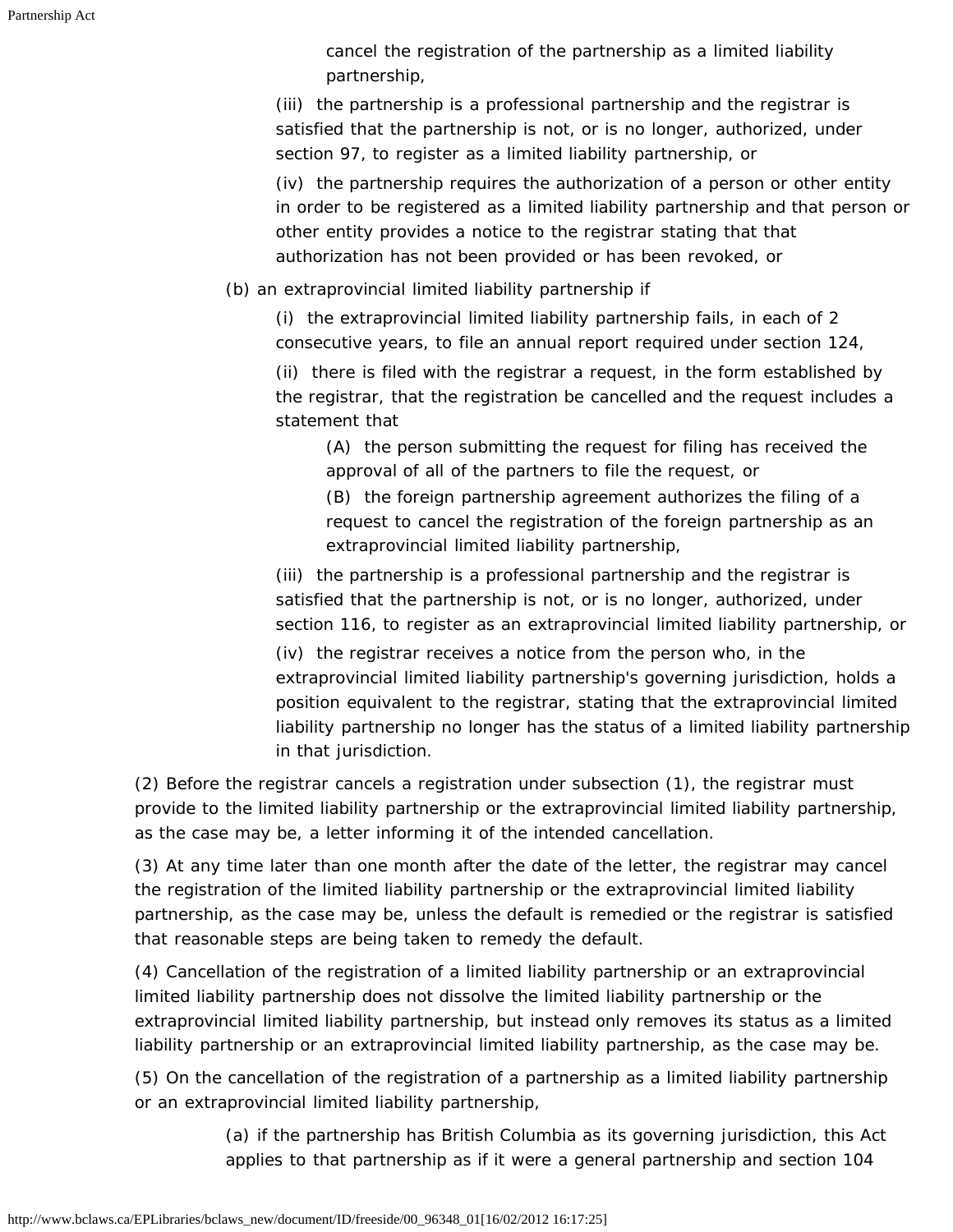ceases to apply to the partnership and its partners, and

(b) if the partnership is a foreign partnership, this Act applies to that partnership as if it were a foreign partnership that is not an extraprovincial limited liability partnership and section 125 (1) (b) ceases to apply to the partnership and its partners.

(6) A reference in section 82, as it applies to a partnership under subsection (5) (a) of this section, to "the formation of the firm" is deemed, for the purposes of subsection (5) (a), to be a reference to the cancellation of the partnership's registration as a limited liability partnership.

(7) Cancellation of the registration of a partnership as a limited liability partnership or an extraprovincial limited liability partnership does not affect the liability of a partner in the partnership in respect of any partnership obligation that

> (a) arose before the cancellation of the registration of the partnership as a limited liability partnership or an extraprovincial limited liability partnership, or

> (b) arose out of a contract entered into before the cancellation of the registration of a partnership as the limited liability partnership or an extraprovincial limited liability partnership.

# <span id="page-46-0"></span>**Part 7 — Designated Provinces and Extraprovincial Limited Partnerships and Limited Liability Partnerships from Designated Provinces**

## <span id="page-46-1"></span>**Definitions**

**130** In this Part:

**"designated province"** means a province designated by the Lieutenant Governor in Council for the purposes of this Part under section 131 (1);

**"extraprovincial limited liability partnership"** means a foreign partnership registered as a limited liability partnership under this Part;

**"extraprovincial registrar"** means a person in a designated province who holds a position that is equivalent to the registrar;

**"foreign partnership"** means a partnership that has a governing province other than British Columbia that is a designated province;

**"limited partnership"** means a foreign partnership registered as a limited partnership under this Part.

### <span id="page-46-2"></span>**Power to make regulations**

**131** (1) The Lieutenant Governor in Council may by regulation designate a province for the purposes of this Part.

(2) Without limiting any other authority of the Lieutenant Governor in Council to make regulations under this Act, the Lieutenant Governor in Council may, in relation to foreign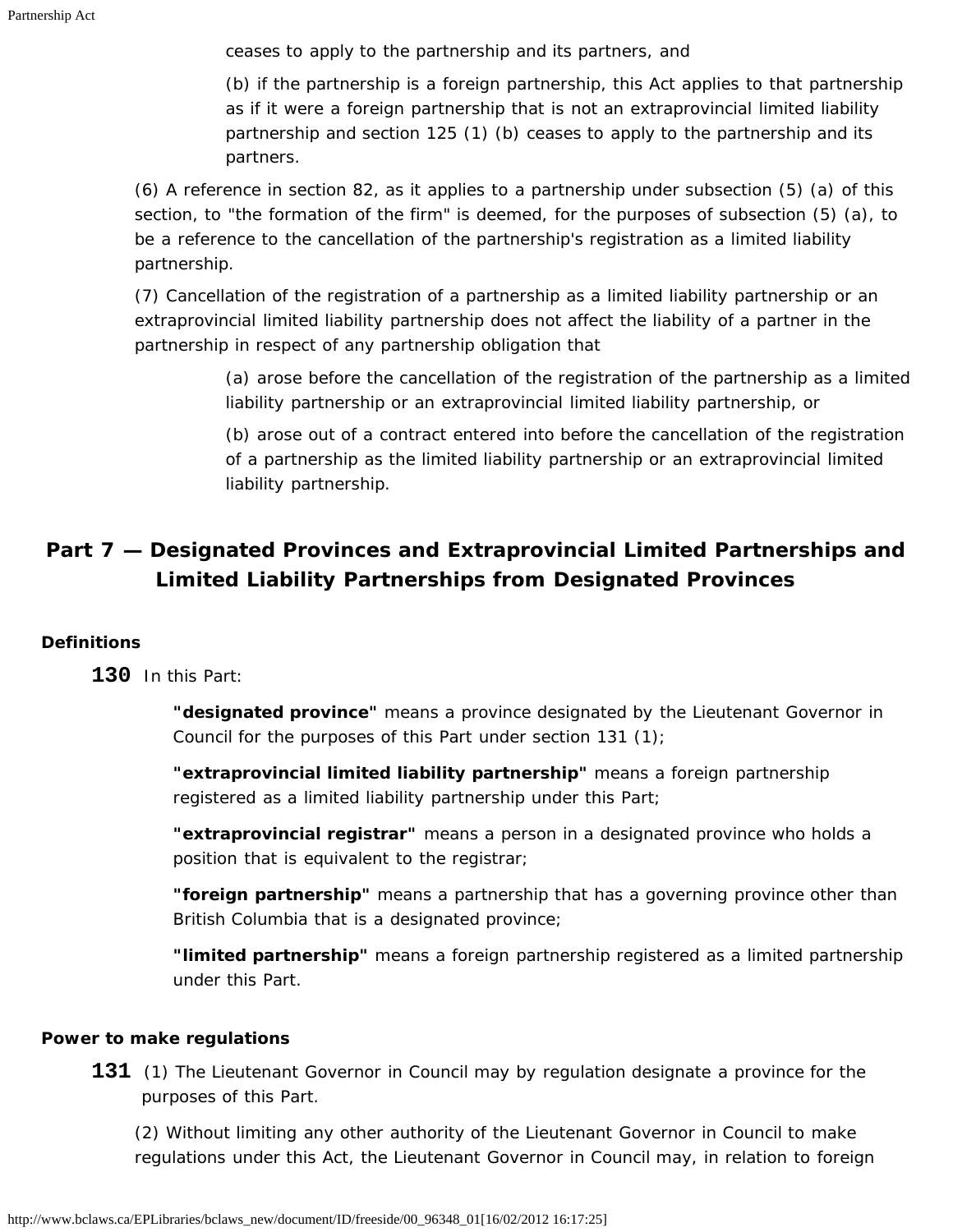partnerships, limited partnerships or extraprovincial limited liability partnerships, make regulations as follows:

> (a) respecting the filings that must be made by foreign partnerships, limited partnerships or extraprovincial limited liability partnerships;

(b) respecting registration and cancellation of registration of foreign partnerships as limited partnerships or extraprovincial limited liability partnerships;

(c) respecting notice of dissolution of foreign partnerships registered as limited partnerships or extraprovincial limited liability partnerships;

(d) setting out procedures that the registrar must follow before cancelling the registration of foreign partnerships as limited partnerships or extraprovincial limited liability partnerships;

(e) respecting changes to filed information that relates to limited partnerships or extraprovincial limited liability partnerships;

(f) respecting the approval by the registrar of names of foreign partnerships, limited partnerships and extraprovincial limited liability partnerships and setting fees for the approval;

(g) respecting the requirement of limited partnerships and extraprovincial limited liability partnerships to have an attorney, the functions of an attorney and the appointment or change of attorney;

(h) establishing the authority and authorization of an attorney, including deemed authorization to accept service of process and notices;

(i) respecting information that must be kept and maintained by an attorney and to whom and when the information must be made available and fees that may be charged by an attorney for the provision of the information;

(j) respecting the form or manner in which the registrar may accept records, filings, applications, information, forms, notices and fees

- (i) in matters governed under this section, and
- (ii) in respect of foreign partnerships, limited partnerships and extraprovincial limited liability partnerships from a designated province;

(k) exempting foreign partnerships, limited partnerships or extraprovincial limited liability partnerships from a provision of this Act or from a provision of a regulation made under another section of this Act;

(l) disapplying a provision of this Act or a provision of a regulation made under another section of this Act in respect of foreign partnerships, limited partnerships or extraprovincial limited liability partnerships.

(3) Without limiting any other authority of the Lieutenant Governor in Council to make regulations under this Act, the Lieutenant Governor in Council may make regulations as follows:

- (a) setting out the powers and duties of the registrar in relation to
	- (i) matters governed by regulations made under this section, and
	- (ii) foreign partnerships, limited partnerships and extraprovincial limited